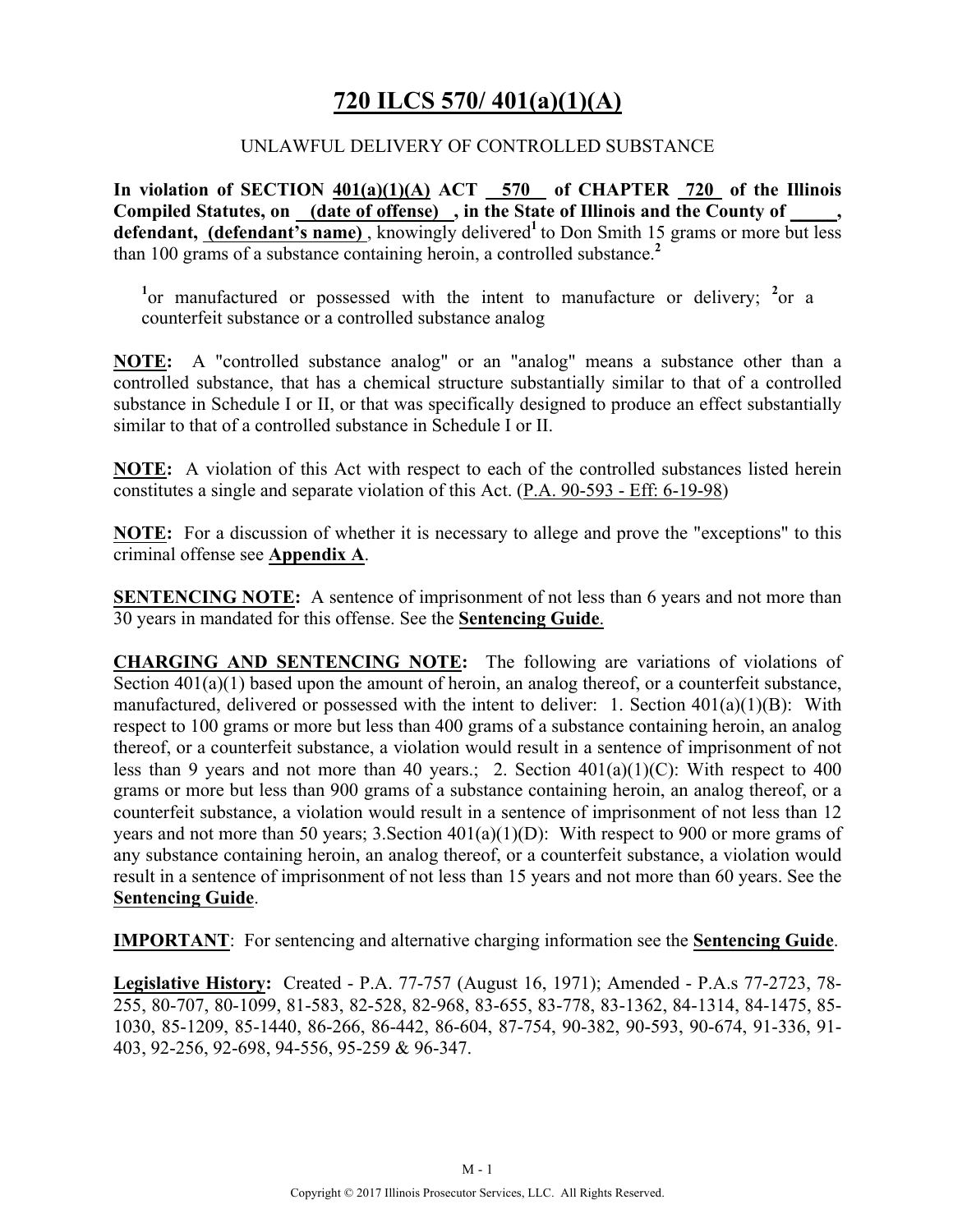**CHARGE:** Felony (Class X) **BOND:** Must be Set by Judge

# **720 ILCS 570/ 401(a)(1.5)(A)**

UNLAWFUL DELIVERY OF CONTROLLED SUBSTANCE

In violation of SECTION  $401(a)(1.5)(A)$  of ACT  $-570$  of CHAPTER  $-720$  of the Illinois **Compiled Statutes, on (date of offense) , in the State of Illinois and the County of \_\_\_\_\_,**  defendant, (defendant's name), knowingly delivered<sup>1</sup> to Don Smith 15 grams or more but less than 100 grams of a substance containing fentanyl, a controlled substance.**<sup>2</sup>**

<sup>1</sup> or manufactured or possessed with the intent to manufacture or deliver; <sup>2</sup>  $^{2}$ or a counterfeit substance or a controlled substance analog

**NOTE:** A "controlled substance analog" or an "analog" means a substance other than a controlled substance, that has a chemical structure substantially similar to that of a controlled substance in Schedule I or II, or that was specifically designed to produce an effect substantially similar to that of a controlled substance in Schedule I or II.

**NOTE:** A violation of this Act with respect to each of the controlled substances listed herein constitutes a single and separate violation of this Act. (P.A. 90-593 - Eff: 6-19-98)

**NOTE:** For a discussion of whether it is necessary to allege and prove the "exceptions" to this criminal offense, see **Appendix B**.

**CHARGING AND SENTENCING NOTE:** The following are variations of violations of Section 401(a)(15.) based upon the amount of fentanyl, an analog thereof, or a counterfeit substance, manufactured, delivered or possessed with the intent to deliver: 1. Section  $401(a)(1.5)(B)$ : With respect to 100 grams or more but less than 400 grams of a substance containing fentanyl, an analog thereof, or a counterfeit substance, a violation would result in a sentence of imprisonment of not less than 9 years and not more than 40 years; 2. Section  $401(a)(1.5)(C)$ : With respect to 400 grams or more but less than 900 grams of a substance containing fentanyl, an analog thereof, or a counterfeit substance, a violation would result in a sentence of imprisonment of not less than 12 year and not more than 50 years; 3. Section  $401(a)(1.5)(D)$ : With respect to 900 or more grams of any substance containing fentanyl, an analog thereof, or a counterfeit substance, a violation would result in a sentence of imprisonment of not less than 15 years and not more than 60 years. See the **Sentencing Guide**.

**SENTENCING NOTE:** Excluding violations of this Act when the controlled substance is fentanyl, any person sentenced to a term of imprisonment with respect to violations of Section 401, 401.1, 405, 405.1, 405.2 or 407, when the substance containing the controlled substance contains any amount of fentanyl, 3 years shall be added to the term of imprisonment imposed by the court, and the maximum sentence for the offense shall be increased by 3 years.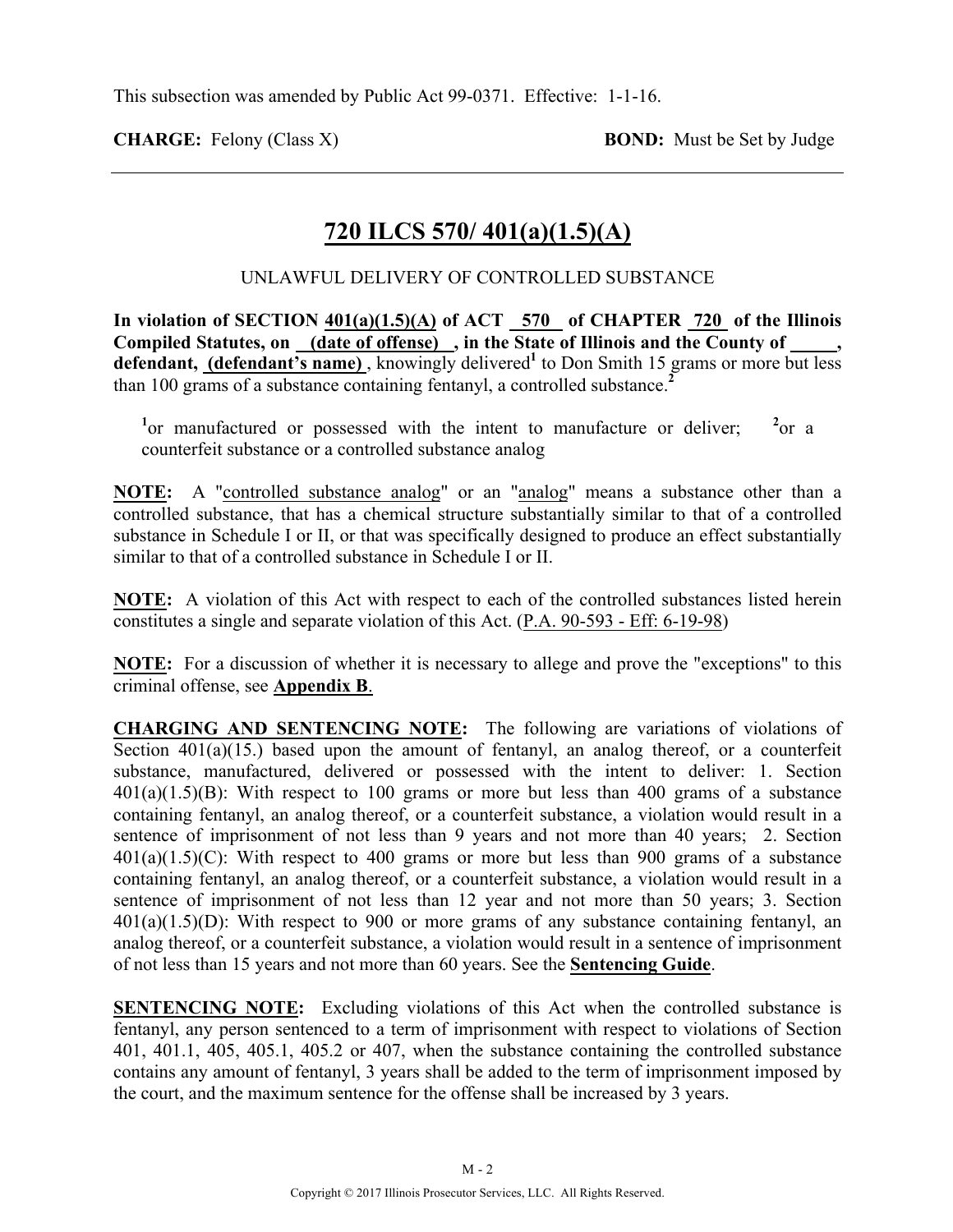**SENTENCING NOTE:** A sentence of imprisonment of not less than 6 years and not more than 30 years is mandated for this offense. See the **Sentencing Guide**.

**IMPORTANT**: For sentencing and alternative charging information see the **Sentencing Guide**.

This subsection was amended by Public Act 99-0371. Effective: 1-1-16.

**CHARGE:** Felony (Class X) **BOND:** Must be Set by Judge

## **720 ILCS 570/ 401(a)(2)(A)**

#### UNLAWFUL DELIVERY OF CONTROLLED SUBSTANCE

**In violation of SECTION 401(a)(2)(A) of ACT 570 of CHAPTER 720 of the Illinois Compiled Statutes, on (date of offense) , in the State of Illinois and the County of \_\_\_\_\_,**  defendant, (defendant's name), knowingly delivered<sup>1</sup> to Don Smith 15 grams or more but less than 100 grams of a substance containing cocaine, a controlled substance.**<sup>2</sup>**

<sup>1</sup> or manufactured or possessed with the intent to manufacture or deliver;  $^{2}$ or a counterfeit substance or a controlled substance analog

**NOTE:** For a definition of controlled substance analog see Appendix C.

**NOTE:** For a discussion of whether it is necessary to allege and prove the "exceptions" to this criminal offense see Appendix B.

**CHARGING AND SENTENCING NOTE:** The following are variations of violations of Section  $401(a)(2)$  based upon the amount of cocaine, an analog thereof, or a counterfeit substance, manufactured, delivered, or possessed with the intent to deliver: 1. Section  $401(a)(2)(B)$ : With respect to 100 grams or more but less than 400 grams of a substance containing cocaine, an analog thereof, or a counterfeit substance, a violation would result in a sentence of imprisonment of not less than 9 years and not more than 40 years; 2. Section  $401(a)(2)(C)$ : With respect to 400 grams or more but less than 900 grams of a substance containing cocaine, an analog thereof, or a counterfeit substance, a violation would result in a sentence of imprisonment of not less than 12 years and not more than 50 years; 3. Section 401(a)(2)(D): With respect to 900 or more grams of any substance containing cocaine, an analog thereof, or a counterfeit substance, a violation would result in a sentence of imprisonment of not less than 15 years and not more than 60 years. See the Sentencing Guide.

**IMPORTANT**: For sentencing and alternative charging information see the Sentencing Guide.

**CHARGE:** Felony (Class X) **BOND:** Must be Set by Judge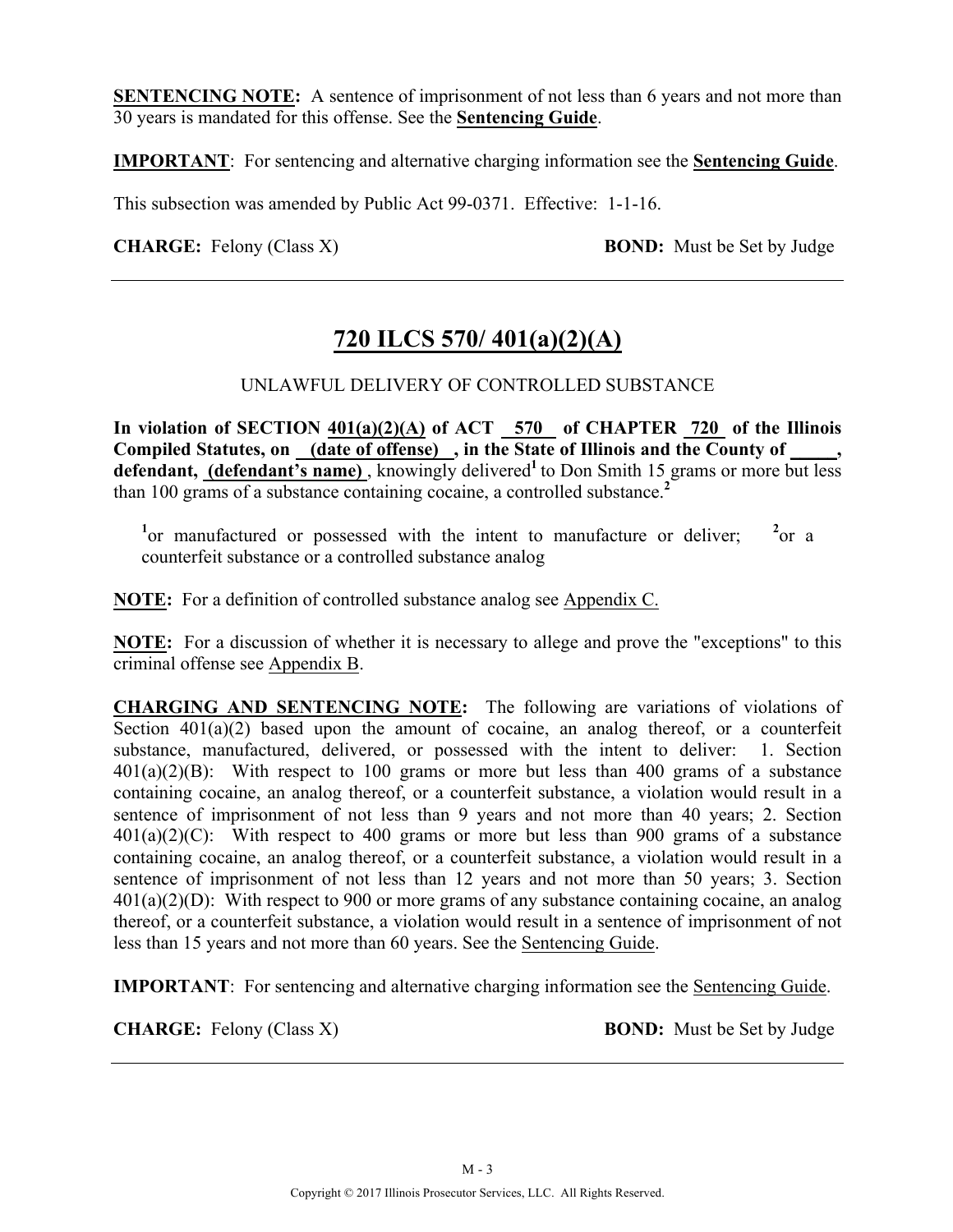## **720 ILCS 570/ 401(a)(3)(A)**

#### UNLAWFUL DELIVERY**<sup>1</sup>** OF CONTROLLED SUBSTANCE

**in violation of SECTION 401(a)(3)(A) of ACT 570 of CHAPTER 720 of the Illinois Compiled Statutes, on (date of offense) , in the State of Illinois and the County of \_\_\_\_\_,**  defendant, (defendant's name), knowingly delivered<sup>1</sup> to Don Smith 15 grams or more but less than 100 grams of a substance containing morphine, a controlled substance.**<sup>2</sup>**

<sup>1</sup> or manufactured or possessed with the intent to manufacture or deliver;  $^{2}$ or a counterfeit substance or a controlled substance analog

**NOTE:** For a definition of a controlled substance analog see Appendix C.

**NOTE:** A violation of this Act with respect to each of the controlled substances listed herein constitutes a single and separate violation of this Act. (P.A. 90-593 - Eff: 6-19-98)

**NOTE:** For a discussion of whether it is necessary to allege and prove the "exceptions" to this criminal offense see Appendix B.

**CHARGING AND SENTENCING NOTE:** The following are variations of violations of Section  $401(a)(2)$  based upon the amount of morphine, an analog thereof, or a counterfeit substance, manufactured, delivered, or possessed with the intent to deliver: 1. Section  $401(a)(3)(B)$ : With respect to 100 grams or more but less than 400 grams of a substance containing morphine, an analog thereof, or a counterfeit substance, a violation would result in a sentence of imprisonment of not less than 9 years and not more than 40 years; 2. Section 401(a)(3)(C): With respect to 400 grams or more but less than 900 grams of a substance containing morphine, an analog thereof, or a counterfeit substance, a violation would result in a sentence of imprisonment of not less than 12 years and not more than 50 years; 3. Section 401(a)(3)(D): With respect to 900 or more grams of any substance containing morphine, an analog thereof, or a counterfeit substance, a violation would result in a sentence of imprisonment of not less than 15 years and not more than 60 years. See the Sentencing Guide.

**IMPORTANT**: For sentencing and alternative charging information see the Sentencing Guide.

**CHARGE:** Felony (Class X) **BOND:** Must be Set by Judge

## **720 ILCS 570/ 401(a)(4)**

#### UNLAWFUL DELIVERY**<sup>1</sup>** OF CONTROLLED SUBSTANCE

**In violation of SECTION 401(a)(4) ACT 570 of CHAPTER 720 of the Illinois Compiled Statutes, on (date of offense) , in the State of Illinois and the County of \_\_\_\_\_, defendant, (defendant's name)**, knowingly delivered<sup>1</sup> to Don Smith 200 grams or more of a substance containing peyote, a controlled substance.**<sup>2</sup>**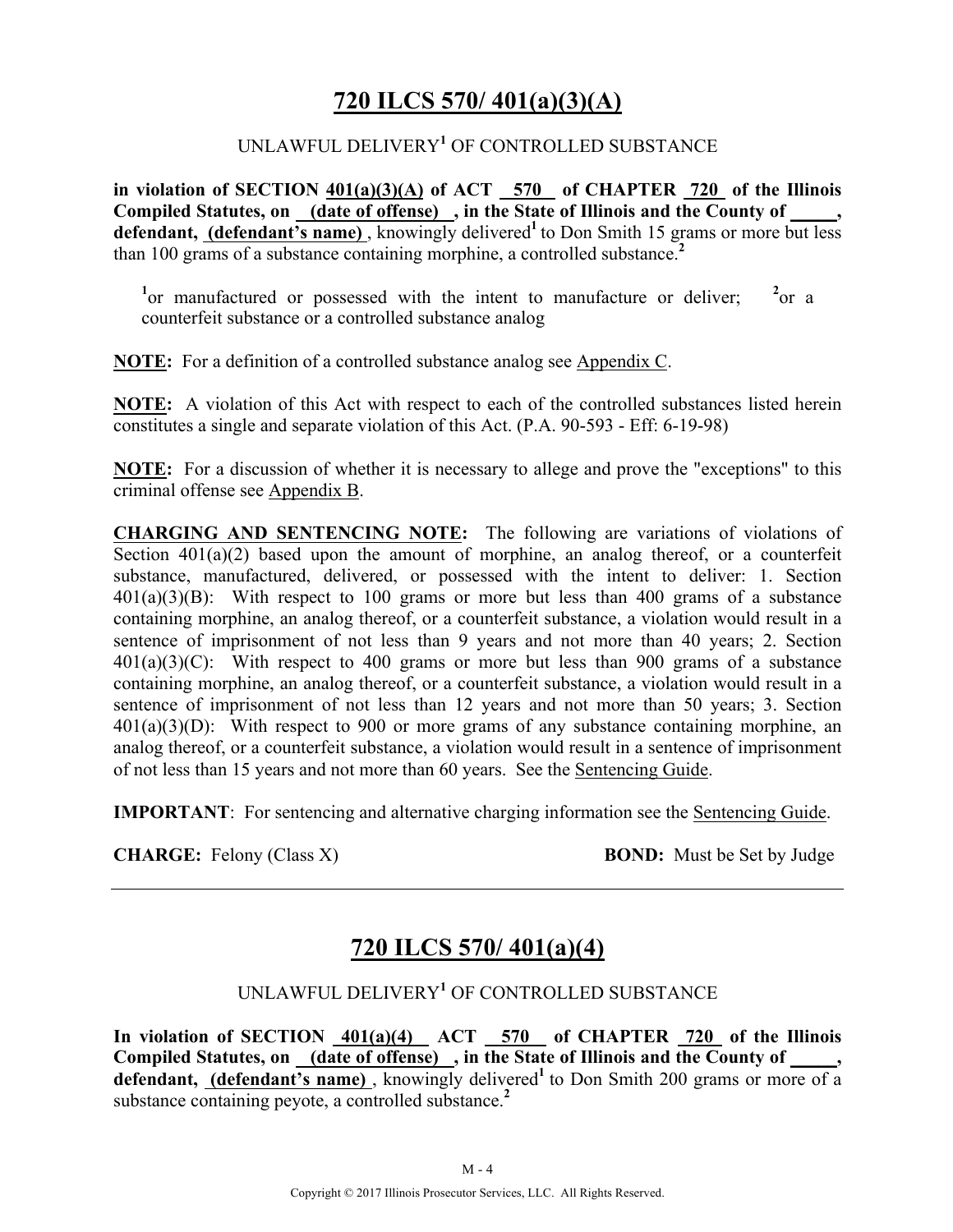<sup>1</sup> or manufactured or possessed with the intent to manufacture or deliver;  $^{2}$ or a counterfeit substance or a controlled substance analog

**NOTE:** For a definition of a controlled substance analog see Appendix C.

**NOTE:** A violation of this Act with respect to each of the controlled substances listed herein constitutes a single and separate violation of this Act. (P.A. 90-593 - Eff: 6-19-98)

**NOTE:** For a discussion of whether it is necessary to allege and prove the "exceptions" to this criminal offense see Appendix B.

**IMPORTANT**: For sentencing and alternative charging information see the Sentencing Guide.

**CHARGE:** Felony (Class X) **BOND:** Must be Set by Judge

# **720 ILCS 570/ 401(a)(5)**

### UNLAWFUL DELIVERY**<sup>1</sup>** OF CONTROLLED SUBSTANCE

In violation of SECTION  $401(a)(5)$  ACT 570 of CHAPTER 720 of the Illinois Compiled Statutes, on (date of offense), in the State of Illinois and the County of defendant, (defendant's name), knowingly delivered<sup>1</sup> to Don Smith 200 grams or more of a substance containing a derivative of barbituric acid,<sup>2</sup> a controlled substance.<sup>3</sup>

<sup>1</sup> or manufactured or possessed with the intent to manufacture or deliver; <sup>2</sup> or any of the salts of a derivative of barbituric acid;  $3$  or a counterfeit substance or a controlled substance analog

**NOTE:** For a definition of a controlled substance analog see Appendix C.

**NOTE:** A violation of this Act with respect to each of the controlled substances listed herein constitutes a single and separate violation of this Act. (P.A. 90-593 - Eff: 6-19-98)

**NOTE:** For a discussion of whether it is necessary to allege and prove the "exceptions" to this criminal offense see Appendix B.

**IMPORTANT**: For sentencing and alternative charging information see the Sentencing Guide.

**CHARGE:** Felony (Class X) **BOND:** Must be Set by Judge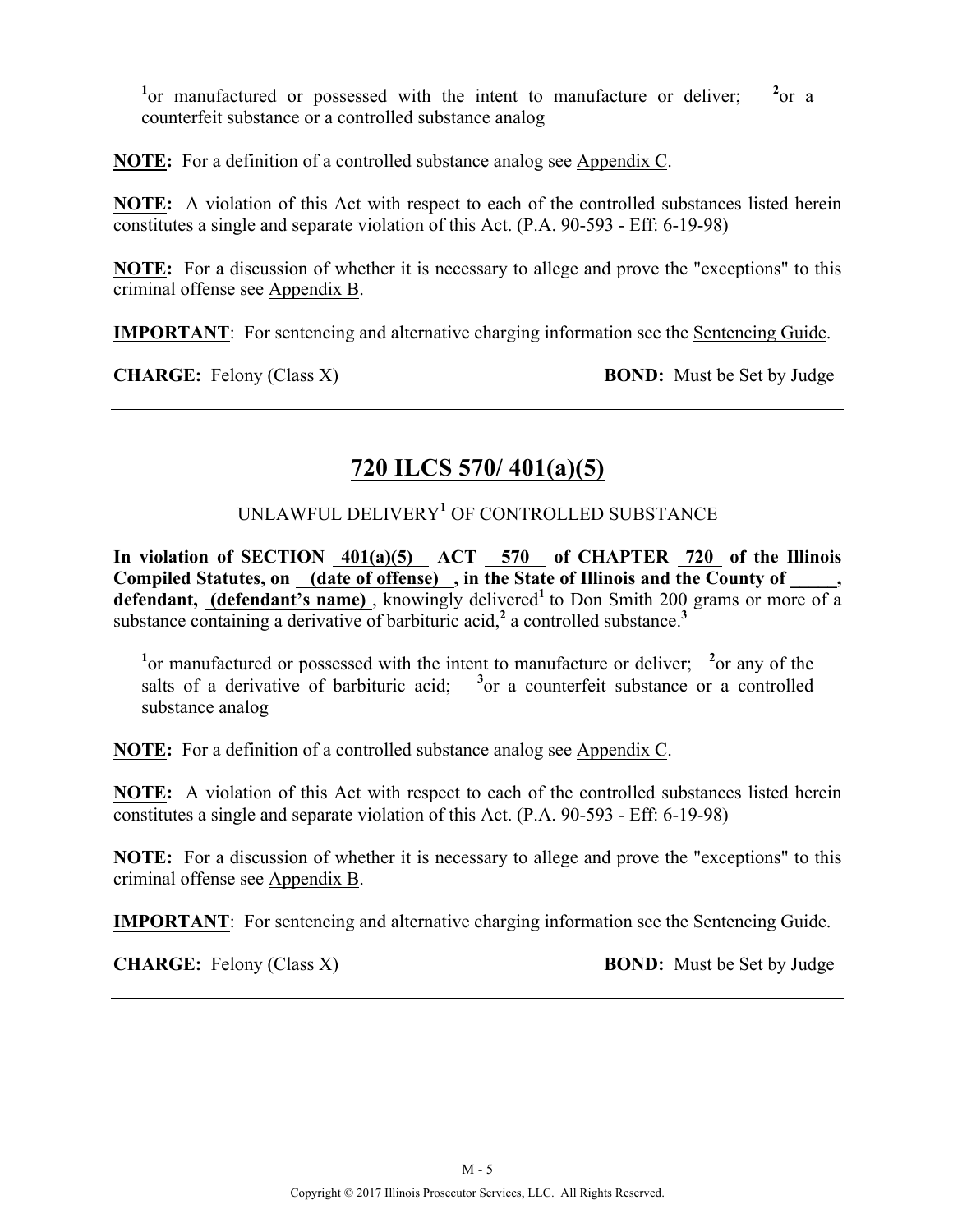## **720 ILCS 570/ 401(a)(6)**

#### UNLAWFUL DELIVERY**<sup>1</sup>**OF CONTROLLED SUBSTANCE

**In violation of SECTION 401(a)(6) ACT 570 of CHAPTER 720 of the Illinois**  Compiled Statutes, on (date of offense), in the State of Illinois and the County of defendant, (defendant's name), knowingly delivered<sup>1</sup> to Don Smith 200 grams or more of a substance containing amphetamine,<sup>2</sup> a controlled substance,<sup>3</sup> otherwise than as authorized in the Controlled Substances Act.

<sup>1</sup> or manufactured or possessed with the intent to manufacture or deliver; <sup>2</sup> or any salt of an optical isomer of amphetamine; <sup>3</sup> or a counterfeit substance or a controlled substance analog

**NOTE:** For a definition of controlled substance analog see Appendix C.

**NOTE:** A violation of this Act with respect to each of the controlled substances listed herein constitutes a single and separate violation of this Act. (P.A. 90-593 - Eff: 6-19-98)

**NOTE:** For a discussion of whether it is necessary to allege and prove the "exceptions" to this criminal offense see Appendix B.

**IMPORTANT**: For sentencing and alternative charging information see the Sentencing Guide.

**CHARGE:** Felony (Class X) **BOND:** Must be Set by Judge

# **720 ILCS 570/ 401(a)(7)(A)(i)**

#### UNLAWFUL DELIVERY**<sup>1</sup>**OF CONTROLLED SUBSTANCE

**In violation of SECTION 401(a)(7)(A)(i) of ACT 570 of CHAPTER 720 of the Illinois**  Compiled Statutes, on (date of offense), in the State of Illinois and the County of defendant, (defendant's name), knowingly delivered<sup>1</sup> to Don Smith 15 grams or more but less than 100 grams of a substance containing lysergic acid diethylamide, a controlled substance**<sup>2</sup>** commonly known as LSD.

<sup>1</sup> or manufactured or possessed with the intent to manufacture or deliver;  $^{2}$ or a counterfeit substance or a controlled substance analog

**NOTE:** For a definition of a controlled substance analog see Appendix C.

**NOTE:** A violation of this Act with respect to each of the controlled substances listed herein constitutes a single and separate violation of this Act. (P.A. 90-593 - Eff: 6-19-98)

**NOTE:** For a discussion of whether it is necessary to allege and prove the "exceptions" to this criminal offense see Appendix B.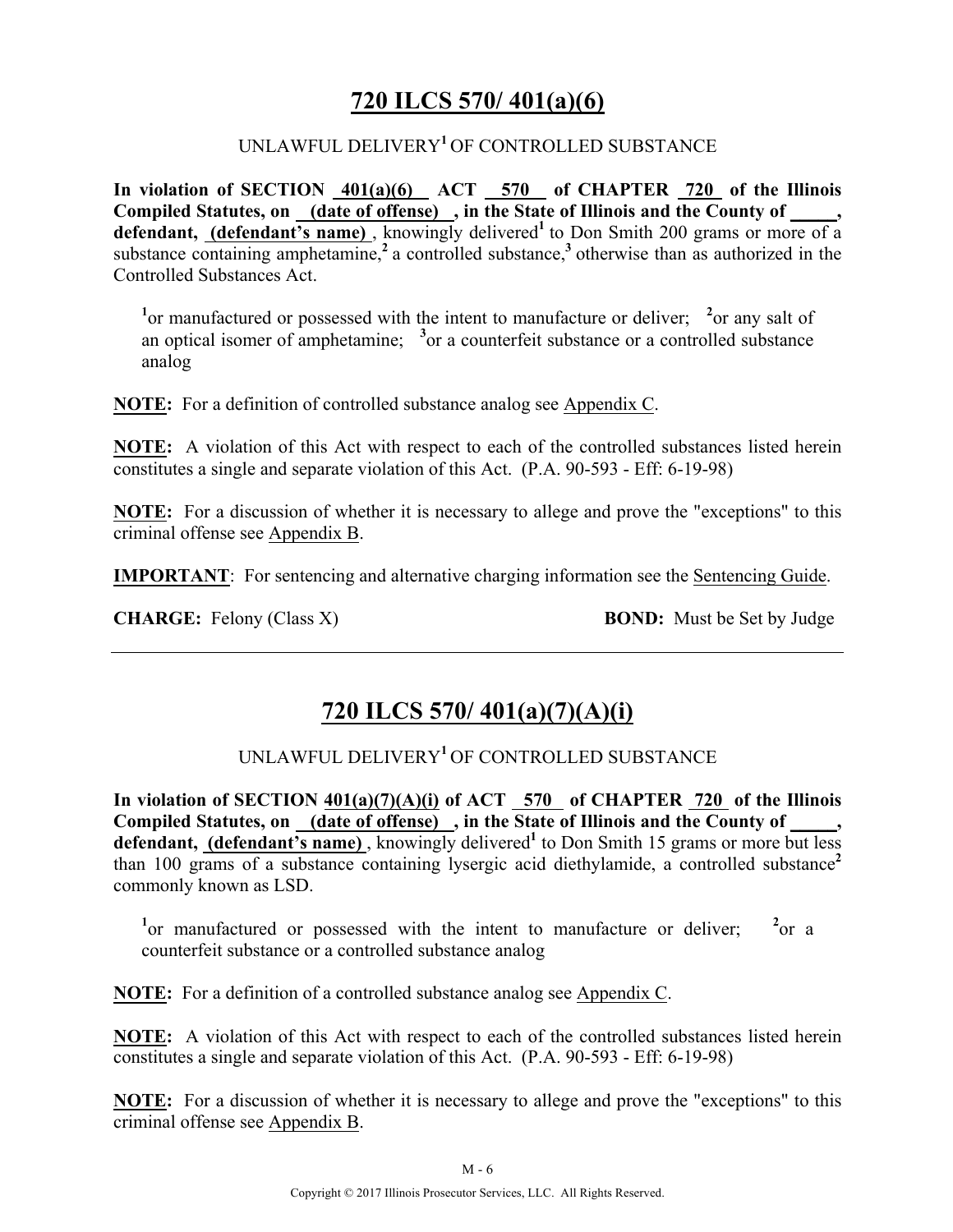**CHARGING AND SENTENCING NOTE:** The following are variations of violations of Section  $401(a)(7)(i)$  based upon the amount of lysergic acid diethylamide (LSD), an analog thereof, or a counterfeit substance, manufactured, delivered or possessed with the intent to deliver: (1) Section  $401(a)(7)(B)(i)$ : With respect to 100 grams or more but less than 400 grams of a substance containing lysergic acid diethylamide (LSD), an analog thereof, or a counterfeit substance, a violation would result in a sentence of imprisonment of not less than 9 years and not more than 40 years; (2) Section  $401(a)(7)(C)(i)$ : With respect to 400 grams or more but less than 900 grams of a substance containing lysergic acid diethylamide (LSD), an analog thereof, or a counterfeit substance, a violation would result in a sentence of imprisonment of not less than 12 years and not more than 50 years; (3) Section  $401(a)(7)(D)(i)$ : With respect to 900 or more grams of any substance containing lysergic acid diethylamide (LSD), an analog thereof, or a counterfeit substance, a violation would result in a sentence of imprisonment of not less than 15 years and not more than 60 years; See the Sentencing Guide.

**IMPORTANT**: For sentencing and alternative charging information see the Sentencing Guide.

**CHARGE:** Felony (Class X) **BOND:** Must be Set by Judge

# **720 ILCS 570/ 401(a)(7)(A)(ii)**

## UNLAWFUL DELIVERY**<sup>1</sup>**OF CONTROLLED SUBSTANCE

In violation of SECTION  $401(a)(7)(A)(ii)$  ACT 570 of CHAPTER 720 of the Illinois **Compiled Statutes, on (date of offense) , in the State of Illinois and the County of \_\_\_\_\_,**  defendant, (defendant's name), knowingly delivered<sup>1</sup> to Don Smith 15 or more but less than 200 objects**<sup>2</sup>**containing in them or having upon them any amount of any substance containing lysergic acid diethylamide, a controlled substance,**<sup>3</sup>**commonly known as LSD.

<sup>1</sup> or manufactured or possessed with the intent to manufacture of deliver; <sup>2</sup> or 15 or more segregated parts of an object or objects containing in them or having upon them any amount of any such substance; <sup>3</sup> or a counterfeit substance or a controlled substance analog

**NOTE:** For a definition of a controlled substance analog see Appendix C.

**NOTE:** A violation of this Act with respect to each of the controlled substances listed herein constitutes a single and separate violation of this Act. (P.A. 90-593 - Eff: 6-19-98)

**NOTE:** For a discussion of whether it is necessary to allege and prove the "exceptions" to this criminal offense see Appendix B.

**CHARGING AND SENTENCING NOTE:** The following are variations of violations of Section  $401(a)(7)(ii)$  based upon the number of objects or segregated parts of an object or objects containing lysergic acid diethylamide (LSD), an analog thereof, or a counterfeit substance, manufactured, delivered or possessed with the intent to deliver: 1. Section 401(a)(7)(B)(ii): With respect to 200 or more objects or 200 or more segregated parts of an object or objects but less than 600 objects or less than 600 segregated parts of an object or objects containing in them or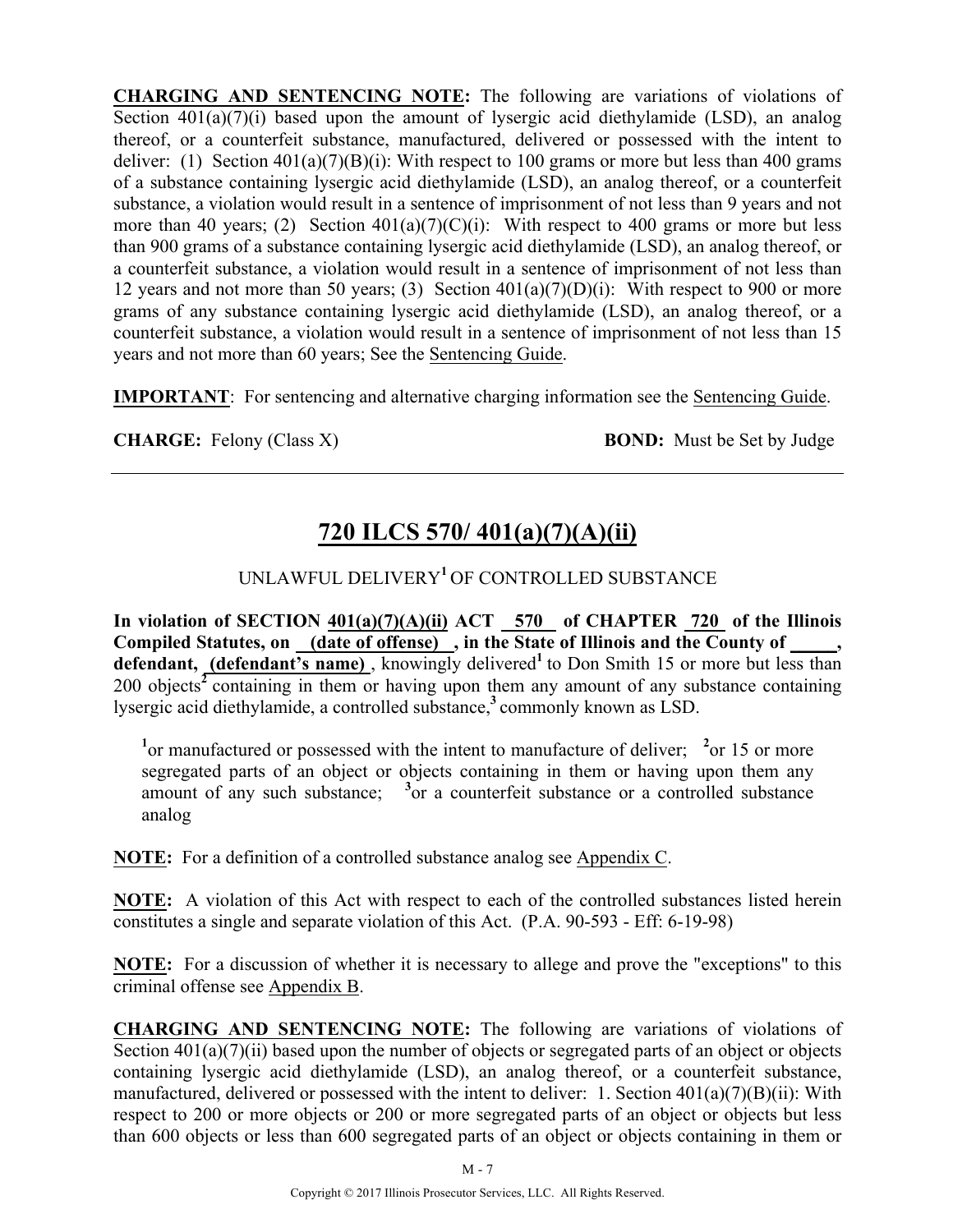having upon them any amount of a substance containing lysergic acid diethylamide (LSD), an analog thereof, or a counterfeit substance, a violation would result in a sentence of imprisonment of not less than 9 years and not more than 40 years; 2. Section  $401(a)(7)(C)(ii)$ : With respect to 600 or more objects or 600 or more segregated parts of an object or objects but less than 1500 objects or less than 1500 segregated parts of an object or objects containing in them or having upon them any amount of a substance containing lysergic acid diethylamide (LSD), an analog thereof, or a counterfeit substance, a violation would result in a sentence of imprisonment of not less than 12 years and not more than 50 years; 3. Section 401(a)(7)(D)(ii): With respect to 1500 or more grams of any substance containing lysergic acid diethylamide (LSD), an analog thereof, or a counterfeit substance, a violation would result in a sentence of imprisonment of not less than 15 years and not more than 60 years. See the Sentencing Guide.

**IMPORTANT**: For sentencing and alternative charging information see the Sentencing Guide.

**CHARGE:** Felony (Class X) **BOND:** Must be Set by Judge

# **720 ILCS 570/ 401(a)(7.5)(A)(i)**

# UNLAWFUL DELIVERY**<sup>1</sup>** OF CONTROLLED SUBSTANCES

**In violation of SECTION 401(a)(7.5)(A)(i) ACT 570 of CHAPTER 720 of the Illinois**  Compiled Statutes, on (date of offense), in the State of Illinois and the County of defendant, (defendant's name), knowingly delivered<sup>1</sup> to Don Smith 15 grams or more but less than 100 grams of a substance containing MDMA as listed in paragraph (2) of subsection (d) of Section 204 of the Illinois Controlled Substances Act,<sup>2</sup> a controlled substance,<sup>3</sup> commonly referred to as Ecstasy.

<sup>1</sup> or manufactured or possessed with the intent to manufacture or deliver; <sup>2</sup> or any such substances listed in subsections (1), (2.1), (2.2), (3), (14.1), (19), (20), (20.1), (21), (25), or (26) of subsection (d) of Section 204, or an analog or derivative thereof; <sup>3</sup> or a counterfeit substance or a controlled substance analog

**NOTE:** For a definition of a controlled substance analog see Appendix C.

**NOTE:** A violation of this Act with respect to each of the controlled substances listed herein constitutes a single and separate violation of this Act. (P.A. 90-593 (Eff: 6-19-98))

**NOTE:** For a discussion of whether it is necessary to allege and prove the "exceptions" to this criminal offense see Appendix B.

**CHARGING AND SENTENCING NOTE:** The following are variations of violations of Section  $401(a)(7)(i)$  based upon the amount of the controlled substance, an analog thereof, or a counterfeit substance, manufactured, delivered or possessed with the intent to deliver: (A) not less than 6 years and not more than 30 years with respect to: (I) 15 grams or more but less than 100 grams of a substance listed in paragraph (1), (2), (2.1), (2.2), (3), (14.1), (19), (20), (20.1), (21), (25), or (26) of subsection (d) of Section 204, or an analog or derivative thereof; (B) not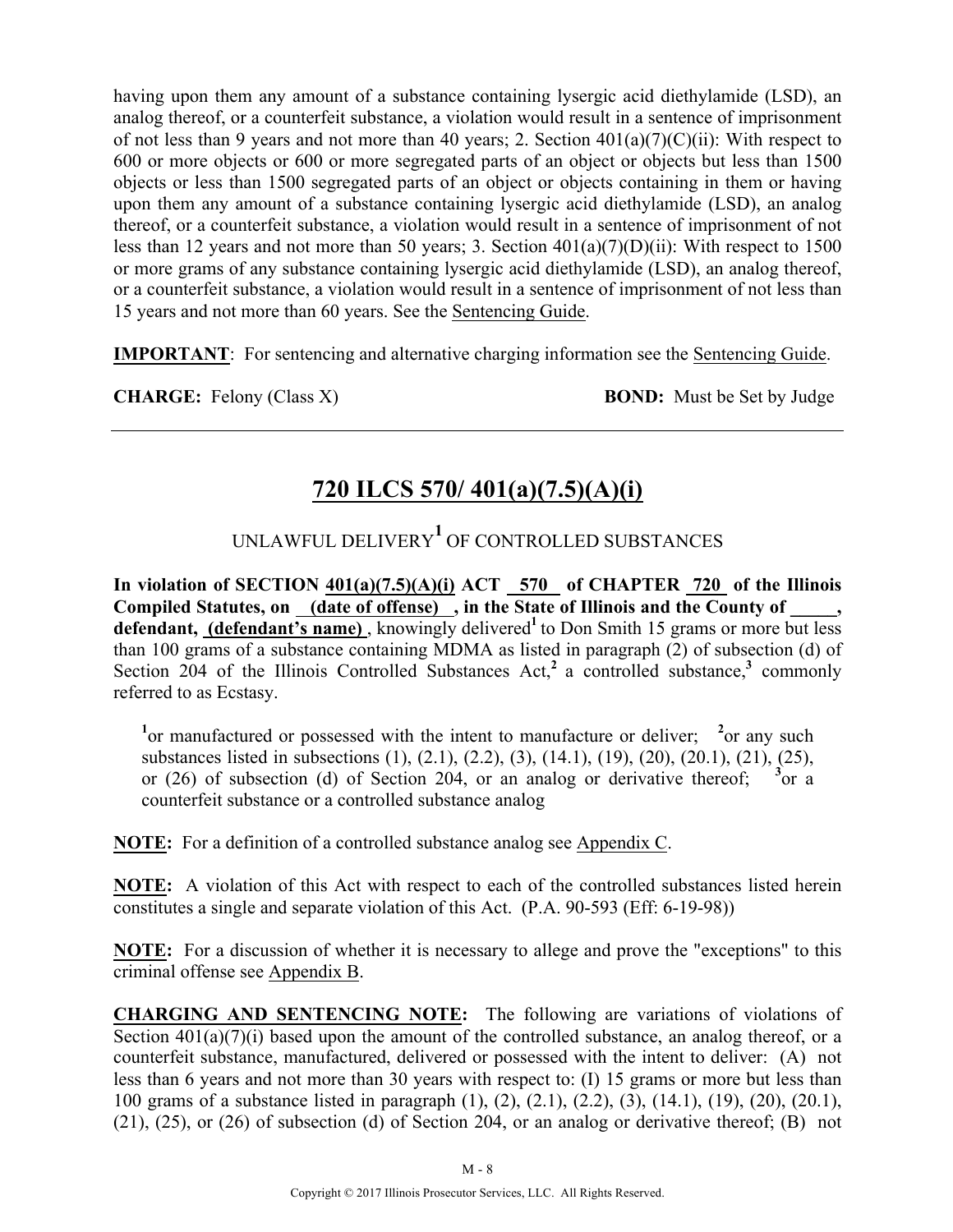less than 9 years and not more than 40 years with respect to: (I) 100 grams or more but less than 400 grams of a substance listed in paragraph (1), (2), (2.1), (2.2), (3), (14.1), (19), (20), (20.1), (21), (25), or (26) of subsection (d) of Section 204, or an analog or derivative thereof; (C) not less than 12 years and not more than 50 years with respect to: (I) 400 grams or more but less than 900 grams of a substance listed in paragraph (1), (2), (2.2), (2.1), (3), (14.1), (19), (20), (20.1), (21), (25), or (26) of subsection (d) of Section 204, or an analog or derivative thereof; (D) not less than 15 years and not more than 60 years with respect to: (I) 900 grams or more of any substance listed in paragraph (1), (2), (2.1), (2.2), (3), (14.1), (19), (20), (20.1), (21), (25), or (26) of subsection (d) of Section 204, or an analog or derivative thereof. See the Sentencing Guide.

**IMPORTANT**: For sentencing and alternative charging information see the Sentencing Guide.

**CHARGE:** Felony (Class X) **BOND:** Must be Set by Judge

# **720 ILCS 570/ 401(a)(7.5)(A)(ii)**

UNLAWFUL DELIVERY**<sup>1</sup>** OF CONTROLLED SUBSTANCES

**In violation of SECTION 401(a)(7.5)(A)(ii) ACT 570 of CHAPTER 720 of the Illinois Compiled Statutes, on (date of offense) , in the State of Illinois and the County of \_\_\_\_\_,**  defendant, (defendant's name), knowingly delivered<sup>1</sup> to Don Smith 15 or more bust less than 200 pills**<sup>2</sup>**containing in them**<sup>3</sup>**any amount of MDMA as listed in paragraph (2) of subsection (d) of Section 204 of the Illinois Controlled Substances Act,**<sup>4</sup>** a controlled substance,**<sup>5</sup>** commonly referred to as Ecstasy.

<sup>1</sup> or manufactured or possessed with the intent to manufacture or deliver; <sup>2</sup> or tablets, caplets, capsules, or objects;  $\frac{3}{2}$  or having upon them;  $\frac{4}{2}$  or any such substances listed in subsections (1), (2.1), (2.2), (3), (14.1), (19), (20), (20.1), (21), (25), or (26) of subsection (d) of Section 204, or an analog or derivative thereof; **<sup>5</sup>** or a counterfeit substance or a controlled substance analog

**NOTE:** For a definition of a controlled substance analog see Appendix C.

**NOTE:** A violation of this Act with respect to each of the controlled substances listed herein constitutes a single and separate violation of this Act. (P.A. 90-593 (Eff: 6-19-98))

**NOTE:** For a discussion of whether it is necessary to allege and prove the "exceptions" to this criminal offense see Appendix B.

**CHARGING AND SENTENCING NOTE:** The following are variations of violations of Section  $401(a)(7)(ii)$  based upon the amount of the controlled substance, an analog thereof, or a counterfeit substance, manufactured, delivered or possessed with the intent to deliver: (A) not less than 6 years and not more than 30 years with respect to: (ii) 15 or more pills, tablets, caplets, capsules, or objects but less than 200 pills, tablets, caplets, capsules, or objects containing in them or having upon them any amounts of any substance listed in paragraph  $(1)$ ,  $(2)$ ,  $(2.1)$ ,  $(2.2)$ , (3), (14.1), (19), (20), (20.1), (21), (25), or (26) of subsection (d) of Section 204, or an analog or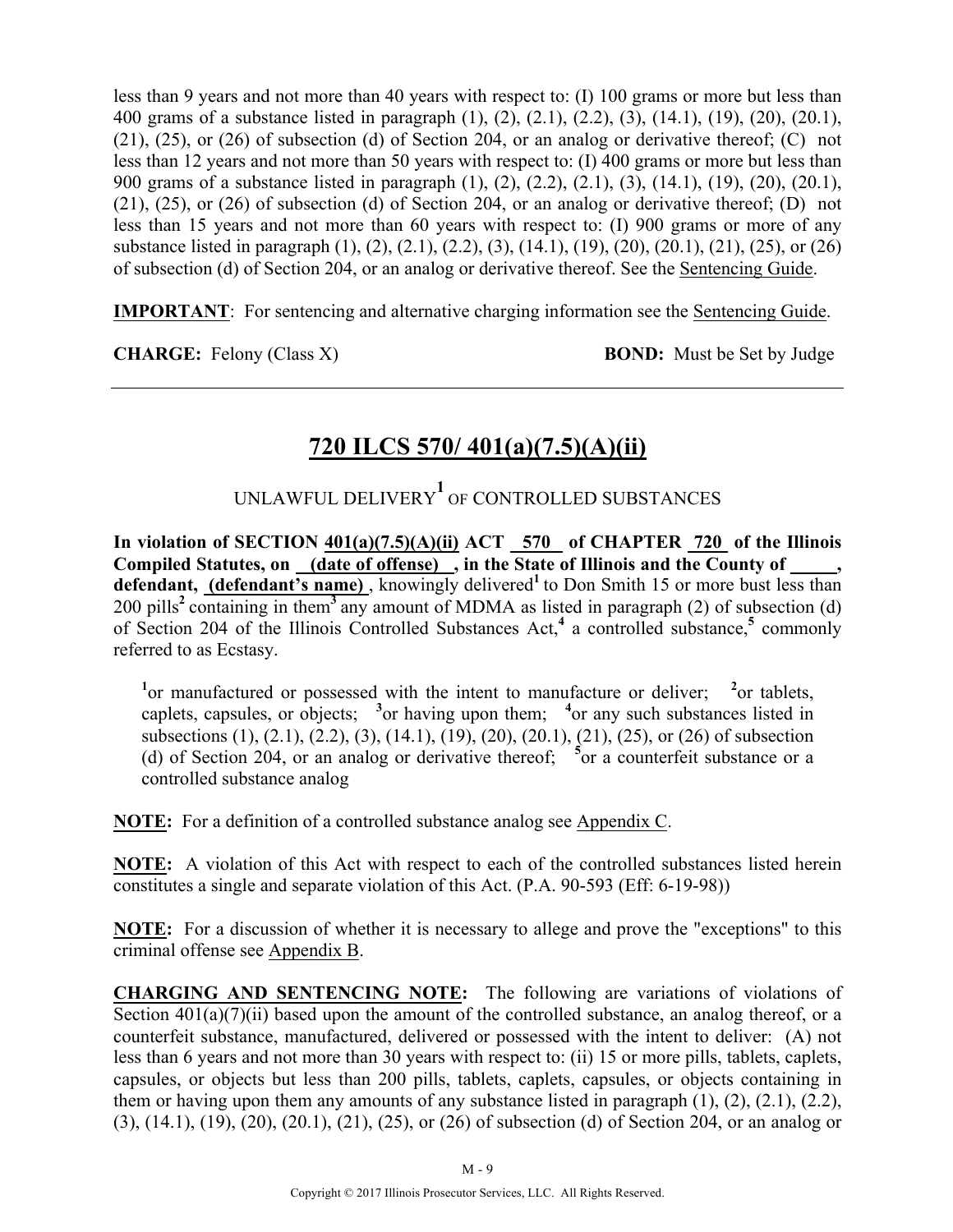derivative thereof; (B) not less than 9 years and not more than 40 years with respect to: (ii) 200 or more pills, tablets, caplets, capsules, or objects but less than 600 pills, tablets, caplets, capsules, or objects containing in them or having upon them any amounts of any substance listed in paragraph (1), (2), (2.1), (2.2), (3), (14.1), (19), (20), (20.1), (21), (25), or (26) of subsection (d) of Section 204, or an analog or derivative thereof; (C) not less than 12 years and not more than 50 years with respect to: (ii) 600 or more pills, tablets, caplets, capsules, or objects but less than 1,500 pills, tablets, caplets, capsules, or objects containing in them or having upon them any amounts of any substance listed in paragraph (1), (2), (2.1), (2.2), (3), (14.1), (19), (20), (20.1), (21), (25), or (26) of subsection (d) of Section 204, or an analog or derivative thereof; (D) not less than 15 years and not more than 60 years with respect to: (ii) 1,500 or more pills, tablets, caplets, capsules, or objects containing in them or having upon them any amounts of any substance listed in paragraph (1), (2), (2.1), (2.2), (3), (14.1), (19), (20), (20.1), (21), (25), or (26) of subsection (d) of Section 204, or an analog or derivative thereof; See the Sentencing Guide.

**IMPORTANT**: For sentencing and alternative charging information see the Sentencing Guide.

**ADDED CASE AUTHORITY** - - This subsection withstands a constitutional attack. People v. Ragusa, 346 Ill. App. 3d 176, 804 N. E. 2d 692, 281 Ill. Dec. 727 (2nd Dist., 2004)

**Legislative History:** This offense was amended by Public Act: 96-0347 (Effective: 1-1-10).

**CHARGE:** Felony (Class X) **BOND:** Must be Set by Judge

# **720 ILCS 570/ 401(a)(8)**

#### UNLAWFUL DELIVERY**<sup>1</sup>**OF CONTROLLED SUBSTANCE

In violation of SECTION  $401(a)(8)$  ACT 570 of CHAPTER 720 of the Illinois Compiled Statutes, on <u>(date of offense)</u>, in the State of Illinois and the County of defendant, (defendant's name), knowingly delivered<sup>1</sup> to Don Smith 30 grams or more of a substance containing pentazocine,<sup>2</sup> a controlled substance.<sup>3</sup>

<sup>1</sup> or manufactured or possessed with the intent to manufacture or deliver; <sup>2</sup> or any of the salts, isomers or salts of isomers of pentazocine;  $3$  or a counterfeit substance or a controlled substance analog

**NOTE:** For a definition of a controlled substance analog see Appendix C.

**NOTE:** A violation of this Act with respect to each of the controlled substances listed herein constitutes a single and separate violation of this Act. (P.A. 90-593 - Eff: 6-19-98)

**NOTE:** For a discussion of whether it is necessary to allege and prove the "exceptions" to this criminal offense see Appendix B.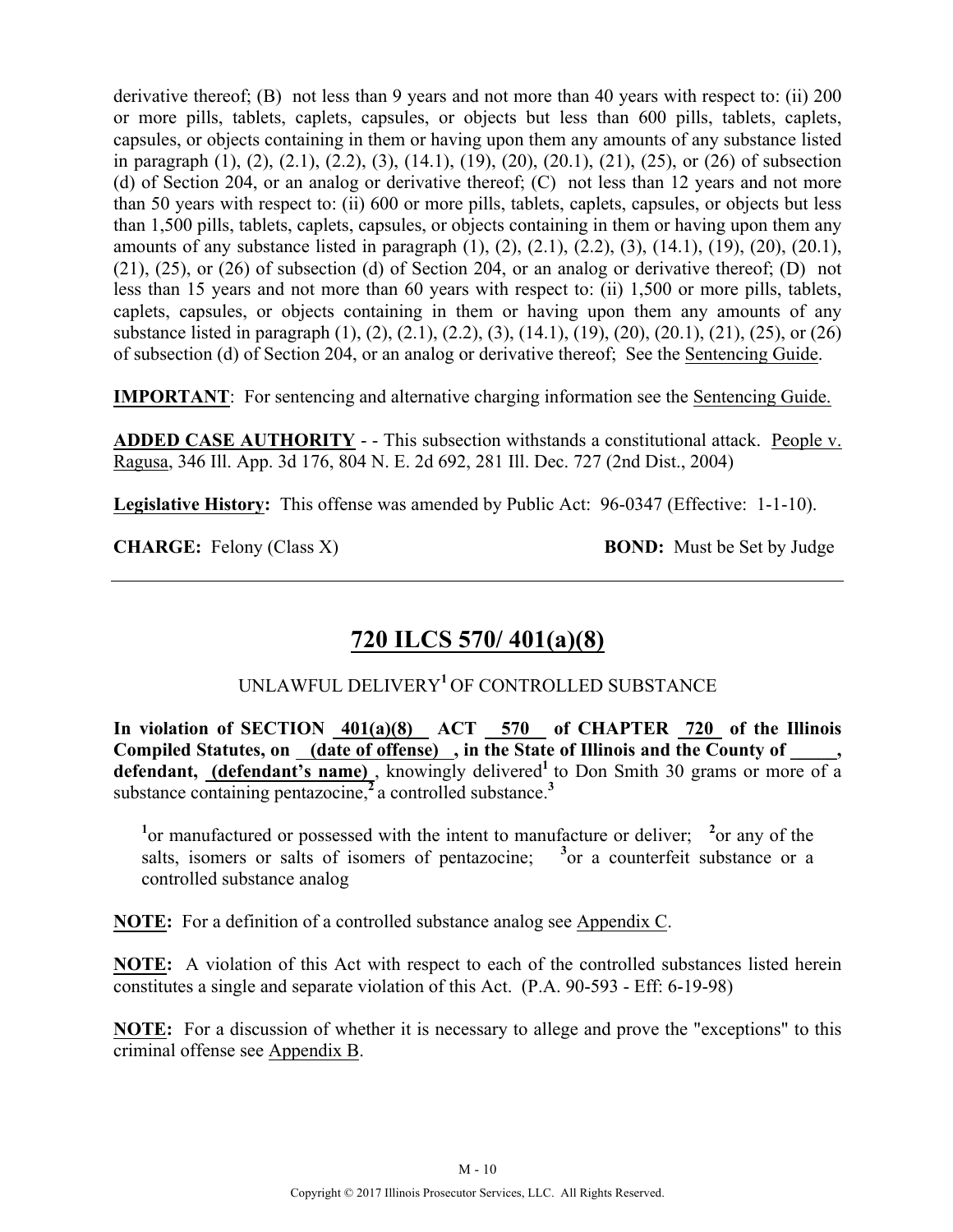**IMPORTANT**: For sentencing and alternative charging information see the Sentencing Guide.

**CHARGE:** Felony (Class X) **BOND:** Must be Set by Judge

# **720 ILCS 570/ 401(a)(9)**

UNLAWFUL DELIVERY**<sup>1</sup>**OF CONTROLLED SUBSTANCE

In violation of SECTION  $401(a)(9)$  ACT 570 of CHAPTER 720 of the Illinois **Compiled Statutes, on (date of offense) , in the State of Illinois and the County of \_\_\_\_\_,**  defendant, **(defendant's name)**, knowingly delivered<sup>1</sup> to Don Smith 30 grams or more of a substance containing methaqualone,**<sup>2</sup>**a controlled substance**3.**

<sup>1</sup> or manufactured or possessed with the intent to manufacture or deliver; <sup>2</sup> or any of the salts, isomers or salts of isomers of methaqualone; <sup>3</sup> or a counterfeit substance or a controlled substance analog

**NOTE:** For a definition of a controlled substance analog see Appendix C.

**NOTE:** A violation of this Act with respect to each of the controlled substances listed herein constitutes a single and separate violation of this Act. (P.A. 90-593 - Eff: 6-19-98)

**NOTE:** For a discussion of whether it is necessary to allege and prove the "exceptions" to this criminal offense see Appendix B.

**IMPORTANT**: For sentencing and alternative charging information see the Sentencing Guide.

**CHARGE:** Felony (Class X) **BOND:** Must be Set by Judge

# **720 ILCS 570/ 401(a)(10)**

UNLAWFUL DELIVERY**<sup>1</sup>**OF CONTROLLED SUBSTANCE

In violation of SECTION  $401(a)(10)$  ACT 570 of CHAPTER 720 of the Illinois Compiled Statutes, on (date of offense), in the State of Illinois and the County of defendant, (defendant's name), knowingly delivered<sup>1</sup> to Don Smith 30 grams or more of a substance containing phencyclidine,<sup>2</sup> controlled substance,<sup>3</sup> commonly known as PCP.

<sup>1</sup> or manufactured or possessed with the intent to manufacture or deliver; <sup>2</sup> or any of the salts, isomers or salts of isomers of phencyclidine (PCP);  $3$  or a counterfeit substance or a controlled substance analog

**NOTE:** For a definition of a controlled substance analog see Appendix C.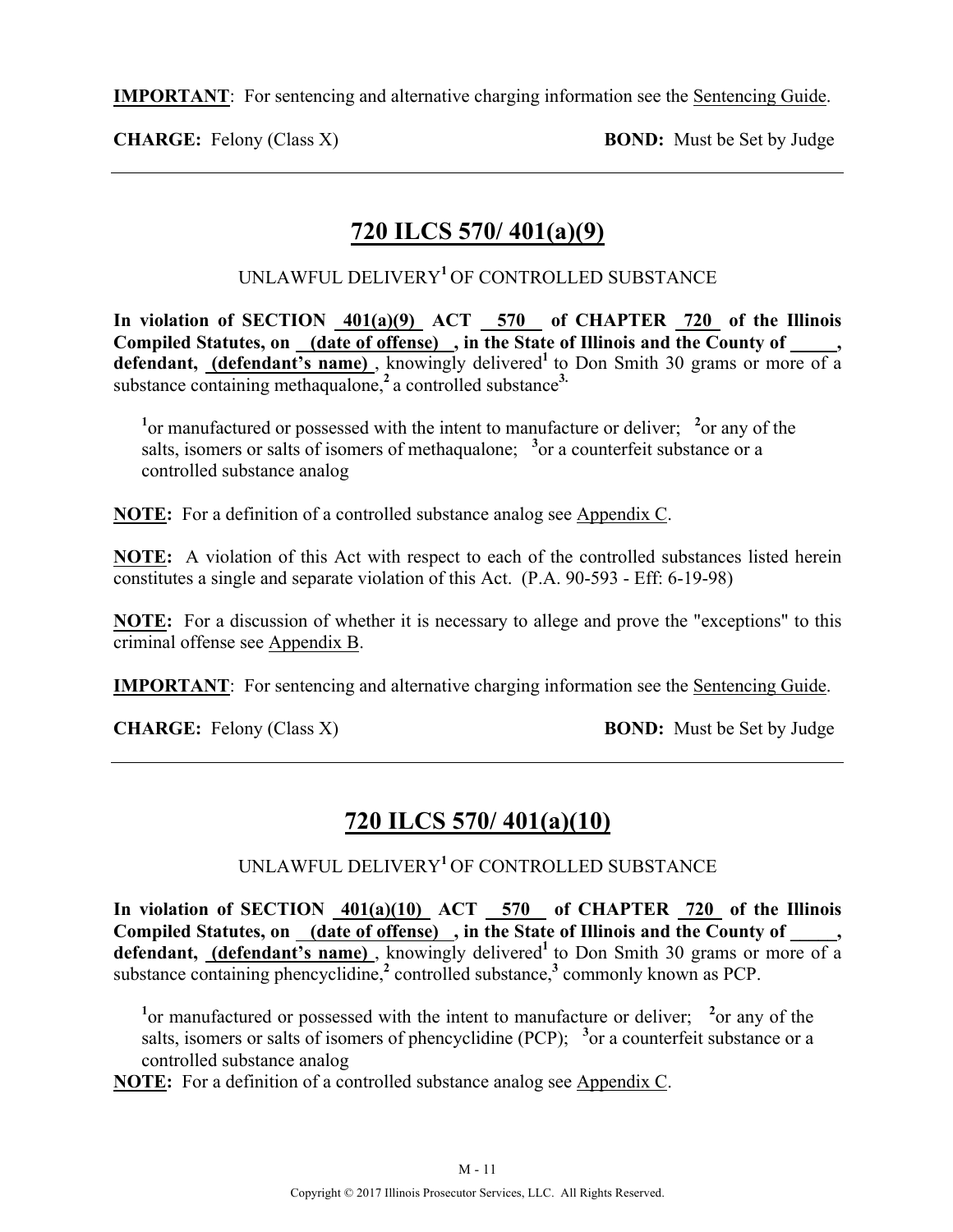**NOTE:** A violation of this Act with respect to each of the controlled substances listed herein constitutes a single and separate violation of this Act. (P.A. 90-593 - Eff: 6-19-98)

**NOTE:** For a discussion of whether it is necessary to allege and prove the "exceptions" to this criminal offense see Appendix B.

**IMPORTANT**: For sentencing and alternative charging information see the Sentencing Guide.

**CHARGE:** Felony (Class X) **BOND:** Must be Set by Judge

## **720 ILCS 570/ 401(a)(10.5)**

UNLAWFUL DELIVERY**<sup>1</sup>** OF CONTROLLED SUBSTANCE

In violation of SECTION  $401(a)(10.5)$  ACT  $-570$  of CHAPTER  $720$  of the Illinois **Compiled Statutes, on (date of offense) , in the State of Illinois and the County of \_\_\_\_\_, defendant, (defendant's name)**, knowingly delivered<sup>1</sup> to Don Smith 30 grams or more of a substance containing ketamine,<sup>2</sup> a controlled substance.<sup>3</sup>.

<sup>1</sup> or manufactured or possessed with the intent to manufacture or deliver; <sup>2</sup> or any of the salts, isomers or salts of isomers of ketamine; <sup>3</sup> or a counterfeit substance or a controlled substance analog

**NOTE:** For a definition of a controlled substance analog see Appendix C.

**NOTE:** A violation of this Act with respect to each of the controlled substances listed herein constitutes a single and separate violation of this Act. (P.A. 90-593 - Eff: 6-19-98)

**NOTE:** For a discussion of whether it is necessary to allege and prove the "exceptions" to this criminal offense see Appendix B.

**IMPORTANT**: For sentencing and alternative charging information see the Sentencing Guide.

**CHARGE:** Felony (Class X) **BOND:** Must be Set by Judge

## **720 ILCS 570/ 401(a)(10.7)**

UNLAWFUL DELIVERY**<sup>1</sup>** OF CONTROLLED SUBSTANCE

**In violation of SECTION 401(a)(10.7) ACT 570 of CHAPTER 720 of the Illinois**  Compiled Statutes, on (date of offense), in the State of Illinois and the County of **defendant, (defendant's name)**, knowingly delivered<sup>1</sup> to Don Smith 100 grams or more of a substance containing dihydrocodeinone,<sup>2</sup> a controlled substance.<sup>3</sup>.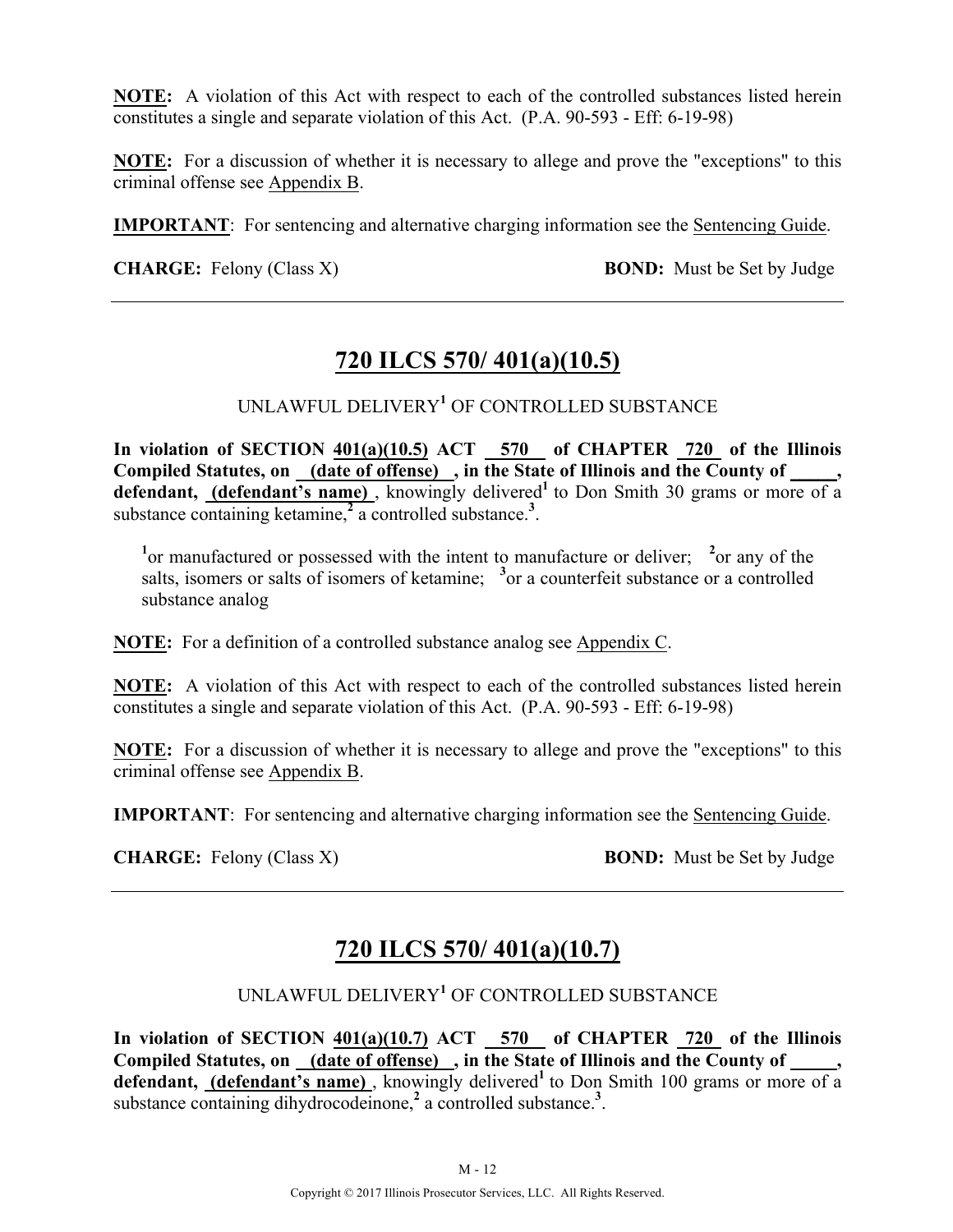<sup>1</sup> or manufactured or possessed with the intent to manufacture or deliver; <sup>2</sup> or any of the salts, isomers or salts of isomers of dihydrocodeinone; <sup>3</sup> or a counterfeit substance or a controlled substance analog

**DEFINITION:** For a definition of a controlled substance analog see Appendix C.

**CHARGING NOTES:** *(1)* A violation of this Act with respect to each of the controlled substances listed herein constitutes a single and separate violation of this Act. (P.A. 90-593 - Eff: 6-19-98) *(2)* For a discussion of whether it is necessary to allege and prove the "exceptions" to this criminal offense see Appendix B.

**IMPORTANT**: For sentencing and alternative charging information see the Sentencing Guide.

This subsection was created by P.A. 97-0997; (eff: 1-1-13).

**CHARGE:** Felony (Class X) **BOND:** Must be Set by Judge

# **720 ILCS 570/ 401(a)(10.8)**

## UNLAWFUL DELIVERY**<sup>1</sup>** OF CONTROLLED SUBSTANCE

In violation of SECTION  $401(a)(10.8)$  ACT 570 of CHAPTER 720 of the Illinois Compiled Statutes, on (date of offense), in the State of Illinois and the County of defendant, (defendant's name), knowingly delivered<sup>1</sup> to Don Smith 100 grams or more of a substance containing dihydrocodeine,<sup>2</sup> a controlled substance.<sup>3</sup>.

<sup>1</sup> or manufactured or possessed with the intent to manufacture or deliver; <sup>2</sup> or any of the salts, isomers or salts of isomers of dihydrocodeine;  $3$  or a counterfeit substance or a controlled substance analog

**DEFINITION:** For a definition of a controlled substance analog see Appendix C.

**CHARGING NOTES:** *(1)* A violation of this Act with respect to each of the controlled substances listed herein constitutes a single and separate violation of this Act. (P.A. 90-593 - Eff: 6-19-98) *(2)* For a discussion of whether it is necessary to allege and prove the "exceptions" to this criminal offense see Appendix B.

**IMPORTANT**: For sentencing and alternative charging information see the Sentencing Guide.

This subsection was created by P.A. 97-0997; (eff: 1-1-13).

**CHARGE:** Felony (Class X) **BOND:** Must be Set by Judge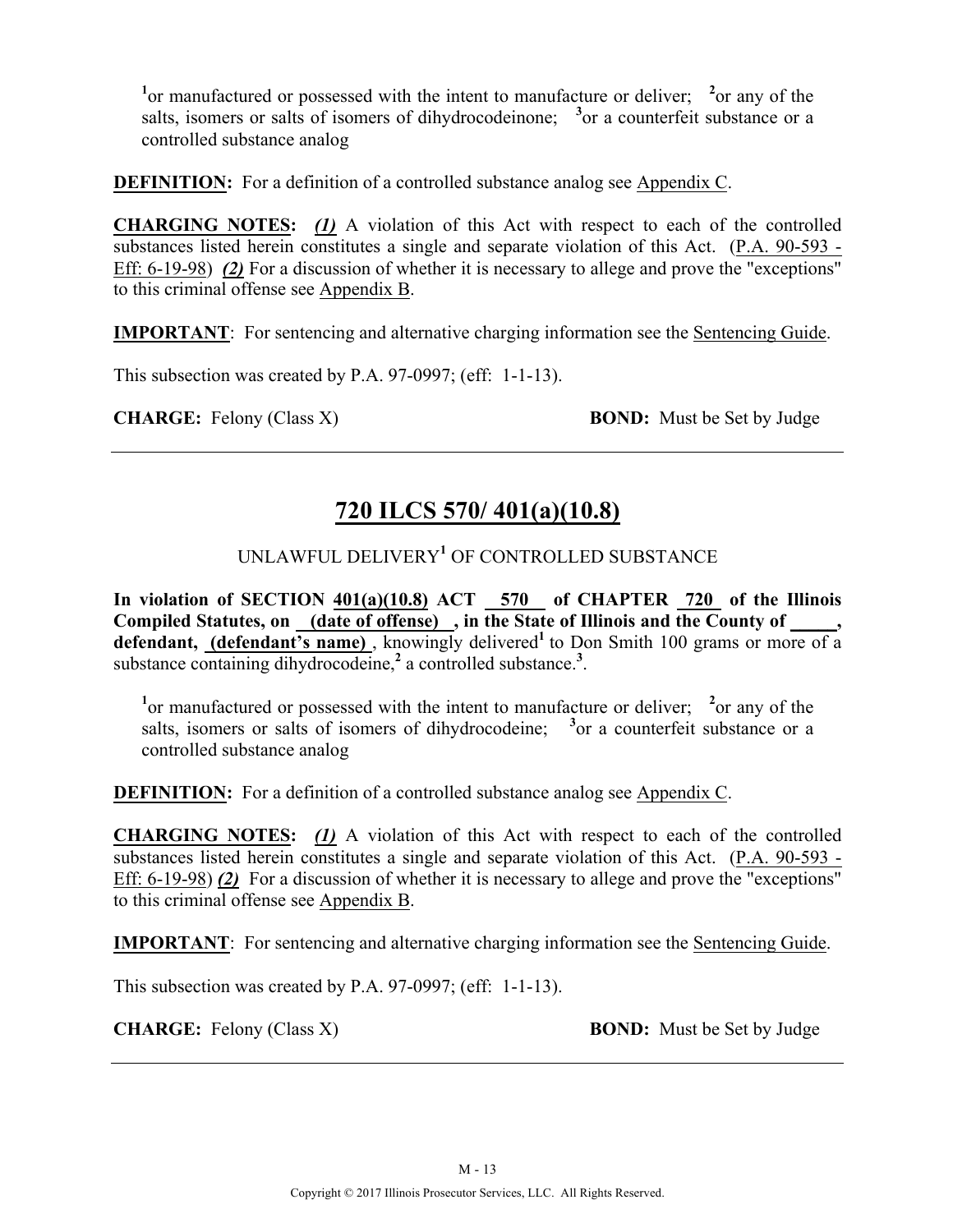## **720 ILCS 570/ 401(a)(10.9)**

#### UNLAWFUL DELIVERY**<sup>1</sup>** OF CONTROLLED SUBSTANCE

**In violation of SECTION 401(a)(10.9) ACT 570 of CHAPTER 720 of the Illinois Compiled Statutes, on (date of offense) , in the State of Illinois and the County of \_\_\_\_\_,**  defendant, (defendant's name), knowingly delivered<sup>1</sup> to Don Smith 100 grams or more of a substance containing  $oxycodone<sup>2</sup>$  a controlled substance.<sup>3</sup>.

<sup>1</sup> or manufactured or possessed with the intent to manufacture or deliver; <sup>2</sup> or any of the salts, isomers or salts of isomers of oxycodone; <sup>3</sup> or a counterfeit substance or a controlled substance analog

**DEFINITION:** For a definition of a controlled substance analog see Appendix C.

**CHARGING NOTES:** *(1)* A violation of this Act with respect to each of the controlled substances listed herein constitutes a single and separate violation of this Act. (P.A. 90-593 - Eff: 6-19-98) *(2)* For a discussion of whether it is necessary to allege and prove the "exceptions" to this criminal offense see Appendix B.

**IMPORTANT**: For sentencing and alternative charging information see the Sentencing Guide.

This subsection was created by P.A. 97-0997; (eff: 1-1-13).

**CHARGE:** Felony (Class X) **BOND:** Must be Set by Judge

## **720 ILCS 570/ 401(a)(11)**

#### UNLAWFUL DELIVERY**<sup>1</sup>**OF CONTROLLED SUBSTANCE

In violation of SECTION  $401(a)(11)$  ACT 570 of CHAPTER 720 of the Illinois Compiled Statutes, on (date of offense), in the State of Illinois and the County of, **defendant, (defendant's name)**, knowingly delivered<sup>1</sup> to Don Smith 200 grams or more of a substance containing  $3.4.5$  trimethoxyphene-thylamine,<sup>2</sup> a controlled substance,<sup>3</sup> commonly known as mescaline.

<sup>1</sup> or manufactured or possessed with the intent to manufacture or deliver; <sup>2</sup> or any other controlled substance classified in Schedules I or II;  $3$  or a counterfeit substance or a controlled substance analog

**NOTE:** For a definition of a controlled substance analog see Appendix C.

**NOTE:** A violation of this Act with respect to each of the controlled substances listed herein constitutes a single and separate violation of this Act. (P.A. 90-593 - Eff: 6-19-98)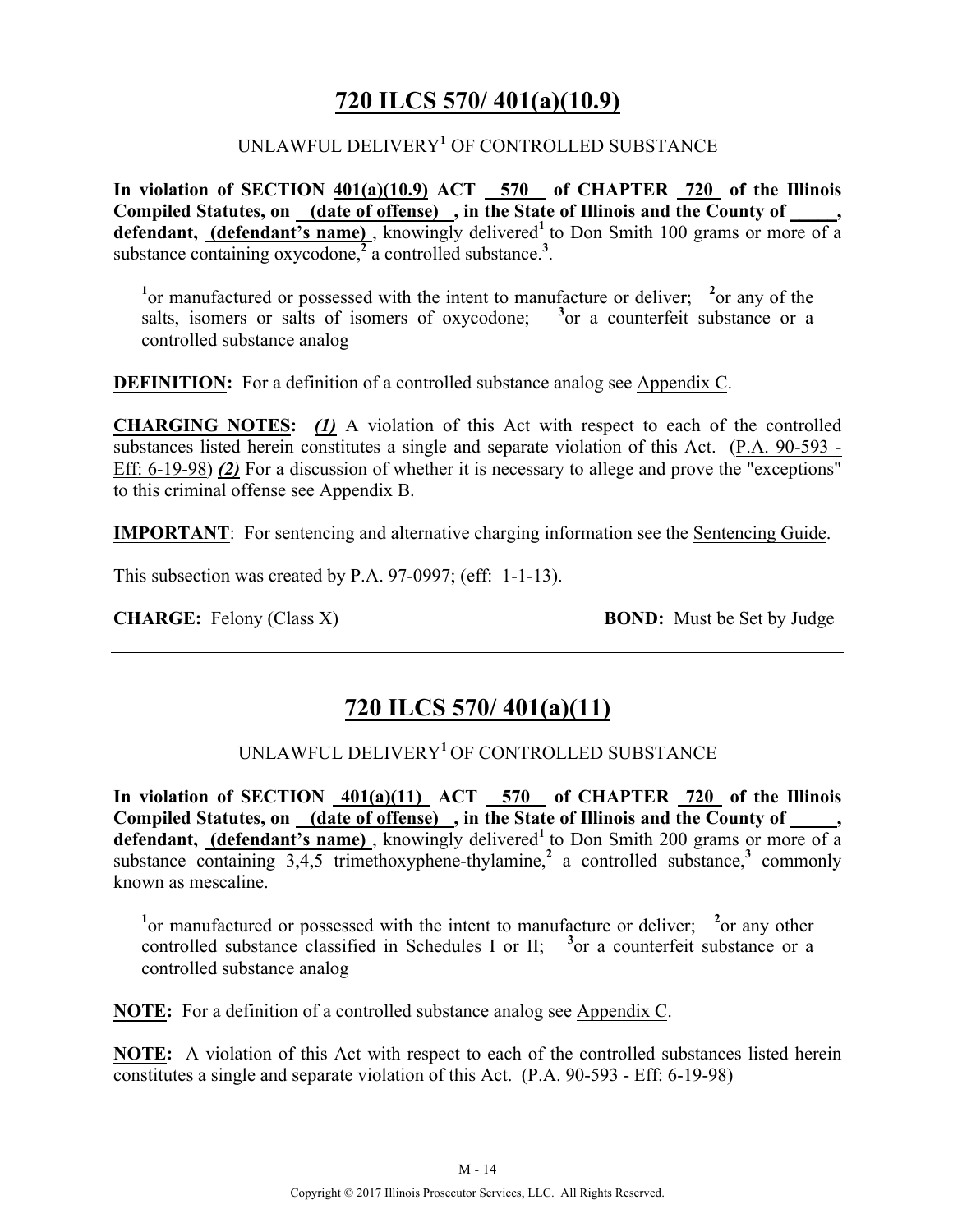**NOTE:** For a discussion of whether it is necessary to allege and prove the "exceptions" to this criminal offense see Appendix B.

**SENTENCING NOTE:** Any person sentenced with respect to violations of Paragraph (1),(2),(3) or (7) of subsection (a) of this Section involving 100 grams or more of the controlled substance named therein, may in addition to the penalties provided therein, be fined an amount not more than \$500,000 or the full street value of the controlled or counterfeit substance or controlled substance analog, whichever is greater. Any person sentenced with respect to any other provision of subsection (a) may, in addition to the penalties provided therein, be fined an amount not to exceed \$500,000. See the Sentencing Guide.

**IMPORTANT**: For sentencing and alternative charging information see the Sentencing Guide.

**CHARGE:** Felony (Class X) **BOND:** Must be Set by Judge

# **720 ILCS 570/ 401(c)(1)**

UNLAWFUL DELIVERY**<sup>1</sup>** OF CONTROLLED SUBSTANCE

In violation of SECTION  $401(c)(1)$  ACT 570 of CHAPTER 720 of the Illinois Compiled Statutes, on (date of offense), in the State of Illinois and the County of defendant, (defendant's name), knowingly delivered<sup>1</sup> to Don Smith one or more grams but less than 15 grams of a substance containing heroin, a controlled substance**<sup>2</sup>** .

<sup>1</sup> or manufactured or possessed with the intent to manufacture or deliver; <sup>2</sup> or counterfeit substance or a controlled substance analog

**NOTE:** For a definition of a controlled substance analog see Appendix C.

**NOTE:** A violation of this Act with respect to each of the controlled substances listed herein constitutes a single and separate violation of this Act. (P.A. 90-593 - Eff: 6-19-98)

**NOTE:** For a discussion of whether it is necessary to allege and prove the "exceptions" to this criminal offense see Appendix B.

**IMPORTANT**: For sentencing and alternative charging information see the Sentencing Guide.

**CHARGE:** Felony (Class 1) **BOND:** Must be Set by Judge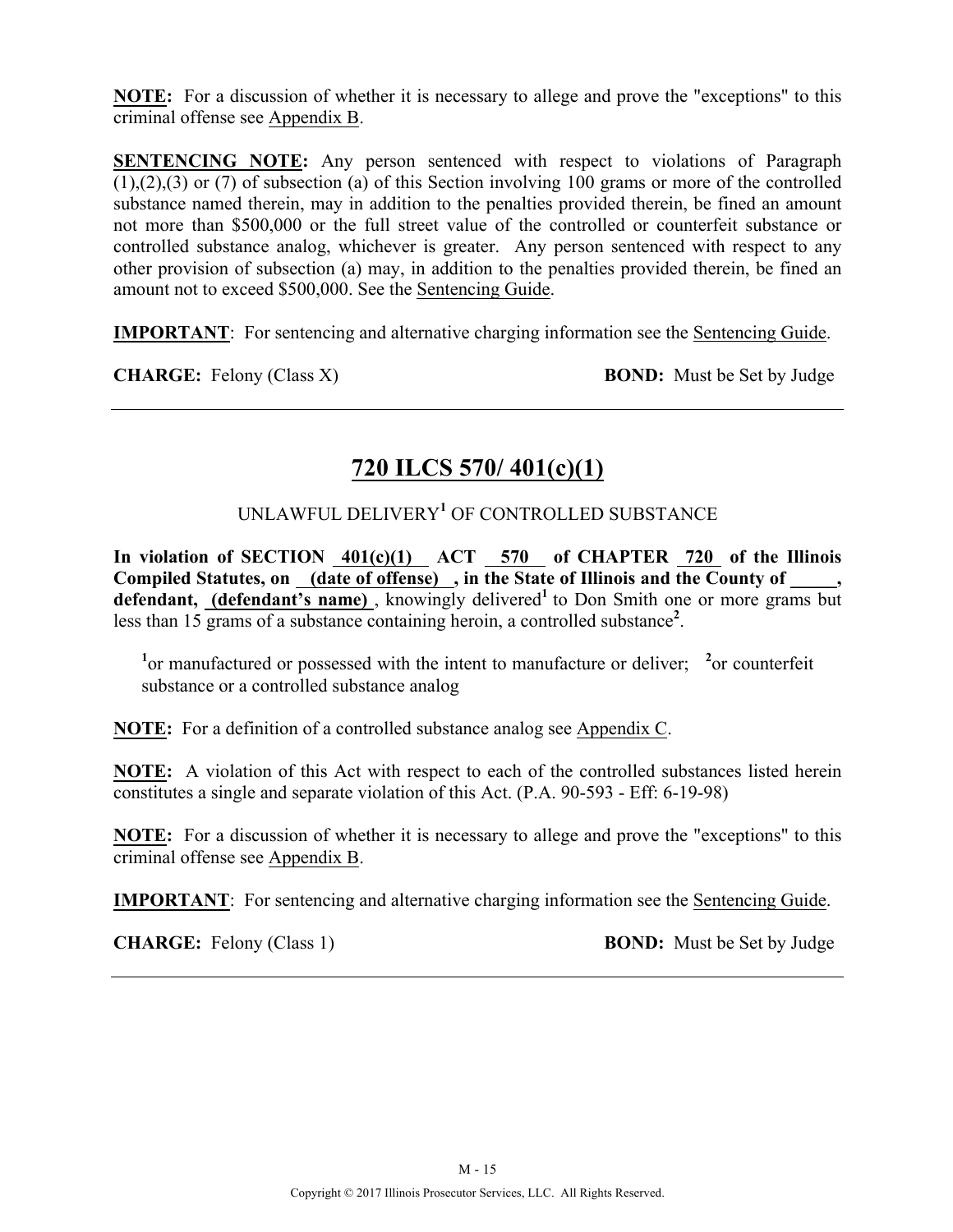## **720 ILCS 570/ 401(c)(2)**

#### UNLAWFUL DELIVERY**<sup>1</sup>**OF CONTROLLED SUBSTANCE

**In violation of SECTION 401(c)(2) ACT 570 of CHAPTER 720 of the Illinois Compiled Statutes, on (date of offense) , in the State of Illinois and the County of \_\_\_\_\_, defendant, (defendant's name)** , knowingly delivered**<sup>1</sup>**to Don Smith one or more grams but less than 15 grams of a substance containing cocaine, a controlled substance**<sup>2</sup>** .

<sup>1</sup> or manufactured or possessed with the intent to manufacture or deliver;  $^{2}$ or a counterfeit substance or a controlled substance analog

**NOTE:** For a definition of a controlled substance analog see Appendix C.

**NOTE:** A violation of this Act with respect to each of the controlled substances listed herein constitutes a single and separate violation of this Act. (P.A. 90-593 - Eff: 6-19-98)

**NOTE:** For a discussion of whether it is necessary to allege and prove the "exceptions" to this criminal offense see Appendix B.

**IMPORTANT**: For sentencing and alternative charging information see the Sentencing Guide.

**CHARGE:** Felony (Class 1) **BOND:** Must be Set by Judge

## **720 ILCS 570/ 401(c)(3)**

UNLAWFUL DELIVERY**<sup>1</sup>**OF CONTROLLED SUBSTANCE

**In violation of SECTION 401(c)(3) ACT 570 of CHAPTER 720 of the Illinois Compiled Statutes, on (date of offense) , in the State of Illinois and the County of \_\_\_\_\_,**  defendant, (defendant's name), knowingly delivered<sup>1</sup> to Don Smith 10 or more grams but less than 15 grams of a substance containing morphine, a controlled substance**<sup>2</sup>** .

<sup>1</sup> or manufactured or possessed with the intent to manufacture or deliver; <sup>2</sup> or counterfeit substance or a controlled substance analog

**NOTE:** For a definition of a controlled substance analog see Appendix C.

**NOTE:** A violation of this Act with respect to each of the controlled substances listed herein constitutes a single and separate violation of this Act. (P.A. 90-593 - Eff: 6-19-98) **NOTE:** For a discussion of whether it is necessary to allege and prove the "exceptions" to this criminal offense see Appendix B.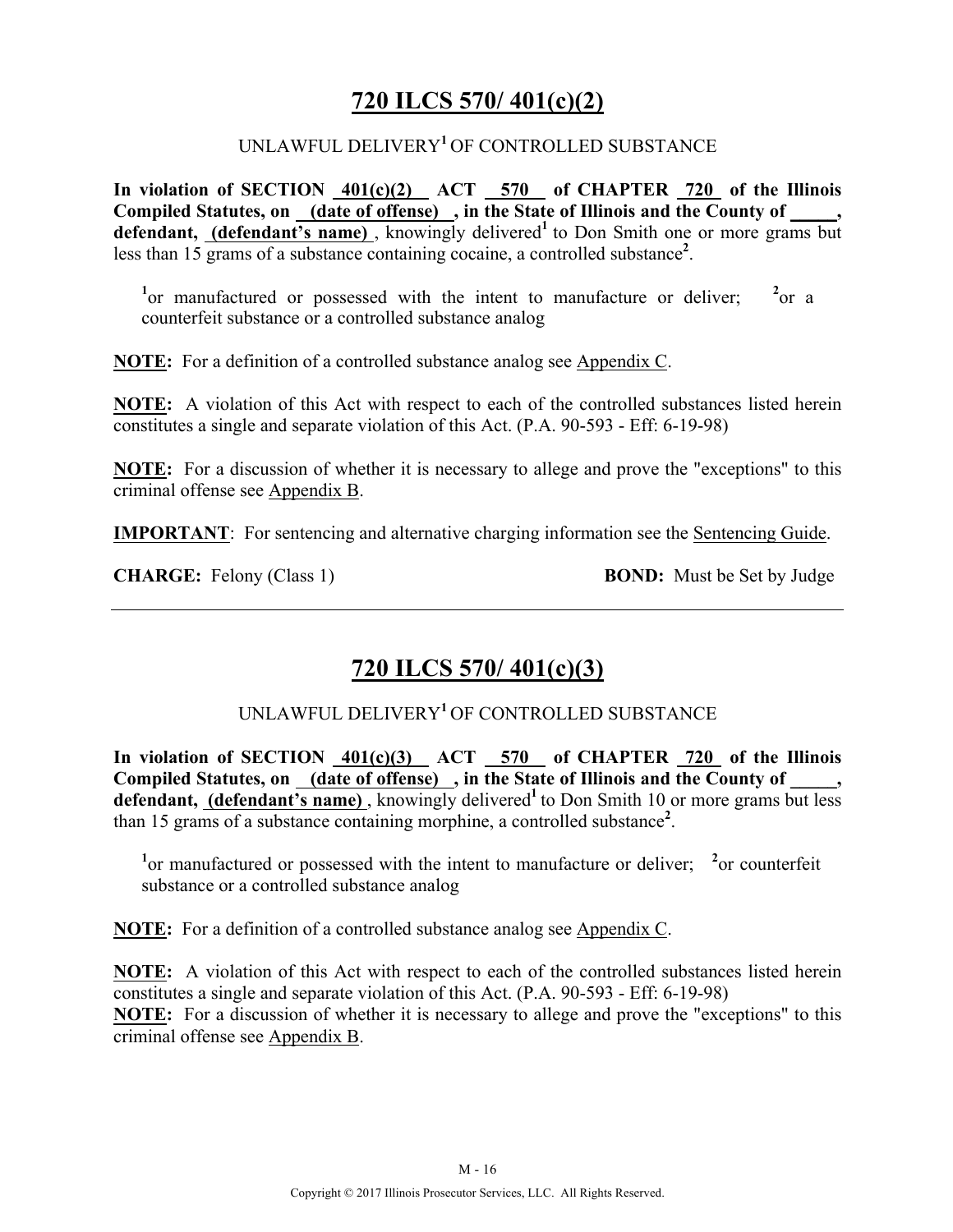**IMPORTANT**: For sentencing and alternative charging information see the Sentencing Guide.

**CHARGE:** Felony (Class 1) **BOND:** Must be Set by Judge

# **720 ILCS 570/ 401(c)(4)**

UNLAWFUL DELIVERY**<sup>1</sup>**OF CONTROLLED SUBSTANCE

In violation of SECTION  $401(c)(4)$  ACT 570 of CHAPTER 720 of the Illinois **Compiled Statutes, on (date of offense) , in the State of Illinois and the County of \_\_\_\_\_,**  defendant, (defendant's name), knowingly delivered<sup>1</sup> to Don Smith 50 or more grams but less than 200 grams of a substance containing peyote, a controlled substance.**<sup>2</sup>**

<sup>1</sup> or manufactured or possessed with the intent to manufacture or deliver; <sup>2</sup>  $^{2}$ or a counterfeit substance or a controlled substance analog

**NOTE:** For a definition of a controlled substance analog see Appendix C.

**NOTE:** A violation of this Act with respect to each of the controlled substances listed herein constitutes a single and separate violation of this Act. (P.A. 90-593 - Eff: 6-19-98)

**NOTE:** For a discussion of whether it is necessary to allege and prove the "exceptions" to this criminal offense see Appendix B.

**IMPORTANT**: For sentencing and alternative charging information see the Sentencing Guide.

**CHARGE:** Felony (Class 1) **BOND:** Must be Set by Judge

# **720 ILCS 570/ 401(c)(5)**

UNLAWFUL DELIVERY**<sup>1</sup>**OF CONTROLLED SUBSTANCE

**In violation of SECTION 401(c)(5) ACT 570 of CHAPTER 720 of the Illinois**  Compiled Statutes, on (date of offense), in the State of Illinois and the County of defendant, (defendant's name), knowingly delivered<sup>1</sup> to Don Smith 50 or more grams but less than 200 grams of a substance containing a derivative of barbituric acid,**<sup>2</sup>** a controlled substance.**<sup>3</sup>**

<sup>1</sup> or manufactured or possessed with the intent to manufacture or deliver; <sup>2</sup> or any of the salts of a derivative of barbituric acid;  $3$  or a counterfeit substance or a controlled substance analog

**NOTE:** For a definition of a controlled substance analog see Appendix C.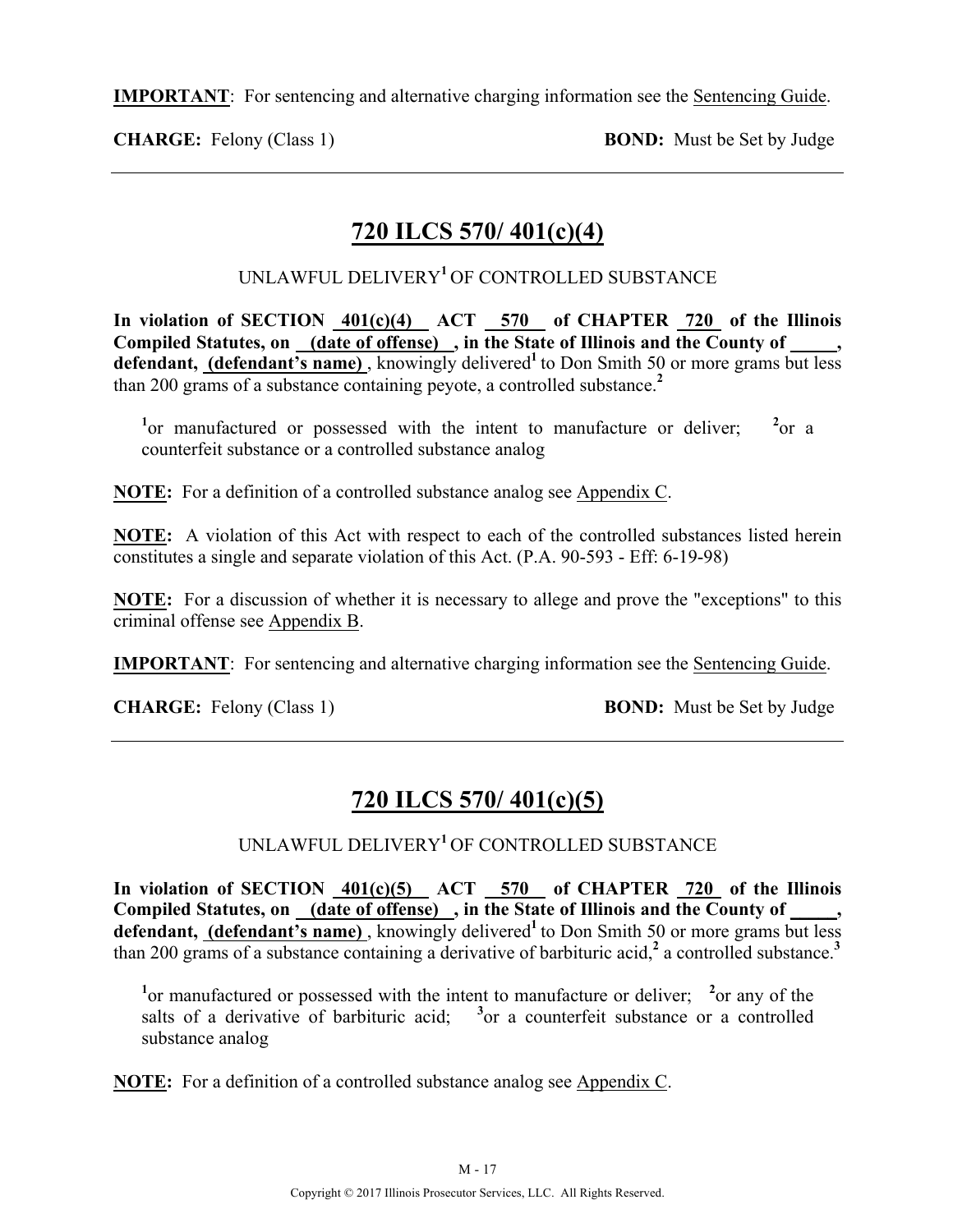**NOTE:** A violation of this Act with respect to each of the controlled substances listed herein constitutes a single and separate violation of this Act. (P.A. 90-593 - Eff: 6-19-98)

**NOTE:** For a discussion of whether it is necessary to allege and prove the "exceptions" to this criminal offense see Appendix B.

**IMPORTANT**: For sentencing and alternative charging information see the Sentencing Guide.

**CHARGE:** Felony (Class 1) **BOND:** Must be Set by Judge

## **720 ILCS 570/ 401(c)(6)**

UNLAWFUL DELIVERY**<sup>1</sup>**OF CONTROLLED SUBSTANCE

In violation of SECTION  $401(c)(6)$  ACT 570 of CHAPTER 720 of the Illinois **Compiled Statutes, on (date of offense) , in the State of Illinois and the County of \_\_\_\_\_,**  defendant, (defendant's name), knowingly delivered<sup>1</sup> to Don Smith 50 or more grams but less than 200 grams of a substance containing amphetamine,**<sup>2</sup>** a controlled substance.**<sup>3</sup>**

<sup>1</sup> or manufactured or possessed with the intent to manufacture or deliver; <sup>2</sup> or any salt of an optical isomer of amphetamine or an analog thereof;  $3$  or a counterfeit substance or a controlled substance analog

**NOTE:** For a definition of a controlled substance analog see Appendix C.

**NOTE:** A violation of this Act with respect to each of the controlled substances listed herein constitutes a single and separate violation of this Act. (P.A. 90-593 - Eff: 6-19-98)

**NOTE:** For a discussion of whether it is necessary to allege and prove the "exceptions" to this criminal offense see Appendix B.

**IMPORTANT**: For sentencing and alternative charging information see the Sentencing Guide.

**CHARGE:** Felony (Class 1) **BOND:** Must be Set by Judge

## **720 ILCS 570/ 401(c)(7)(i)**

UNLAWFUL DELIVERY**<sup>1</sup>** OF CONTROLLED SUBSTANCE

**In violation of SECTION 401(c)(7)(i) ACT 570 of CHAPTER 720 of the Illinois**  Compiled Statutes, on <u>(date of offense)</u>, in the State of Illinois and the County of defendant, (defendant's name), knowingly delivered<sup>1</sup> to Don Smith 5 or more grams but less than 15 grams of a substance containing lysergic acid diethylamide, a controlled substance**<sup>2</sup>** .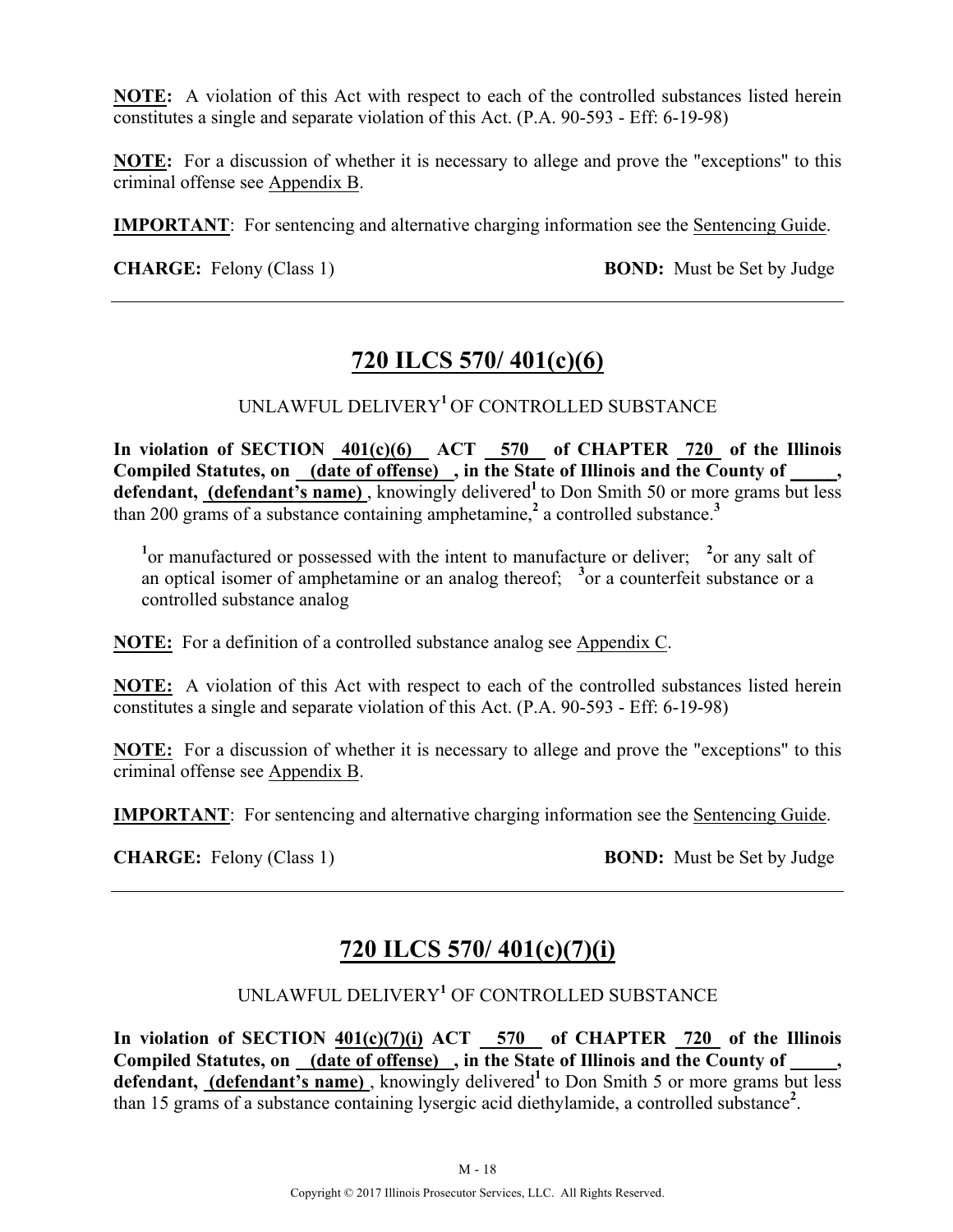<sup>1</sup> or manufactured or possessed with the intent to manufacture or deliver;  $^{2}$ or a counterfeit substance or a controlled substance analog

**NOTE:** For a definition of a controlled substance analog see Appendix C.

**NOTE:** A violation of this Act with respect to each of the controlled substances listed herein constitutes a single and separate violation of this Act. (P.A. 90-593 - Eff: 6-19-98)

**NOTE:** For a discussion of whether it is necessary to allege and prove the "exceptions" to this criminal offense see Appendix B.

**IMPORTANT**: For sentencing and alternative charging information see the Sentencing Guide.

**CHARGE:** Felony (Class 1) **BOND:** Must be Set by Judge

# **720 ILCS 570/ 401(c)(7)(ii)**

UNLAWFUL DELIVERY**<sup>1</sup>** OF CONTROLLED SUBSTANCE

In violation of SECTION  $401(c)(7)(ii)$  ACT 570 of CHAPTER 720 of the Illinois Compiled Statutes, on \_(date of offense) , in the State of Illinois and the County of \_ **defendant, (defendant's name)** , knowingly delivered**<sup>1</sup>**to Don Smith more than 10 objects**<sup>2</sup>** but less than  $15$  objects<sup>2</sup> containing in them or having upon them any amount of any substance containing lysergic acid diethylamide, a controlled substance,**<sup>3</sup>**commonly known as LSD.

<sup>1</sup> or manufactured or possessed with the intent to manufacture or deliver; <sup>2</sup> or segregated parts of an object or objects; <sup>3</sup> or a counterfeit or analog substance

**NOTE:** For a definition of a controlled substance analog see Appendix C.

**NOTE:** A violation of this Act with respect to each of the controlled substances listed herein constitutes a single and separate violation of this Act. (P.A. 90-593 - Eff: 6-19-98)

**NOTE:** For a discussion of whether it is necessary to allege and prove the "exceptions" to this criminal offense see Appendix B.

**IMPORTANT**: For sentencing and alternative charging information see the Sentencing Guide.

**CHARGE:** Felony (Class 1) **BOND:** Must be Set by Judge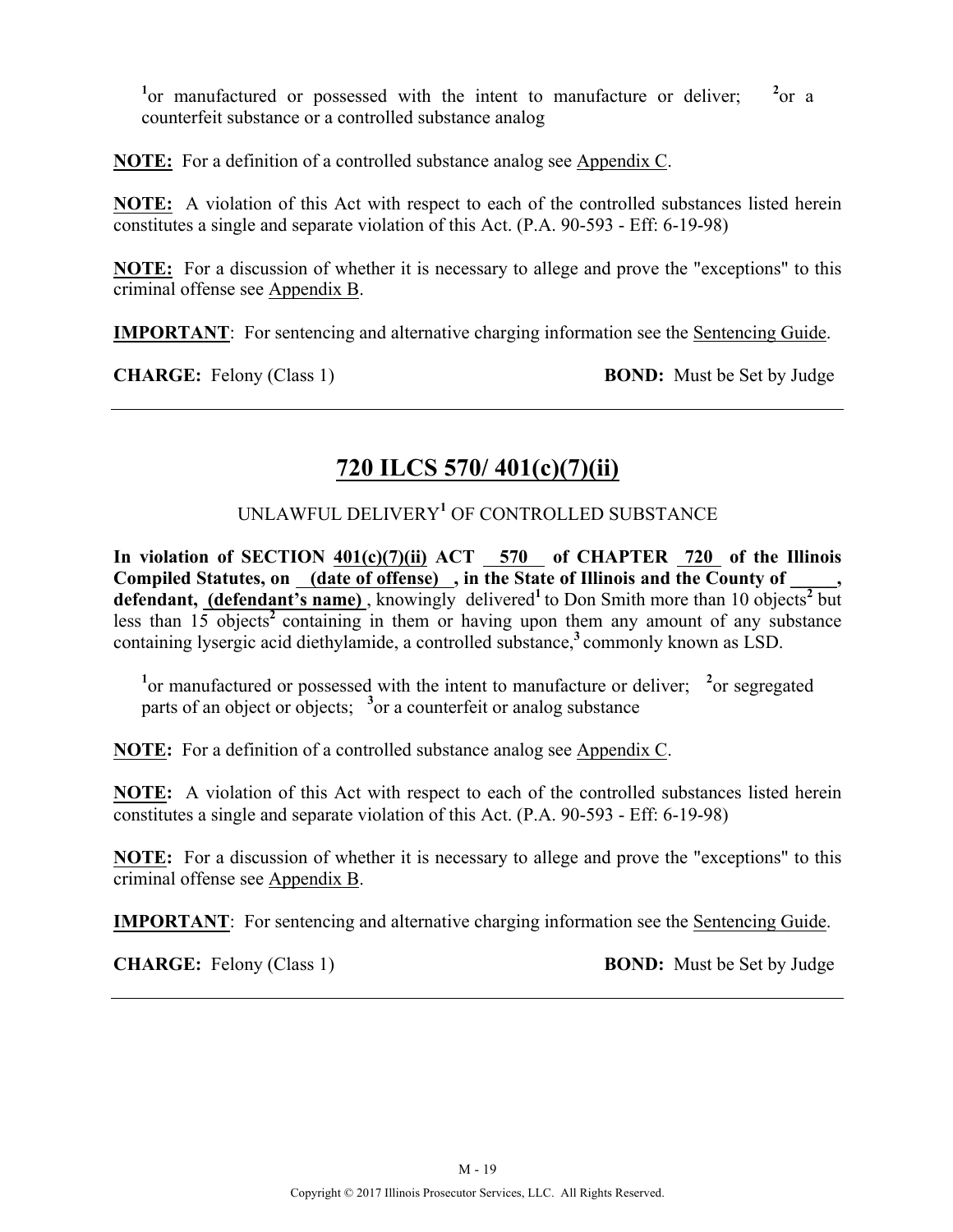# **720 ILCS 570/ 401(c)(7.5)(A)(i)**

# UNLAWFUL DELIVERY**<sup>1</sup>** OF CONTROLLED SUBSTANCES

**In violation of SECTION 401(c)(7.5)(A)(i) ACT 570 of CHAPTER 720 of the Illinois**  Compiled Statutes, on (date of offense), in the State of Illinois and the County of, defendant, (defendant's name), knowingly delivered<sup>1</sup> to Don Smith 5 grams or more but less than 15 grams of a substance containing MDMA as listed in paragraph (2) of subsection (d) of Section 204 of the Illinois Controlled Substances Act,<sup>2</sup> a controlled substance,<sup>3</sup> commonly referred to as Ecstasy.

<sup>1</sup> or manufactured or possessed with the intent to manufacture or deliver; <sup>2</sup> or any such substances listed in subsections (1), (2.1), (2.2), (3), (14.1), (19), (20), (20.1), (21), (25), or (26) of subsection (d) of Section 204, or an analog or derivative thereof; <sup>3</sup> or a counterfeit substance or a controlled substance analog

**NOTE:** For a definition of a controlled substance analog see Appendix C.

**NOTE:** For variations of this offense based upon the amount of the controlled substance see the following page.

**NOTE:** For a discussion of whether it is necessary to allege and prove the "exceptions" to this criminal offense see Appendix B.

**IMPORTANT**: For sentencing and alternative charging information see the Sentencing Guide.

**Legislative History:** This offense was amended by Public Act: 96-0347 (Effective: 1-1-10).

**CHARGE:** Felony (Class 1) **BOND:** Must be Set by Judge

## **720 ILCS 570/ 401(c)(8)**

UNLAWFUL DELIVERY**<sup>1</sup>** OF CONTROLLED SUBSTANCE

In violation of SECTION  $401(c)(8)$  ACT 570 of CHAPTER 720 of the Illinois Compiled Statutes, on <u>(date of offense)</u>, in the State of Illinois and the County of \_\_\_\_, defendant, (defendant's name), knowingly delivered<sup>1</sup> to Don Smith 10 or more grams but less than 30 grams of a substance containing pentazocine,**<sup>2</sup>**a controlled substance.**<sup>3</sup>**

<sup>1</sup> or manufactured or possessed with the intent to manufacture or deliver; <sup>2</sup> or any of the salts, isomers or salts of isomers of pentazocine;  $\frac{3}{2}$  or a counterfeit substance or a controlled substance analog

**NOTE:** For a definition of a controlled substance analog see Appendix C.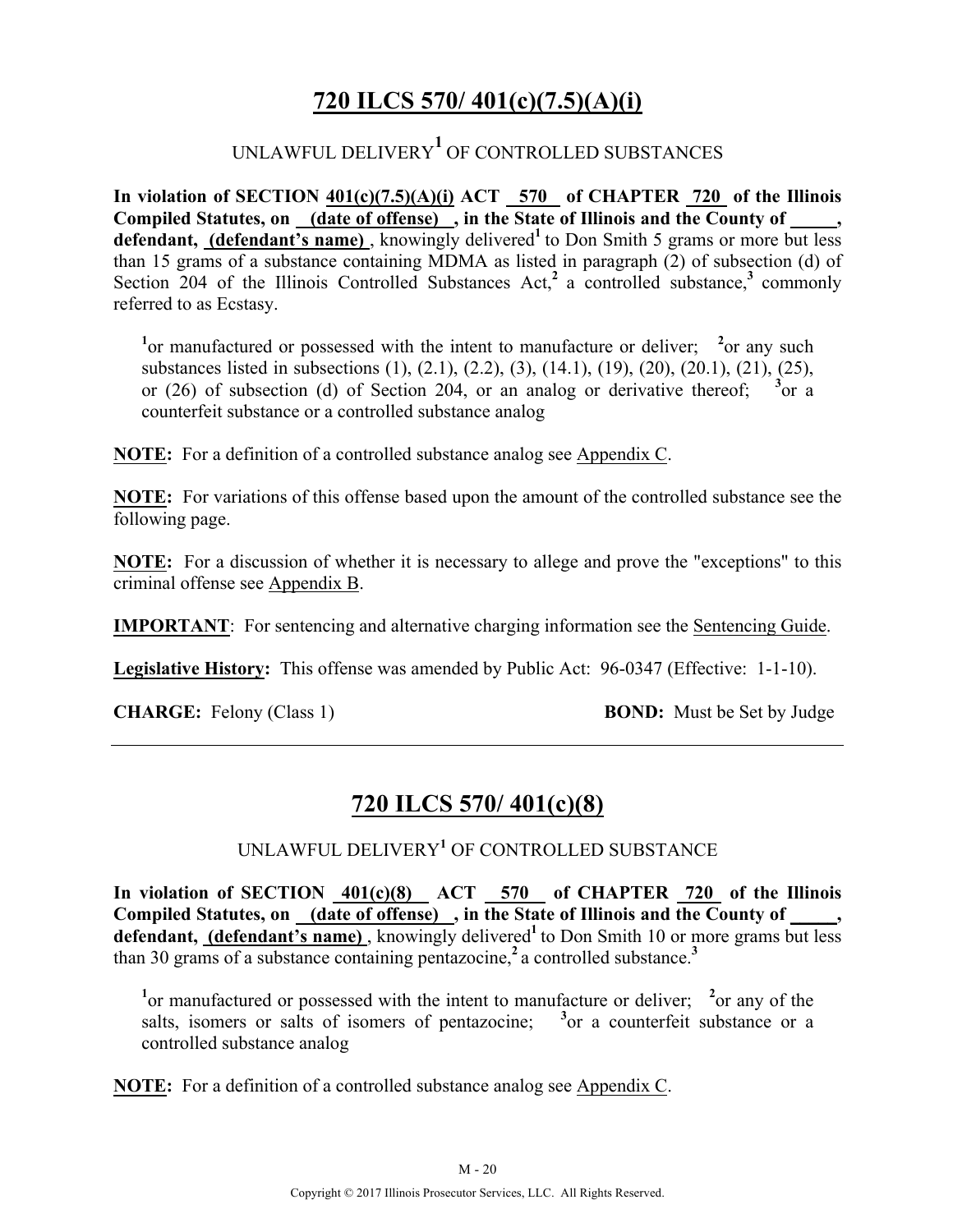**NOTE:** A violation of this Act with respect to each of the controlled substances listed herein constitutes a single and separate violation of this Act. (P.A. 90-593 - Eff: 6-19-98)

**NOTE:** For a discussion of whether it is necessary to allege and prove the "exceptions" to this criminal offense see Appendix B.

**IMPORTANT**: For sentencing and alternative charging information see the Sentencing Guide.

**CHARGE:** Felony (Class 1) **BOND:** Must be Set by Judge

## **720 ILCS 570/ 401(c)(9)**

UNLAWFUL DELIVERY**<sup>1</sup>** OF CONTROLLED SUBSTANCE

**In violation of SECTION 401(c)(9) ACT 570 of CHAPTER 720 of the Illinois Compiled Statutes, on (date of offense) , in the State of Illinois and the County of \_\_\_\_\_,**  defendant, (defendant's name), knowingly delivered<sup>1</sup> to Don Smith 10 or more grams but less than 30 grams of a substance containing methaqualone,**<sup>2</sup>**a controlled substance.**<sup>3</sup>**

<sup>1</sup> or manufactured or possessed with the intent to manufacture or deliver; <sup>2</sup> or any of the salts, isomers or salts of isomers of methaqualone;  $3$  or a counterfeit substance or a controlled substance analog

**NOTE:** For a definition of a controlled substance analog see Appendix C.

**NOTE:** A violation of this Act with respect to each of the controlled substances listed herein constitutes a single and separate violation of this Act. (P.A. 90-593 - Eff: 6-19-98)

**NOTE:** For a discussion of whether it is necessary to allege and prove the "exceptions" to this criminal offense see Appendix B.

**IMPORTANT**: For sentencing and alternative charging information see the Sentencing Guide.

**CHARGE:** Felony (Class 1) **BOND:** Must be Set by Judge

## **720 ILCS 570/ 401(c)(10)**

## UNLAWFUL DELIVERY**<sup>1</sup>**OF CONTROLLED SUBSTANCE

**In violation of SECTION 401(c)(10) ACT 570 of CHAPTER 720 of the Illinois**  Compiled Statutes, on <u>(date of offense)</u>, in the State of Illinois and the County of defendant, (defendant's name), knowingly delivered<sup>1</sup> to Don Smith 10 or more grams but less than 30 grams of a substance containing phencyclidine,<sup>2</sup> a controlled substance,<sup>3</sup> commonly known as PCP.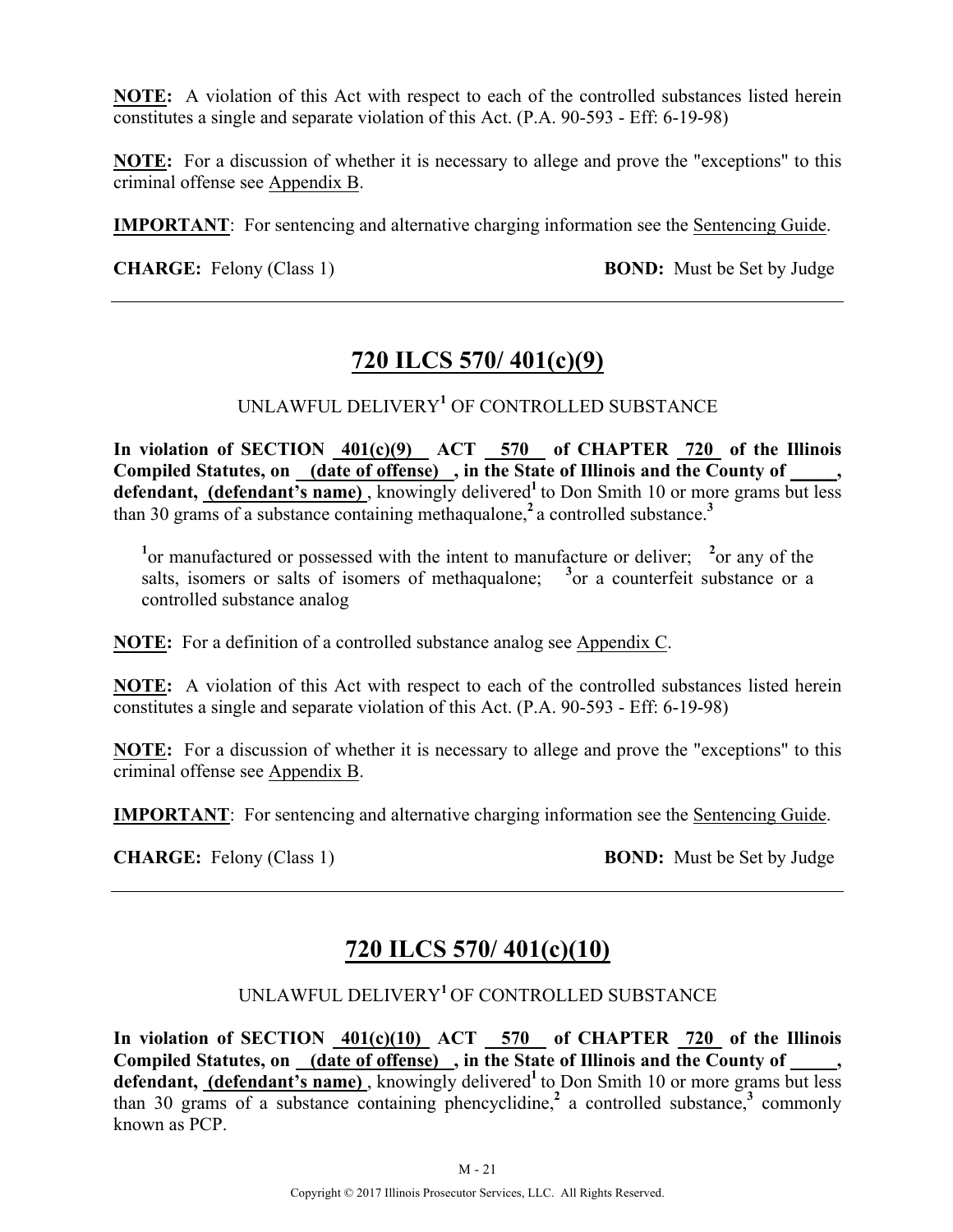<sup>1</sup> or manufactured or possessed with the intent to manufacture or deliver; <sup>2</sup> or any of the salts, isomers or salts of isomers of phencyclidine (PCP);  $3$  or a counterfeit substance or a controlled substance analog

**NOTE:** For a definition of a controlled substance analog see Appendix C.

**NOTE:** A violation of this Act with respect to each of the controlled substances listed herein constitutes a single and separate violation of this Act. (P.A. 90-593 - Eff: 6-19-98)

**NOTE:** For a discussion of whether it is necessary to allege and prove the "exceptions" to this criminal offense see Appendix B.

**IMPORTANT**: For sentencing and alternative charging information see the Sentencing Guide.

**CHARGE:** Felony (Class 1) **BOND:** Must be Set by Judge

## **720 ILCS 570/ 401(c)(10.5)**

#### UNLAWFUL DELIVERY**<sup>1</sup>**OF CONTROLLED SUBSTANCE

**In violation of SECTION 401(c)(10.5) ACT 570 of CHAPTER 720 of the Illinois**  Compiled Statutes, on (date of offense), in the State of Illinois and the County of defendant, (defendant's name), knowingly delivered<sup>1</sup> to Don Smith 10 or more grams but less than 30 grams of a substance containing ketamine,**<sup>2</sup>**a controlled substance.**<sup>3</sup>**

<sup>1</sup> or manufactured or possessed with the intent to manufacture or deliver; <sup>2</sup> or any of the salts, isomers or salts of isomers of ketamine; <sup>3</sup> or a counterfeit substance or a controlled substance analog

**NOTE:** For a definition of a controlled substance analog see Appendix C.

**NOTE:** A violation of this Act with respect to each of the controlled substances listed herein constitutes a single and separate violation of this Act. (P.A. 90-593 - Eff: 6-19-98)

**NOTE:** For a discussion of whether it is necessary to allege and prove the "exceptions" to this criminal offense see Appendix B.

**IMPORTANT**: For sentencing and alternative charging information see the Sentencing Guide.

**CHARGE:** Felony (Class 1) **BOND:** Must be Set by Judge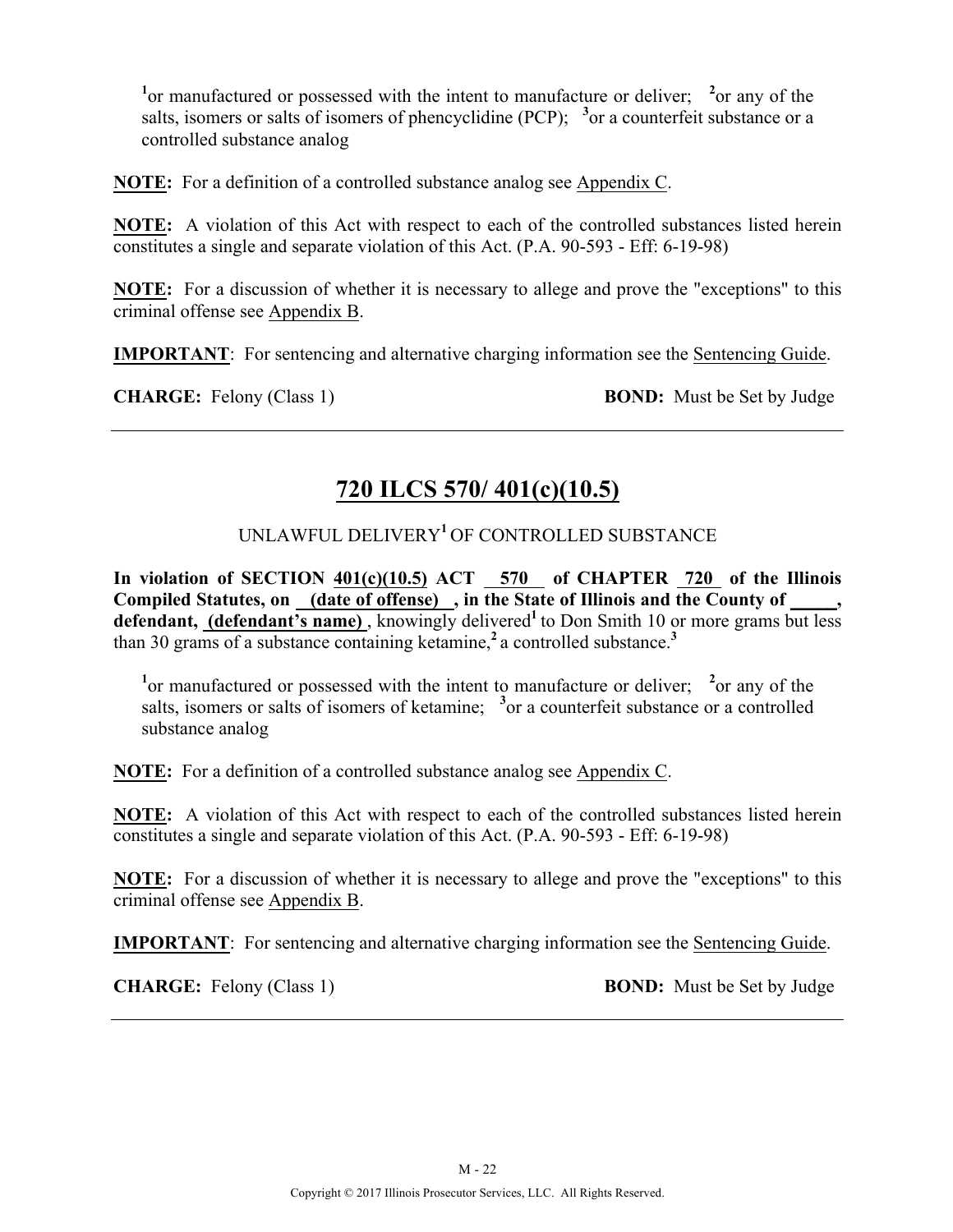# **720 ILCS 570/ 401(c)(11)**

#### UNLAWFUL DELIVERY**<sup>1</sup>**OF CONTROLLED SUBSTANCE

**In violation of SECTION 401(c)(11) ACT 570 of CHAPTER 720 of the Illinois**  Compiled Statutes, on (date of offense), in the State of Illinois and the County of \_\_\_\_, defendant, (defendant's name), knowingly delivered<sup>1</sup> to Don Smith 50 or more grams but less than 200 grams of a substance containing 3, 4, 5 Trimethoxyphenethylamine, $\frac{3}{4}$  a controlled substance,**<sup>3</sup>** commonly known as mescaline.

<sup>1</sup> or manufactured or possessed with the intent to manufacture or deliver; <sup>2</sup> or of any other controlled or counterfeit substances classified in Schedules I or II which is not otherwise included in this subsection; <sup>3</sup> or a counterfeit substance or a controlled substance analog

**NOTE:** For a definition of a controlled substance analog see Appendix C.

**NOTE:** A violation of this Act with respect to each of the controlled substances listed herein constitutes a single and separate violation of this Act. (P.A. 90-593 - Eff: 6-19-98)

**NOTE:** For a discussion of whether it is necessary to allege and prove the "exceptions" to this criminal offense see Appendix B.

**IMPORTANT**: For sentencing and alternative charging information see the Sentencing Guide.

**CHARGE:** Felony (Class 1) **BOND:** Must be Set by Judge

## **720 ILCS 570/ 401(d)**

#### UNLAWFUL DELIVERY**<sup>1</sup>** OF CONTROLLED SUBSTANCE

In violation of SECTION 401(d) ACT 570 of CHAPTER 720 of the Illinois **Compiled Statutes, on (date of offense) , in the State of Illinois and the County of \_\_\_\_\_,**  defendant, (defendant's name), knowingly delivered<sup>1</sup> to Don Smith less than 1 gram of a substance containing heroin,**<sup>2</sup>**a controlled substance.**<sup>3</sup>**

<sup>1</sup> or manufactured or possessed with the intent to manufacture or deliver; <sup>2</sup> or any other amount of a controlled or counterfeit substance containing dihydrocodeinone or dihydrocodeine or classified in Schedules I or II, or an analog thereof, which is a narcotic drug, lysergic acid diethylamide (LSD) or an analog thereof, any substance containing amphetamine or any salt or optical isomer of amphetamine or an analog thereof; <sup>3</sup> or counterfeit substance or a controlled substance analog

**DEFINITION:** For a definition of a controlled substance analog see Appendix C.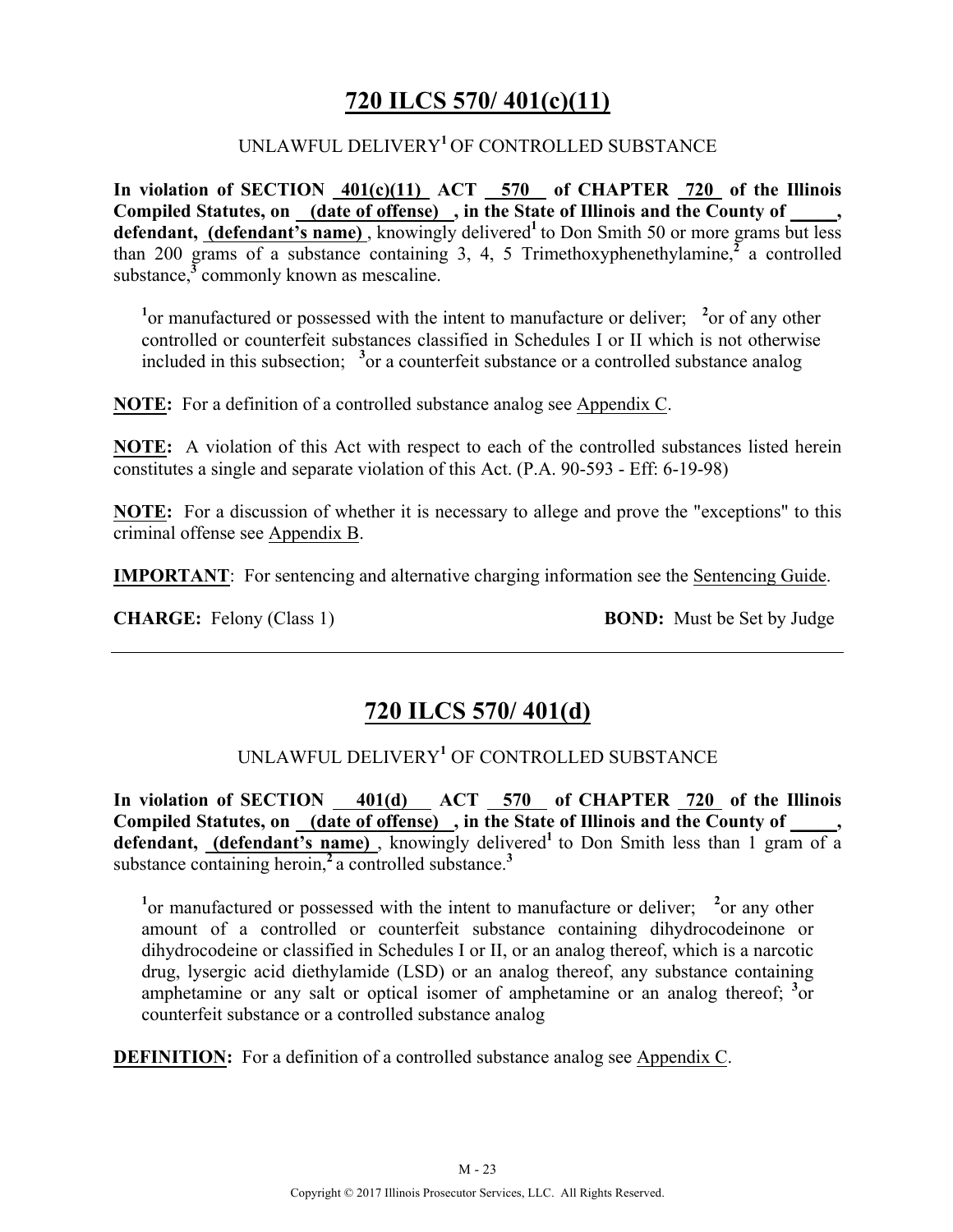**CHARGING NOTE:** *(1)* A violation of this Act with respect to each of the controlled substances listed herein constitutes a single and separate violation of this Act. (P.A. 90-593 - Eff: 6-19-98) *(2)* For a discussion of whether it is necessary to allege and prove the "exceptions" to this criminal offense see Appendix B.

**IMPORTANT**: For sentencing and alternative charging information see the Sentencing Guide.

This subsection was created by P.A. 97-0997; (eff: 1-1-13).

**CHARGE:** Felony (Class 2) **BOND:** Must be Set by Judge

## **720 ILCS 570/ 401(e)**

UNLAWFUL DELIVERY**<sup>1</sup>** OF CONTROLLED SUBSTANCE

**In violation of SECTION 401(e) ACT 570 of CHAPTER 720 of the Illinois**  Compiled Statutes, on (date of offense), in the State of Illinois and the County of \_\_\_\_, defendant, (defendant's name), knowingly delivered<sup>1</sup> to Don Smith less than 5 grams of a substance containing peyote,**<sup>2</sup>**a controlled substance.**<sup>3</sup>**

<sup>1</sup> or manufactured or possessed with the intent to manufacture or deliver; <sup>2</sup> or any other amount of a controlled substance other than methamphetamine or counterfeit substance classified in Schedules I or II which is not a narcotic drug and which is not otherwise included in this Section; **<sup>3</sup>** or a counterfeit substance or a controlled substance analog

**NOTE:** For a definition of a controlled substance analog see Appendix C.

**NOTE:** A violation of this Act with respect to each of the controlled substances listed herein constitutes a single and separate violation of this Act. (P.A. 90-593 - Eff: 6-19-98)

**NOTE:** For a discussion of whether it is necessary to allege and prove the "exceptions" to this criminal offense see Appendix B.

**IMPORTANT**: For sentencing and alternative charging information see the Sentencing Guide.

**CHARGE:** Felony (Class 3) **BOND:** Must be Set by Judge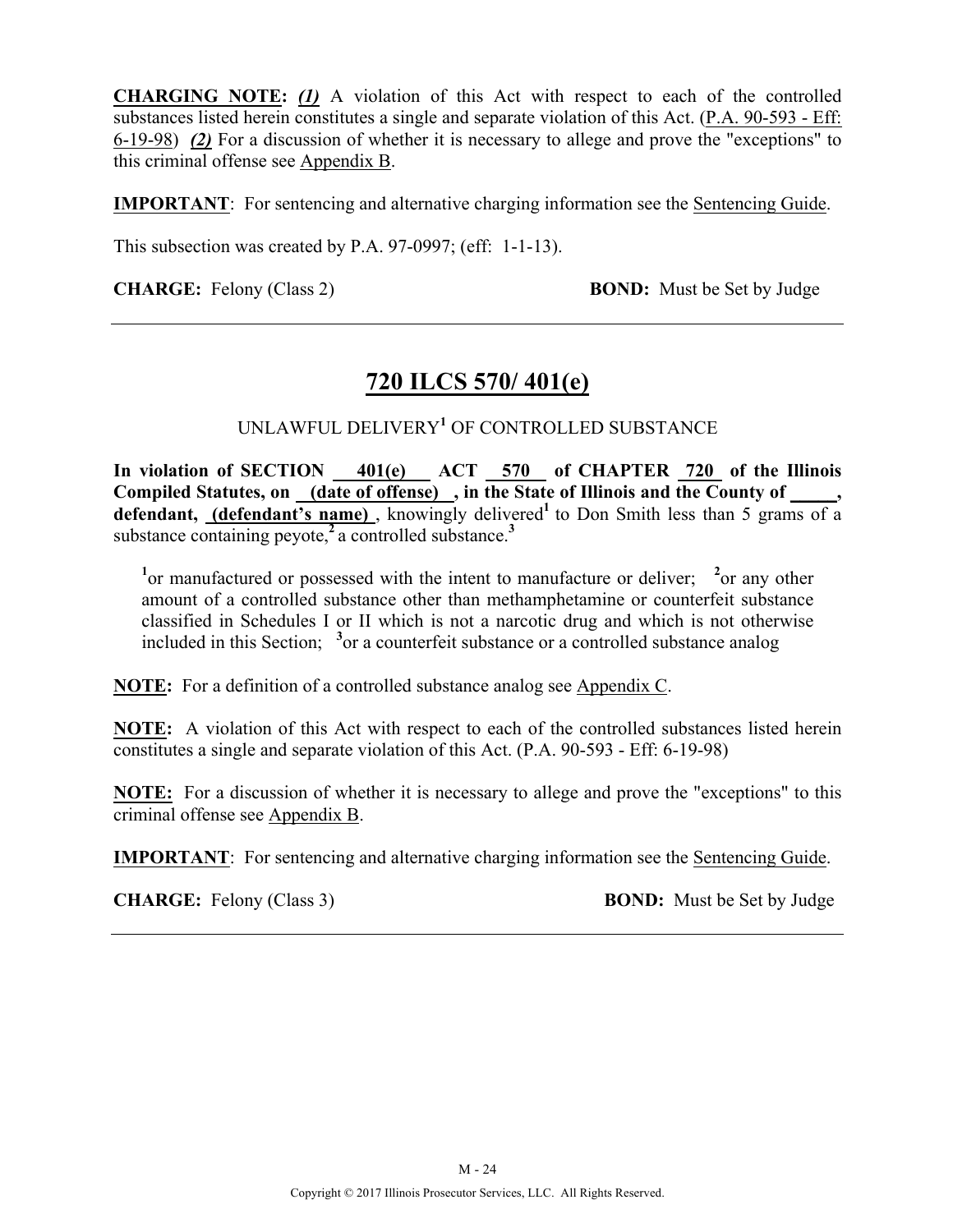## **720 ILCS 570/ 401(f)**

#### UNLAWFUL DELIVERY**<sup>1</sup>**OF CONTROLLED SUBSTANCE

**In violation of SECTION 401(f) ACT 570 of CHAPTER 720 of the Illinois**  Compiled Statutes, on (date of offense), in the State of Illinois and the County of defendant, (defendant's name), knowingly delivered<sup>1</sup> to Don Smith 10 grams of methyprylon,**<sup>2</sup>**a controlled substance.**<sup>3</sup>**

<sup>1</sup> or manufactured or possessed with the intent to manufacture or deliver; <sup>2</sup> or any other amount of a controlled or counterfeit substance classified in Schedule III; <sup>3</sup> or counterfeit substance

**NOTE:** A violation of this Act with respect to each of the controlled substances listed herein constitutes a single and separate violation of this Act. (P.A. 90-593 - eff: 6-19-98)

**NOTE:** For a discussion of whether it is necessary to allege and prove the "exceptions" to this criminal offense see Appendix B.

**IMPORTANT**: For sentencing and alternative charging information see the Sentencing Guide.

**CHARGE:** Felony (Class 3) **BOND:** Must be Set by Judge

## **720 ILCS 570/ 401(g)**

#### UNLAWFUL DELIVERY**<sup>1</sup>**OF CONTROLLED SUBSTANCE

In violation of SECTION 401(g) ACT 570 of CHAPTER 720 of the Illinois **Compiled Statutes, on (date of offense) , in the State of Illinois and the County of \_\_\_\_\_,**  defendant, (defendant's name), knowingly delivered<sup>1</sup> to Don Smith 10 grams of a substance containing phenobarbital,**<sup>2</sup>**a controlled substance.**<sup>3</sup>**

<sup>1</sup> or manufactured or possessed with the intent to manufacture or deliver; <sup>2</sup> or any other amount of a controlled or counterfeit substance classified in Schedule IV; <sup>3</sup> or a counterfeit substance

**NOTE:** A violation of this Act with respect to each of the controlled substances listed herein constitutes a single and separate violation of this Act. (P.A. 90-593 - Eff: 6-19-98)

**NOTE:** For a discussion of whether it is necessary to allege and prove the "exceptions" to this criminal offense see Appendix B.

**IMPORTANT**: For sentencing and alternative charging information see the Sentencing Guide.

**CHARGE:** Felony (Class 3) **BOND:** Must be Set by Judge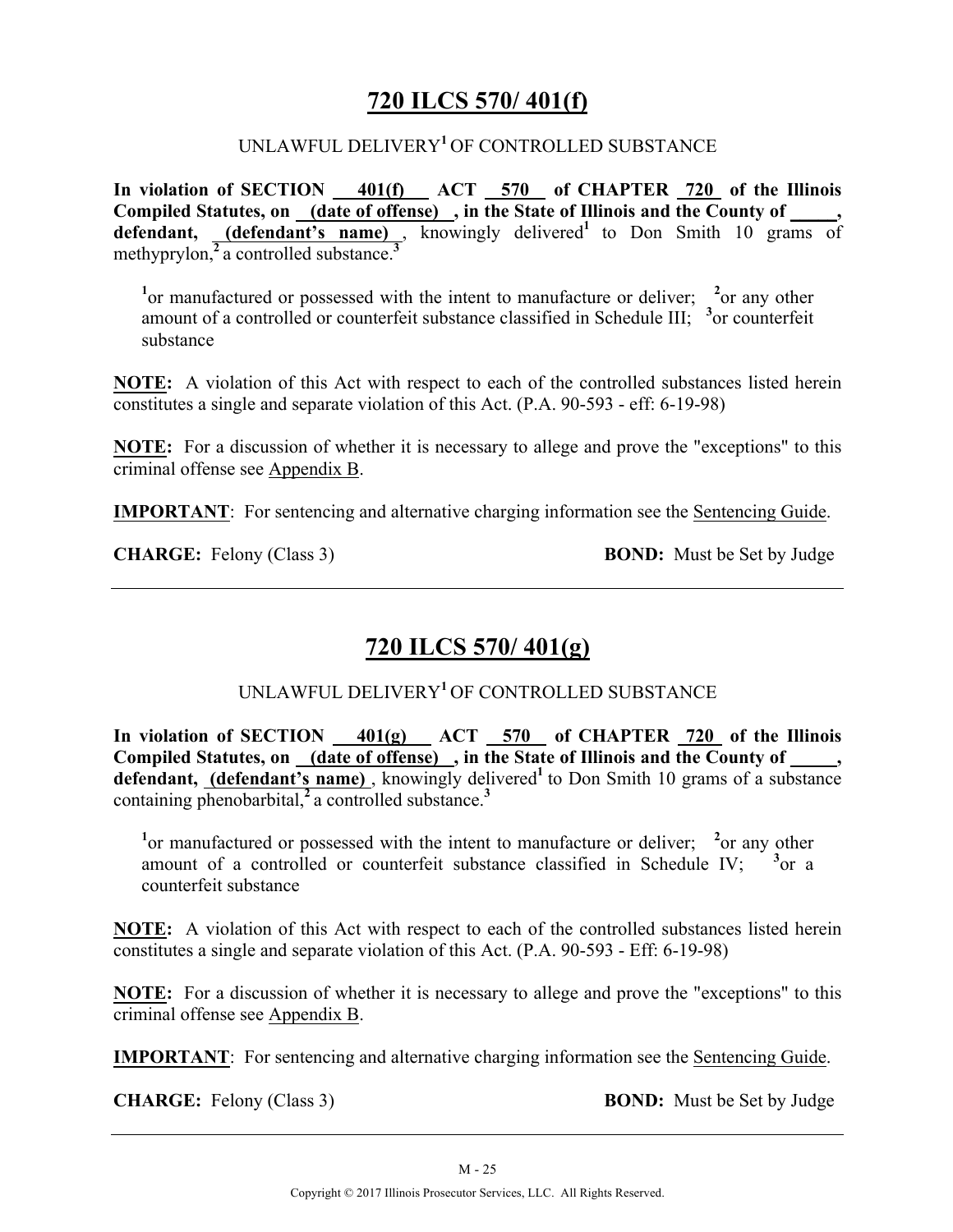## **720 ILCS 570/ 401(h)**

#### UNLAWFUL DELIVERY**<sup>1</sup>**OF CONTROLLED SUBSTANCE

**In violation of SECTION 401(h) ACT 570 of CHAPTER 720 of the Illinois**  Compiled Statutes, on (date of offense), in the State of Illinois and the County of, defendant, (defendant's name), knowingly delivered<sup>1</sup> to Don Smith 10 grams of a substance containing loperamide,**<sup>2</sup>**a controlled substance.**<sup>3</sup>**

<sup>1</sup> or manufactured or possessed with the intent to manufacture or deliver; <sup>2</sup> or any other amount of a controlled or counterfeit substance classified in Schedule V;  $\frac{3}{2}$  or counterfeit substance

**NOTE:** A violation of this Act with respect to each of the controlled substances listed herein constitutes a single and separate violation of this Act. (P.A. 90-593 - Eff: 6-19-98)

**NOTE:** For a discussion of whether it is necessary to allege and prove the "exceptions" to this criminal offense see Appendix B.

**IMPORTANT**: For sentencing and alternative charging information see the Sentencing Guide.

**CHARGE:** Felony (Class 3) **BOND:** Must be Set by Judge

# **720 ILCS 570/ 401.1(a)**

#### CONTROLLED SUBSTANCE TRAFFICKING

**In violation of SECTION 401.1(a) ACT 570 of CHAPTER 720 of the Illinois**  Compiled Statutes, on (date of offense), in the State of Illinois and the County of **defendant, (defendant's name)** , knowingly brought**<sup>1</sup>**20 pounds of cocaine, a controlled substance**<sup>2</sup>**into the State of Illinois with the intent to deliver that controlled substance.**<sup>3</sup>**

<sup>1</sup> or caused to be brought; <sup>2</sup> or any controlled substance other than methamphetamine or a counterfeit substance; <sup>3</sup> or for its purpose of manufacture or delivery or with the intent to manufacture in this or any other state or country

**NOTE:** For a discussion of whether it is necessary to allege and prove the "exceptions" to this criminal offense see Appendix B.

**SENTENCING NOTE:** A person convicted of controlled substance trafficking shall be sentenced to a term of imprisonment not less than twice the minimum term nor more than twice the maximum term as authorized by Section 401 of the Controlled Substance Act based upon the amount of controlled or counterfeit substance brought or caused to be brought into Illinois. (720 ILCS 570/401.1(b)) See the Sentencing Guide.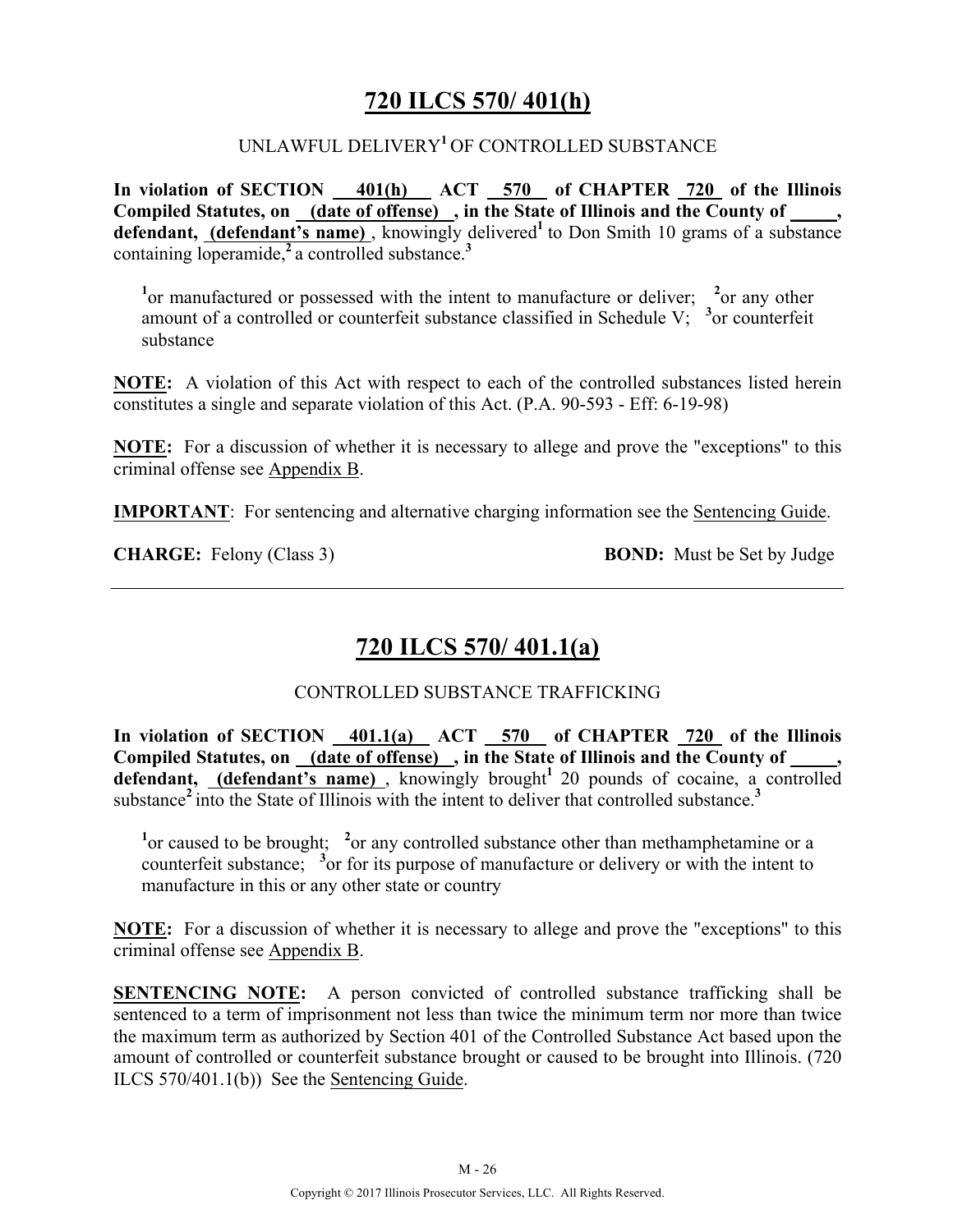**CHARGING NOTE:** It shall be a Class 2 felony for which a fine not to exceed \$100,000 may be imposed for any person to knowingly use a cellular radio telecommunications device in the furtherance of controlled substance trafficking. (720 ILCS 5/401.1(c)) See the Sentencing Guide.

**IMPORTANT**: For sentencing and alternative charging information see the Sentencing Guide.

**Legislative History:** Created - P.A. 85-743 (September 22, 1987); Amended by Public Acts 85- 1294 and 94-556.

**CHARGE:** See Note A **BOND:** See Note A

## **720 ILCS 570/ 401.5(a)**

UNLAWFUL CHEMICAL BREAKDOWN OF AN ILLICIT CONTROLLED SUBSTANCE

In violation of SECTION 401.5(a) ACT 570 of CHAPTER 720 of the Illinois Compiled Statutes, on (date of offense), in the State of Illinois and the County of defendant, (defendant's name), knowingly<sup>1</sup> manufactured (name the controlled substance<sup>2</sup>), a controlled substance<sup>2</sup> prohibited by the Controlled Substances Act, by chemically deriving (that controlled substance<sup>2</sup>) from (name the controlled substance<sup>2</sup> or substances<sup>2</sup> used), controlled substances<sup>2</sup> prohibited by the Controlled Substances Act.<sup>2</sup>

<sup>1</sup><sub>or</sub> intentionally or recklessly; <sup>2</sup> <sup>2</sup>methamphetamine is no longer in the Controlled Substances Act.

**NOTE:** For alternative way of charging this offense see next page.

**IMPORTANT**: For sentencing and alternative charging information see the Sentencing Guide.

**Legislative History:** Created - P.A. 88-283 (Eff: 1-1-94). Amended by Public Acts 91-403, 91- 825 and 94-556.

**CHARGE:** Felony (Class 4) **BOND:** Must be Set by Judge

## **720 ILCS 570/ 401.5(a-5)**

UNLAWFUL CHEMICAL BREAKDOWN OF AN ILLICIT CONTROLLED SUBSTANCE

In violation of SECTION 401.5(a-5) ACT 570 of CHAPTER 720 of the Illinois Compiled Statutes, on (date of offense), in the State of Illinois and the County of defendant, (defendant's name), possessed (name the substance<sup>1</sup>) with the intent to use that substance to facilitate the manufacture of (name the controlled substance<sup>2</sup>).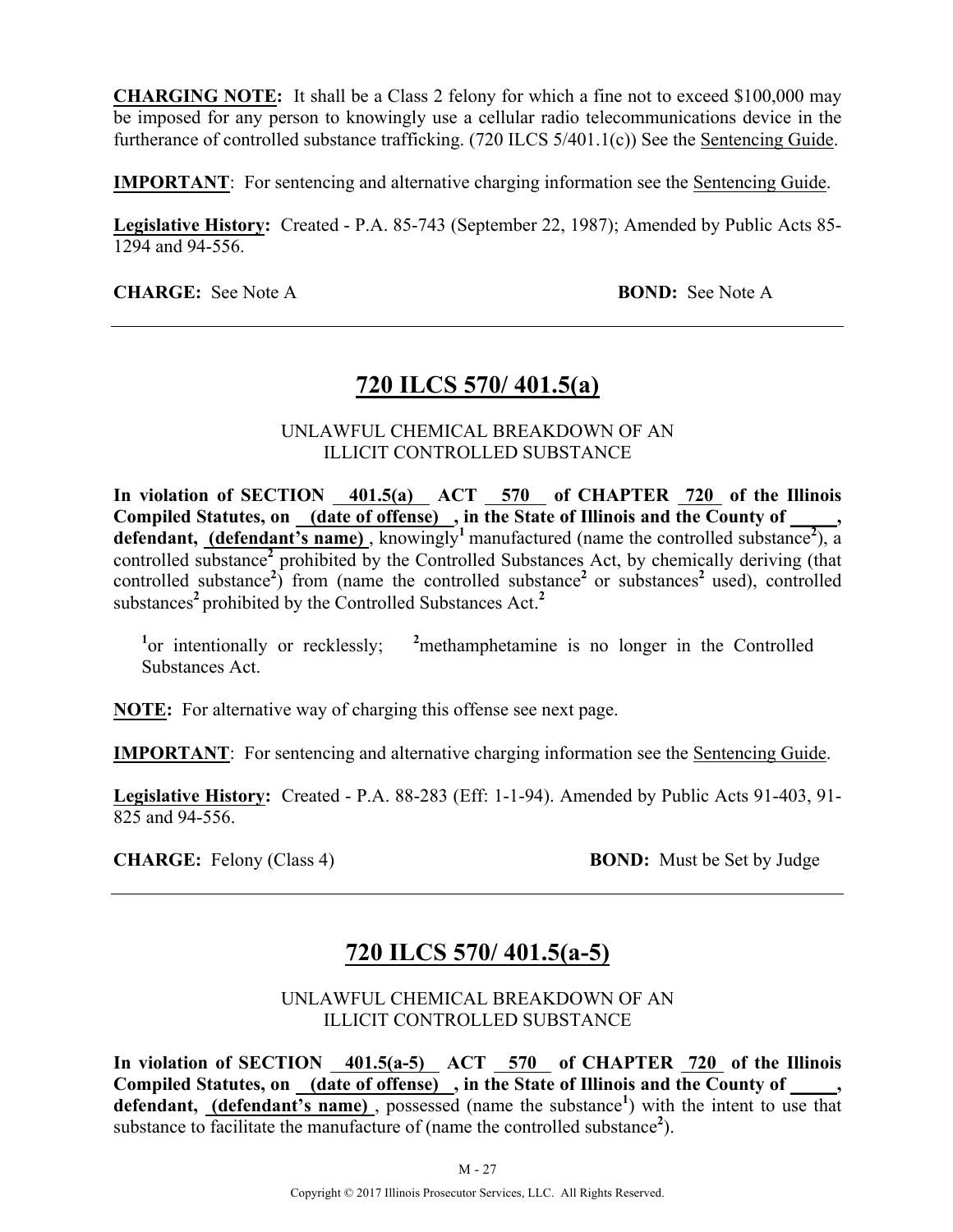<sup>1</sup> or any substance; <sup>2</sup> <sup>2</sup> or any controlled substance, any counterfeit substance, or any controlled substance analog other than as authorized by the Controlled Substances Act; Methamphetamine is no longer under the Controlled Substances Act.

**IMPORTANT**: For sentencing and alternative charging information see the Sentencing Guide.

**CHARGE:** Felony (Class 4) **BOND:** Must be Set by Judge

# **720 ILCS 570/ 402(a)(1)(A)**

#### UNLAWFUL POSSESSION OF CONTROLLED SUBSTANCE

In violation of SECTION  $402(a)(1)(A)$  ACT 570 of CHAPTER 720 of the Illinois **Compiled Statutes, on (date of offense) , in the State of Illinois and the County of \_\_\_\_\_, defendant, (defendant's name)** , knowingly had in his possession 15 grams or more, but less than 100 grams of a substance containing heroin, a controlled substance.**<sup>1</sup>**

**1** or a counterfeit substance

**NOTE:** A violation of this Act with respect to each of the controlled substances listed herein constitutes a single and separate violation of this Act. (P.A. 90-593 - Eff: 6-19-98)

**NOTE:** For a discussion of whether it is necessary to allege and prove the "exceptions" to this criminal offense see Appendix B.

**SENTENCING NOTE:** A conviction for this offense will result in a sentence of imprisonment of not less than 4 years no more than 15 years. See the Sentencing Guide.

**CHARGING AND SENTENCING NOTE:** The following are variations of violations of Section  $402(a)(1)$  based upon the amount of heroin, or a counterfeit substance, possessed: 1. Section  $402(a)(1)(B)$ : With respect to 100 grams or more but less than 400 grams of a substance containing heroin, or a counterfeit substance, a violation would result in a sentence of imprisonment of not less than 6 years and not more than 30 years; 2. Section  $402(a)(1)(C)$ : With respect to 400 grams or more but less than 900 grams of a substance containing heroin, or a counterfeit substance, a violation would result in a sentence of imprisonment of not less than 8 years and not more than 40 years; 3. Section  $402(a)(1)(D)$ : With respect to 900 or more grams of any substance containing heroin, or a counterfeit substance, a violation would result in a sentence of imprisonment of not less than 10 years and not more than 50 years. See the Sentencing Guide.

**IMPORTANT**: For sentencing and alternative charging information see the Sentencing Guide.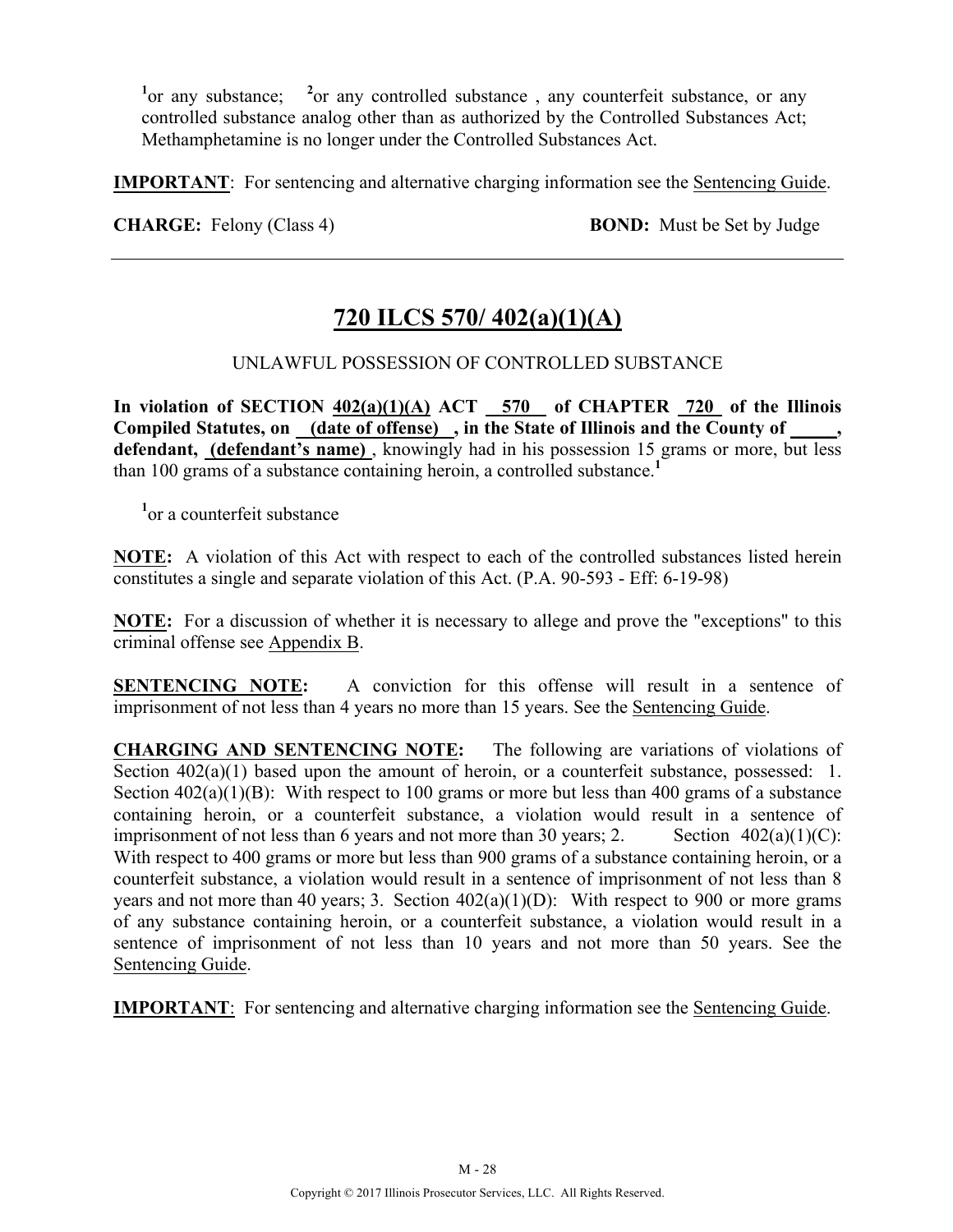**Legislative History:** Created - P.A. 77-757 (August 16, 1971); Amended - P.A.s 77-2723, 78- 255, 81-583, 82-528, 82-968, 83-655, 83-778, 83-1362, 84-1475, 85-1030, 85-1209, 85-1440, 86-266, 86-442, 90-382, 90-336, 92-256, 94-324, 94-556, 95-331 & 96-347.

**CHARGE:** Felony (Class 1) **BOND:** Must be Set by Judge

## **720 ILCS 570/ 402(a)(2)(A)**

#### UNLAWFUL POSSESSION OF CONTROLLED SUBSTANCE

In violation of SECTION  $402(a)(2)(A)$  ACT  $-570$  of CHAPTER 720 of the Illinois Compiled Statutes, on (date of offense), in the State of Illinois and the County of defendant, *(defendant's name)*, knowingly had in his possession 15 grams or more, but less than 100 grams of a substance containing cocaine, a controlled substance.**<sup>1</sup>**

**1** or counterfeit substance

**NOTE:** A violation of this Act with respect to each of the controlled substances listed herein constitutes a single and separate violation of this Act. (P.A. 90-593 - Eff: 6-19-98)

**NOTE:** For a discussion of whether it is necessary to allege and prove the "exceptions" to this criminal offense see Appendix B.

**SENTENCING NOTE:** A conviction for this offense may result in a sentence of imprisonment of not less than 4 years nor more than 15 years. See the Sentencing Guide.

**CHARGING AND SENTENCING NOTE:** The following are variations of violations of Section  $402(a)(2)$  based upon the amount of cocaine, or a counterfeit substance, possessed: 1. Section  $402(a)(2)(B)$ : With respect to 100 grams or more but less than 400 grams of a substance containing cocaine, or a counterfeit substance, a violation would result in a sentence of imprisonment of not less than 6 years and not more than 30 years; 2. Section 402(a)(2)(C): With respect to 400 grams or more but less than 900 grams of a substance containing cocaine, or a counterfeit substance, a violation would result in a sentence of imprisonment of not less than 8 years and not more than 40 years; 3. Section  $402(a)(2)(D)$ : With respect to 900 or more grams of any substance containing cocaine, or a counterfeit substance, a violation would result in a sentence of imprisonment of not less than 10 years and not more than 50 years. See the Sentencing Guide.

**IMPORTANT**: For sentencing and alternative charging information see the Sentencing Guide.

**CHARGE:** Felony (Class 1) **BOND:** Must be Set by Judge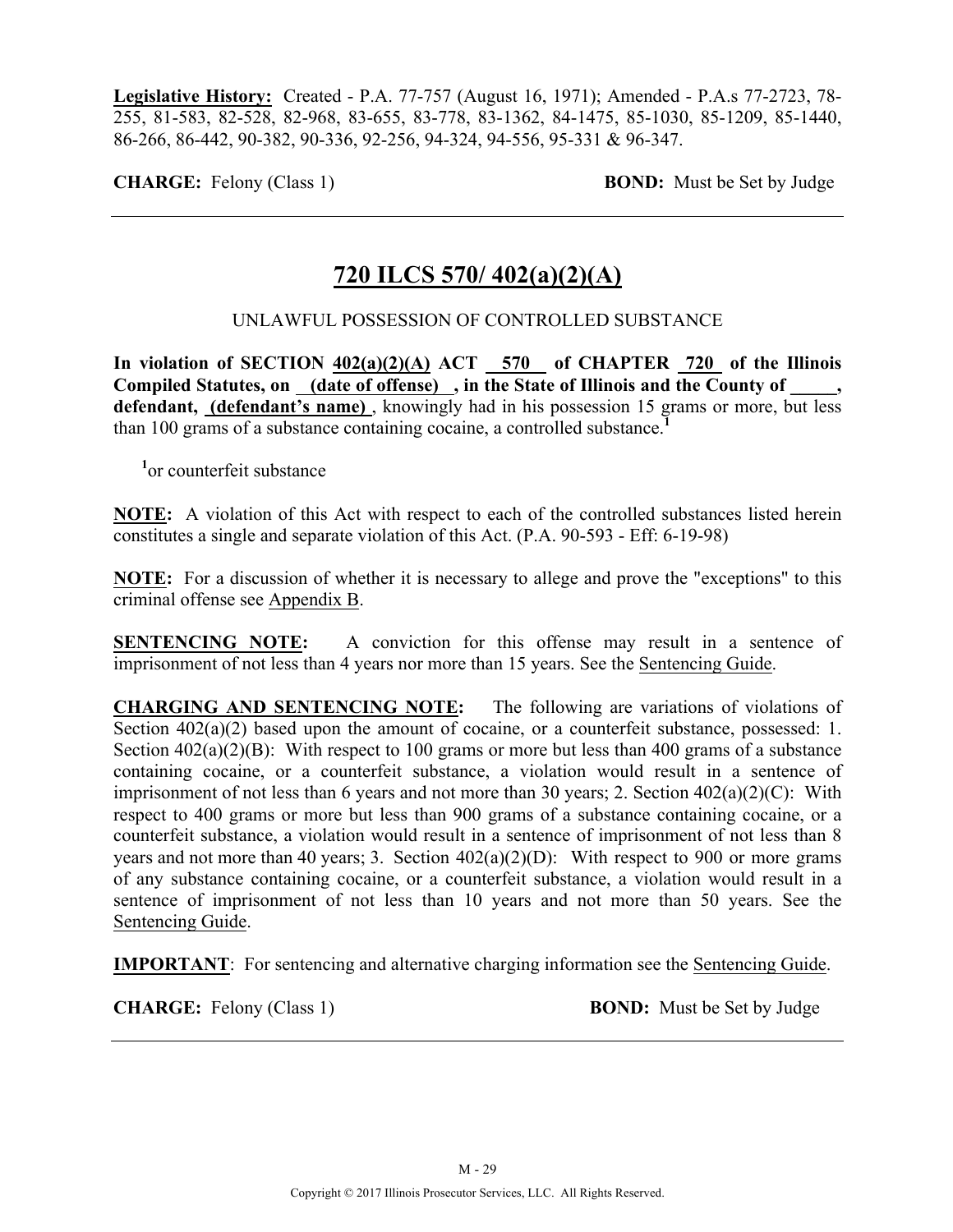## **720 ILCS 570/ 402(a)(3)(A)**

#### UNLAWFUL POSSESSION OF CONTROLLED SUBSTANCE

**In violation of SECTION 402(a)(3)(A) ACT 570 of CHAPTER 720 of the Illinois**  Compiled Statutes, on <u>(date of offense)</u>, in the State of Illinois and the County of defendant, (defendant's name), knowingly had in his possession 15 grams or more, but less than 100 grams of a substance containing morphine, a controlled substance.**<sup>1</sup>**

**1** or a counterfeit substance

**NOTE:** A violation of this Act with respect to each of the controlled substances listed herein constitutes a single and separate violation of this Act. (P.A. 90-593 - Eff: 6-19-98)

**NOTE:** For a discussion of whether it is necessary to allege and prove the "exceptions" to this criminal offense see Appendix B.

**SENTENCING NOTE:** A conviction for this offense may result in a sentence of imprisonment of not less than 4 years nor more than 15 years. See the Sentencing Guide.

**CHARGING AND SENTENCING NOTE:** The following are variations of violations of Section  $402(a)(3)$  based upon the amount of morphine, or a counterfeit substance, possessed: 1. Section  $402(a)(3)(B)$ : With respect to 100 grams or more but less than 400 grams of a substance containing morphine, or a counterfeit substance, a violation would result in a sentence of imprisonment of not less than 6 years and not more than 30 years; 2. Section  $402(a)(3)(C)$ : With respect to 400 grams or more but less than 900 grams of a substance containing morphine, or a counterfeit substance, a violation would result in a sentence of imprisonment of not less than 8 years and not more than 40 years; 3. Section 402(a)(3)(D): With respect to 900 or more grams of any substance containing morphine, or a counterfeit substance, a violation would result in a sentence of imprisonment of not less than 10 years and not more than 50 years. See the Sentencing Guide.

**IMPORTANT**: For sentencing and alternative charging information see the Sentencing Guide.

**CHARGE:** Felony (Class 1) **BOND:** Must be Set by Judge

## **720 ILCS 570/ 402(a)(4)**

UNLAWFUL POSSESSION OF CONTROLLED SUBSTANCE

**In violation of SECTION 402(a)(4) ACT 570 of CHAPTER 720 of the Illinois Compiled**  Statutes, on (date of offense), in the State of Illinois and the County of defendant, (defendant's name), knowingly had in his possession 200 grams or more of a substance containing peyote, a controlled substance.<sup>1</sup>

**1** or counterfeit substance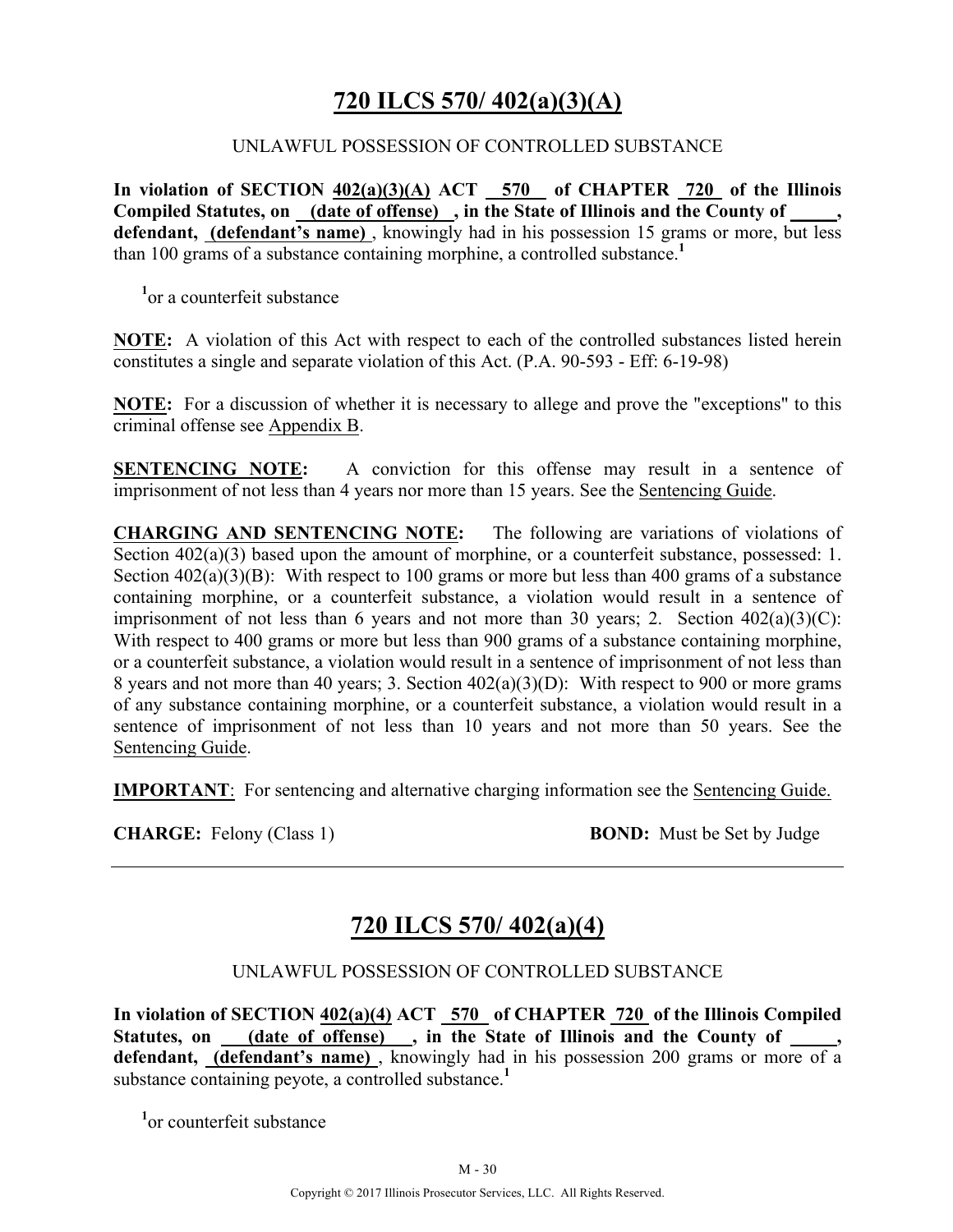**NOTE:** A violation of this Act with respect to each of the controlled substances listed herein constitutes a single and separate violation of this Act. (P.A. 90-593 - Eff: 6-19-98)

**NOTE:** For a discussion of whether it is necessary to allege and prove the "exceptions" to this criminal offense see Appendix B.

**IMPORTANT**: For sentencing and alternative charging information see the Sentencing Guide.

**CHARGE:** Felony (Class 1) **BOND:** Must be Set by Judge

## **720 ILCS 570/ 402(a)(5)**

UNLAWFUL POSSESSION OF CONTROLLED SUBSTANCE

In violation of SECTION  $402(a)(5)$  ACT 570 of CHAPTER 720 of the Illinois **Compiled Statutes, on (date of offense) , in the State of Illinois and the County of \_\_\_\_\_, defendant, (defendant's name)** , knowingly had in his possession 200 grams or more of a substance containing a derivative of barbituric acid <sup>1</sup> a controlled substance.<sup>2</sup>

<sup>1</sup> or any of the salts of a derivative of barbituric acid; <sup>2</sup> or a counterfeit substance

**NOTE:** A violation of this Act with respect to each of the controlled substances listed herein constitutes a single and separate violation of this Act. (P.A. 90-593 - Eff: 6-19-98)

**NOTE:** For a discussion of whether it is necessary to allege and prove the "exceptions" to this criminal offense see Appendix B.

**IMPORTANT**: For sentencing and alternative charging information see the Sentencing Guide.

**CHARGE:** Felony (Class 1) **BOND:** Must be Set by Judge

## **720 ILCS 570/ 402(a)(6)**

UNLAWFUL POSSESSION OF CONTROLLED SUBSTANCE

In violation of SECTION  $402(a)(6)$  ACT 570 of CHAPTER 720 of the Illinois **Compiled Statutes, on (date of offense) , in the State of Illinois and the County of \_\_\_\_\_,**  defendant, (defendant's name), knowingly had in his possession 200 grams or more of a substance containing amphetamine,**<sup>1</sup>**a controlled substance.**<sup>2</sup>**

<sup>1</sup><sup>or</sup> any salt of an optical isomer of amphetamine; <sup>2</sup> or counterfeit substance

**NOTE:** A violation of this Act with respect to each of the controlled substances listed herein constitutes a single and separate violation of this Act. (P.A. 90-593 - Eff: 6-19-98)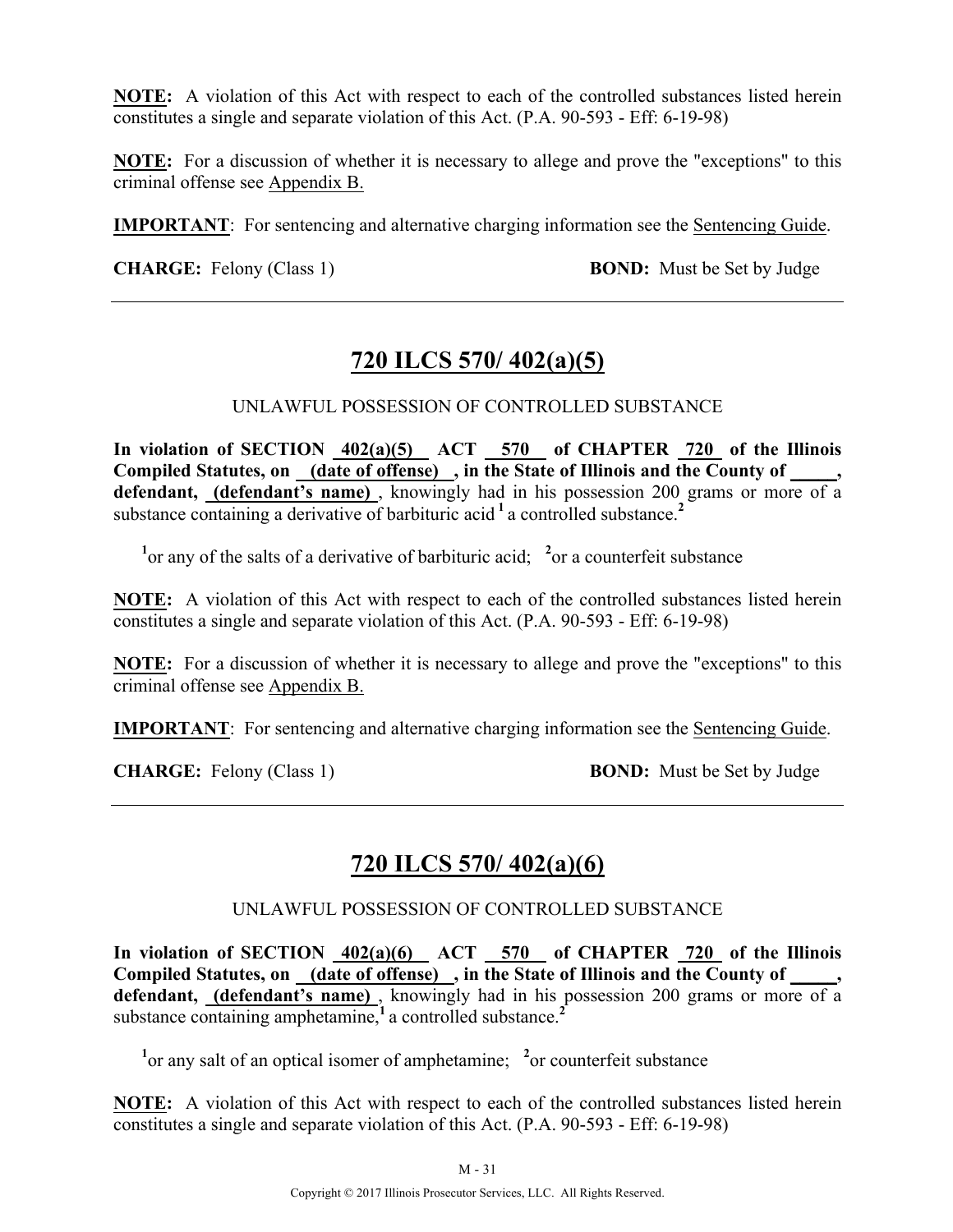**NOTE:** For a discussion of whether it is necessary to allege and prove the "exceptions" to this criminal offense see Appendix B.

**IMPORTANT**: For sentencing and alternative charging information see the Sentencing Guide.

**CHARGE:** Felony (Class 1) **BOND:** Must be Set by Judge

# **720 ILCS 570/ 402(a)(7)(A)(i)**

#### UNLAWFUL POSSESSION OF CONTROLLED SUBSTANCE

In violation of SECTION  $402(a)(7)(A)(i)$  ACT 570 of CHAPTER 720 of the Illinois Compiled Statutes, on (date of offense), in the State of Illinois and the County of defendant, (defendant's name), knowingly had in his possession 15 or more grams, but less than 100 grams of a substance containing lysergic acid diethylamide, a controlled substance,**<sup>1</sup>** commonly known as LSD.

<sup>1</sup> or a counterfeit substance or a controlled substance analog.

NOTE: A "controlled substance analog" or an "analog" means a substance other than a controlled substance, that has a chemical structure substantially similar to that of a controlled substance in Schedule I or II, or that was specifically designed to produce an effect substantially similar to that of a controlled substance in Schedule I or II.

**NOTE:** A violation of this Act with respect to each of the controlled substances listed herein constitutes a single and separate violation of this Act. (P.A. 90-593- Eff: 6-19-98)

**NOTE:** For a discussion of whether it is necessary to allege and prove the "exceptions" to this criminal offense see **Appendix B**.

**CHARGING AND SENTENCING NOTE:** The following are variations of violations of Section  $402(a)(7)(i)$  based upon the amount of lysergic acid diethylamide (LSD), or a counterfeit substance, possessed: 1. Section  $402(a)(7)(B)(i)$ : With respect to 100 grams or more but less than 400 grams of a substance containing lysergic acid diethylamide (LSD), or a counterfeit substance, a violation would result in a sentence of imprisonment of not less than 6 years and not more than 30 years; 2. Section  $402(a)(7)(C)(i)$ : With respect to 400 grams or more but less than 900 grams of a substance containing lysergic acid diethylamide (LSD), or a counterfeit substance, a violation would result in a sentence of imprisonment of not less than 8 years and not more than 40 years; 3. Section  $402(a)(7)(D)(i)$ : With respect to 900 or more grams of any substance containing lysergic acid diethylamide (LSD), or a counterfeit substance, a violation would result in a sentence of imprisonment of not less than 10 years and not more than 50 years. See the **Sentencing Guide**.

**IMPORTANT**: For sentencing and alternative charging information see the **Sentencing Guide**.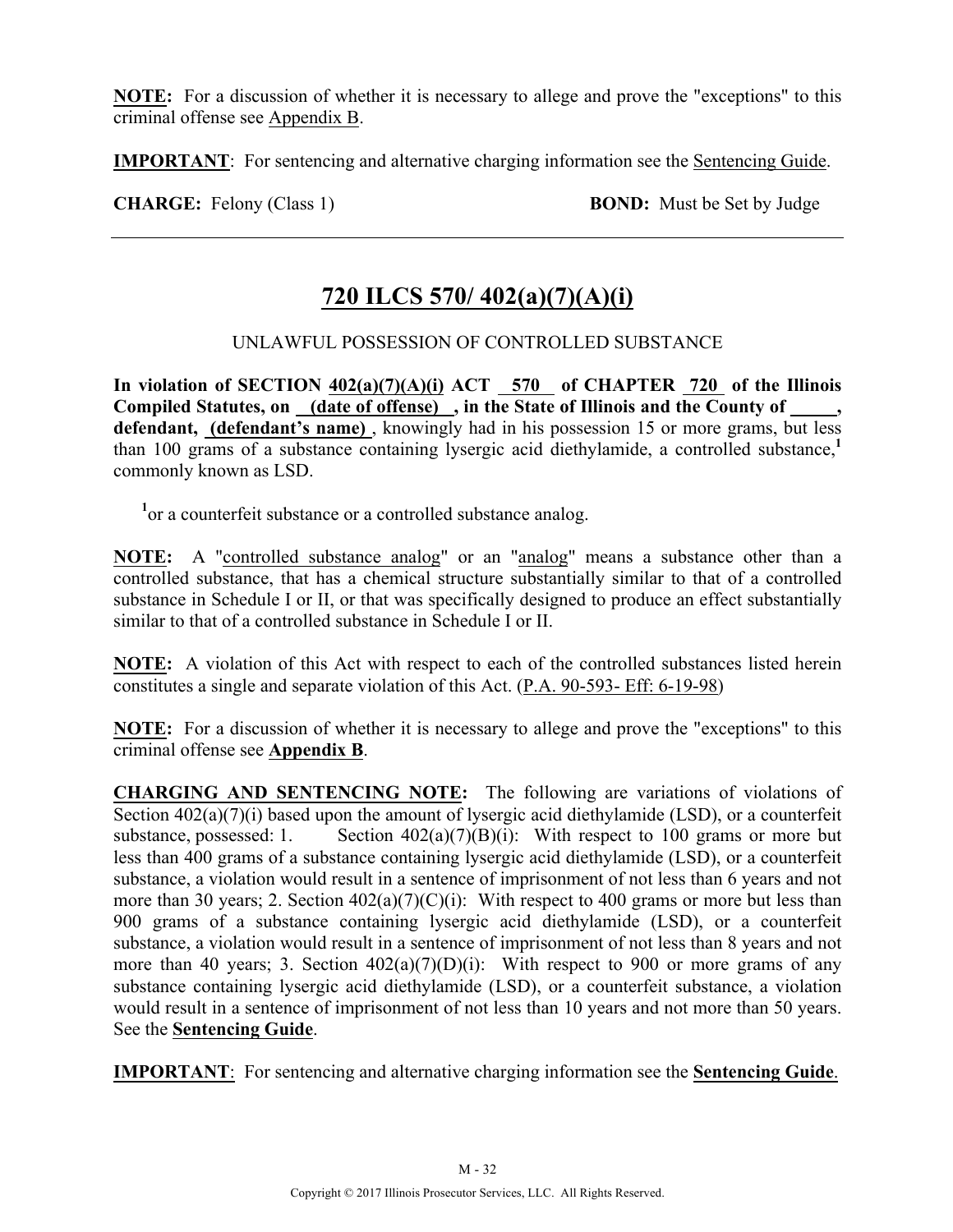**CHARGE:** Felony (Class 1) **BOND:** Must be Set by Judge

## **720 ILCS 570/ 402(a)(7)(A)(ii)**

UNLAWFUL POSSESSION OF CONTROLLED SUBSTANCE

In violation of SECTION  $402(a)(7)(A)(ii)$  ACT 570 of CHAPTER 720 of the Illinois **Compiled Statutes, on (date of offense) , in the State of Illinois and the County of \_\_\_\_\_, defendant, (defendant's name)** , knowingly had in his possession 15 or more, but less than 200 objects<sup>1</sup> containing in them or having upon them any amount of a substance containing lysergic acid diethylamide, a controlled substance,**<sup>2</sup>**commonly known as LSD.

<sup>1</sup> or 15 or more segregated parts of an object or objects containing in them or having upon them any amount; <sup>2</sup> or a counterfeit substance or a controlled substance analog.

**NOTE**: A "controlled substance analog" or an "analog" means a substance other than a controlled substance, that has a chemical structure substantially similar to that of a controlled substance in Schedule I or II, or that was specifically designed to produce an effect substantially similar to that of a controlled substance in Schedule I or II.

**NOTE:** A violation of this Act with respect to each of the controlled substances listed herein constitutes a single and separate violation of this Act. (P.A. 90-593 - Eff: 6-19-98)

**NOTE:** For a discussion of whether it is necessary to allege and prove the "exceptions" to this criminal offense see **Appendix B**.

**CHARGING AND SENTENCING NOTE:** The following are variations of violations of Section  $402(a)(7)(ii)$  based upon the number of objects or segregated parts of an object or objects containing lysergic acid diethylamide (LSD), or a counterfeit substance possessed: 1. Section  $402(a)(7)(B)(ii)$ : With respect to 200 or more objects or 200 or more segregated parts of an object or objects but less than 600 objects or less than 600 segregated parts of an object or objects containing in them or having upon them any amount of a substance containing lysergic acid diethylamide (LSD), or a counterfeit substance, a violation would result in a sentence of imprisonment of not less than 6 years and not more than 30 years; 2. Section  $402(a)(7)(C)(ii)$ : With respect to 600 or more objects or 600 or more segregated parts of an object or objects but less than 1500 objects or less than 1500 segregated parts of an object or objects containing in them or having upon them any amount of a substance containing lysergic acid diethylamide (LSD), or a counterfeit substance, a violation would result in a sentence of imprisonment of not less than 8 years and not more than 40 years; 3. Section 402(a)(7)(D)(ii): With respect to 1500 or more grams of any substance containing lysergic acid diethylamide (LSD), or a counterfeit substance, a violation would result in a sentence of imprisonment of not less than 10 years and not more than 50 years. See the **Sentencing Guide**.

**IMPORTANT**: For sentencing and alternative charging information see the **Sentencing Guide**.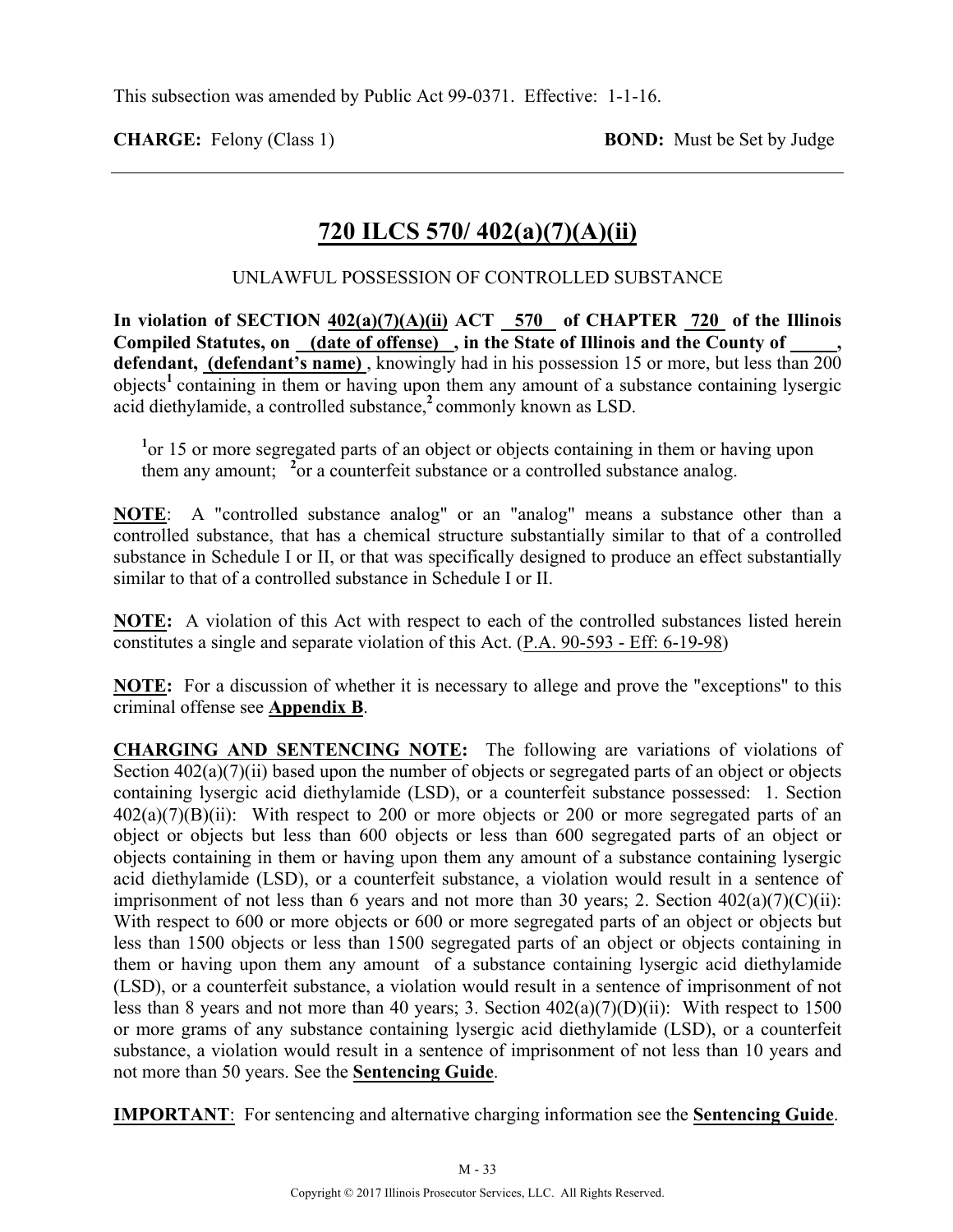**CHARGE:** Felony (Class 1) **BOND:** Must be Set by Judge

## **720 ILCS 570/ 402(a)(7.5)(A)(i)**

UNLAWFUL POSSESSION OF CONTROLLED SUBSTANCES

In violation of SECTION  $402(a)(7.5)(A)(i)$  ACT  $-570$  of CHAPTER  $-720$  of the Illinois **Compiled Statutes, on (date of offense) , in the State of Illinois and the County of \_\_\_\_\_, defendant, (defendant's name)** , knowingly had in his possession 15 grams or more but less than 100 grams of a substance containing MDMA as listed in paragraph (2) of subsection (d) of Section  $204$  of the Illinois Controlled Substances Act,<sup>1</sup> a controlled substance,<sup>2</sup> commonly referred to as Ecstasy.

<sup>1</sup> or any such substances listed in subsections  $(1)$ ,  $(2.1)$ ,  $(2.2)$ ,  $(3)$ ,  $(14.1)$ ,  $(19)$ ,  $(20)$ ,  $(20.1)$ ,  $(21)$ ,  $(25)$ , or  $(26)$  of subsection  $(d)$  of Section 204, or an analog or derivative thereof; <sup>2</sup> or a counterfeit substance or a controlled substance analog.

**NOTE:** A "controlled substance analog" or an "analog" means a substance other than a controlled substance, that has a chemical structure substantially similar to that of a controlled substance in Schedule I or II, or that was specifically designed to produce an effect substantially similar to that of a controlled substance in Schedule I or II.

**NOTE:** A violation of this Act with respect to each of the controlled substances listed herein constitutes a single and separate violation of this Act. (P.A. 90-593 (Eff: 6-19-98)

**NOTE:** For a discussion of whether it is necessary to allege and prove the "exceptions" to this criminal offense see **Appendix B**.

**CHARGING AND SENTENCING NOTE:** The following are variations of violations of Section  $402(a)(7.5)(i)$  based upon the amount of the controlled substance, or a counterfeit substance, listed in subsections (1), (2.1), (2.2), (3), (14.1), (19), (20), (21), (25) or (26) of subsection (d) of Section 204 of the Controlled Substances Act, possessed: **(1)** Section  $402(a)(7)(B)(i)$ : With respect to 100 grams or more but less than 400 grams of the controlled substance, or a counterfeit substance, a violation would result in a sentence of imprisonment of not less than 6 years and not more than 30 years; **(2)** Section 402(a)(7)(C)(i): With respect to 400 grams or more but less than 900 grams of the controlled substance, or a counterfeit substance, a violation would result in a sentence of imprisonment of not less than 8 years and not more than 40 years; **(3)** Section  $402(a)(7)(D)(i)$ : With respect to 900 or more grams of the controlled substance, or a counterfeit substance, a violation would result in a sentence of imprisonment of not less than 10 years and not more than 50 years. See the **Sentencing Guide**.

**IMPORTANT**: For sentencing and alternative charging information see the **Sentencing Guide**.

**Legislative History:** This offense was amended by Public Act: 96-0347 (Effective: 1-1-10).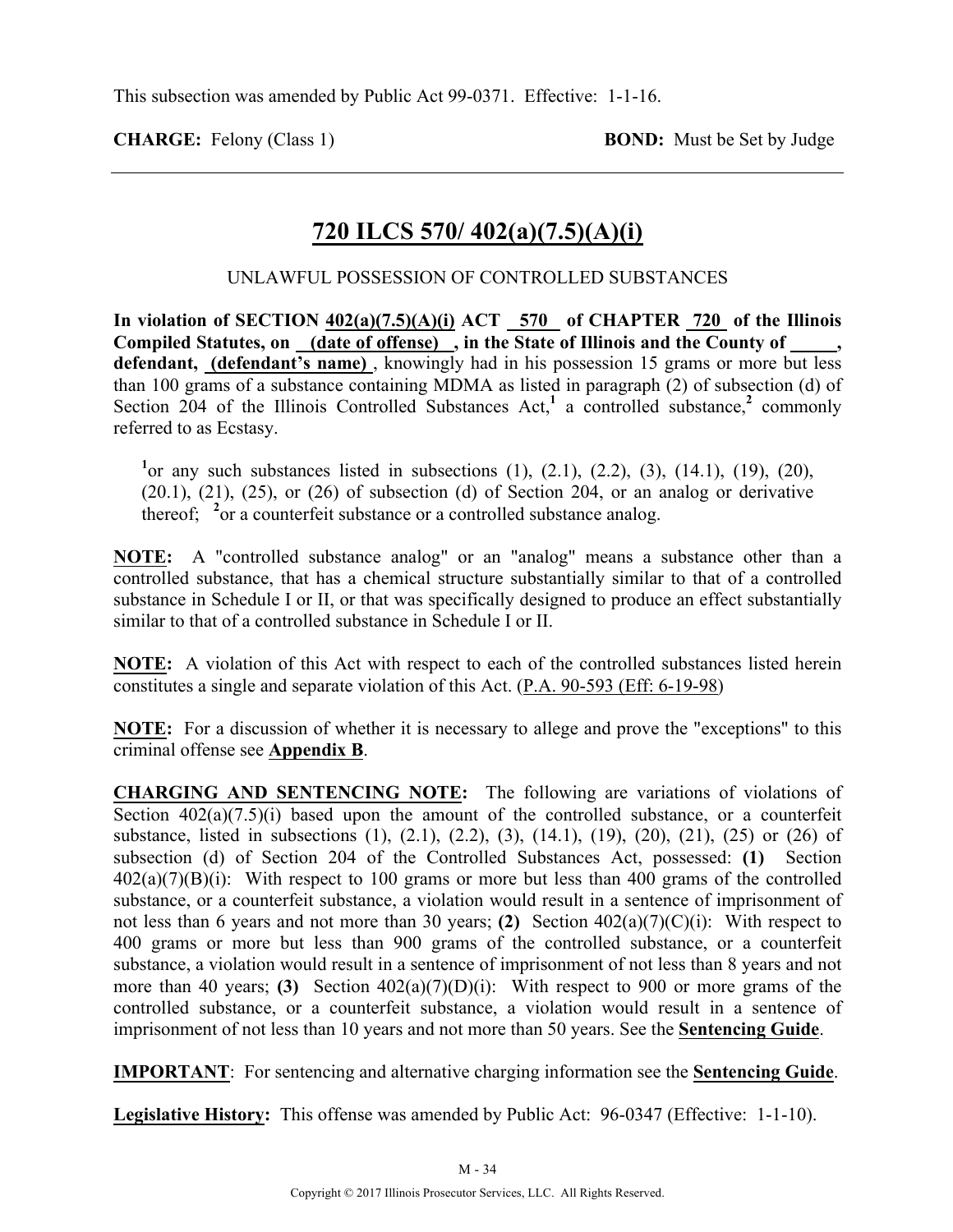**CHARGE:** Felony (Class 1) **BOND:** Must be Set by Judge

## **720 ILCS 570/ 402(a)(7.5)(A)(ii)**

UNLAWFUL POSSESSION OF CONTROLLED SUBSTANCES

**In violation of SECTION 402(a)(7.5)(A)(ii) ACT 570 of CHAPTER 720 of the Illinois Compiled Statutes, on (date of offense) , in the State of Illinois and the County of \_\_\_\_\_, defendant, (defendant's name)** , knowingly had in his possession 15 or more but less than 200 pills**<sup>1</sup>**containing in them**<sup>2</sup>**any amount of MDMA as listed in paragraph (2) of subsection (d) of Section 204 of the Illinois Controlled Substances Act,<sup>3</sup> a controlled substance,<sup>4</sup> commonly referred to as Ecstasy.

<sup>1</sup><sup>or</sup> tablets, caplets, capsules, or objects; <sup>2</sup><sub>or</sub> having upon them; <sup>3</sup><sub>or</sub> any such substances listed in subsections (1), (2.1), (3), (14.1), (19), (20), (20.1), (21), (25), or (26) of subsection (d) of Section 204; <sup>4</sup>or a counterfeit substance or a controlled substance analog.

**NOTE:** A "controlled substance analog" or an "analog" means a substance other than a controlled substance, that has a chemical structure substantially similar to that of a controlled substance in Schedule I or II, or that was specifically designed to produce an effect substantially similar to that of a controlled substance in Schedule I or II.

**NOTE:** A violation of this Act with respect to each of the controlled substances listed herein constitutes a single and separate violation of this Act. (P.A. 90-593 (Eff: 6-19-98)

**NOTE:** For a discussion of whether it is necessary to allege and prove the "exceptions" to this criminal offense see **Appendix B**.

**CHARGING AND SENTENCING NOTE:** The following are variations of violations of Section  $402(a)(7.5)(ii)$  based upon the number pills, tablets, caplets, capsules, or objects containing the controlled substance, or a counterfeit substance, listed in subsections (1), (2.1), (3), (14.1), (19), (20), (21), (25) or 26 of subsection (d) of Section 204 of the Controlled Substances Act, possessed: (1) Section  $402(a)(7)(B)(ii)$ : With respect to 200 or more but less than 600 pills, tablets, caplets, capsules, or objects containing in them or having upon them any amount of the controlled substance, or a counterfeit substance, a violation would result in a sentence of imprisonment of not less than 6 years and not more than 30 years; (2) Section  $402(a)(7)(C)(ii)$ : With respect to 600 or more but less than 1,500 pills, tablets, caplets, capsules, or objects containing in them or having upon them any amount of the controlled substance, or a counterfeit substance, a violation would result in a sentence of imprisonment of not less than 8 years and not more than 40 years; (3) Section  $402(a)(7)(D)(ii)$ : With respect to 1,500 or more pills, tablets, caplets, capsules, or objects containing in them or having upon them any amount of the controlled substance, or a counterfeit substance, a violation would result in a sentence of imprisonment of not less than 10 years and not more than 50 years. See the **Sentencing Guide**.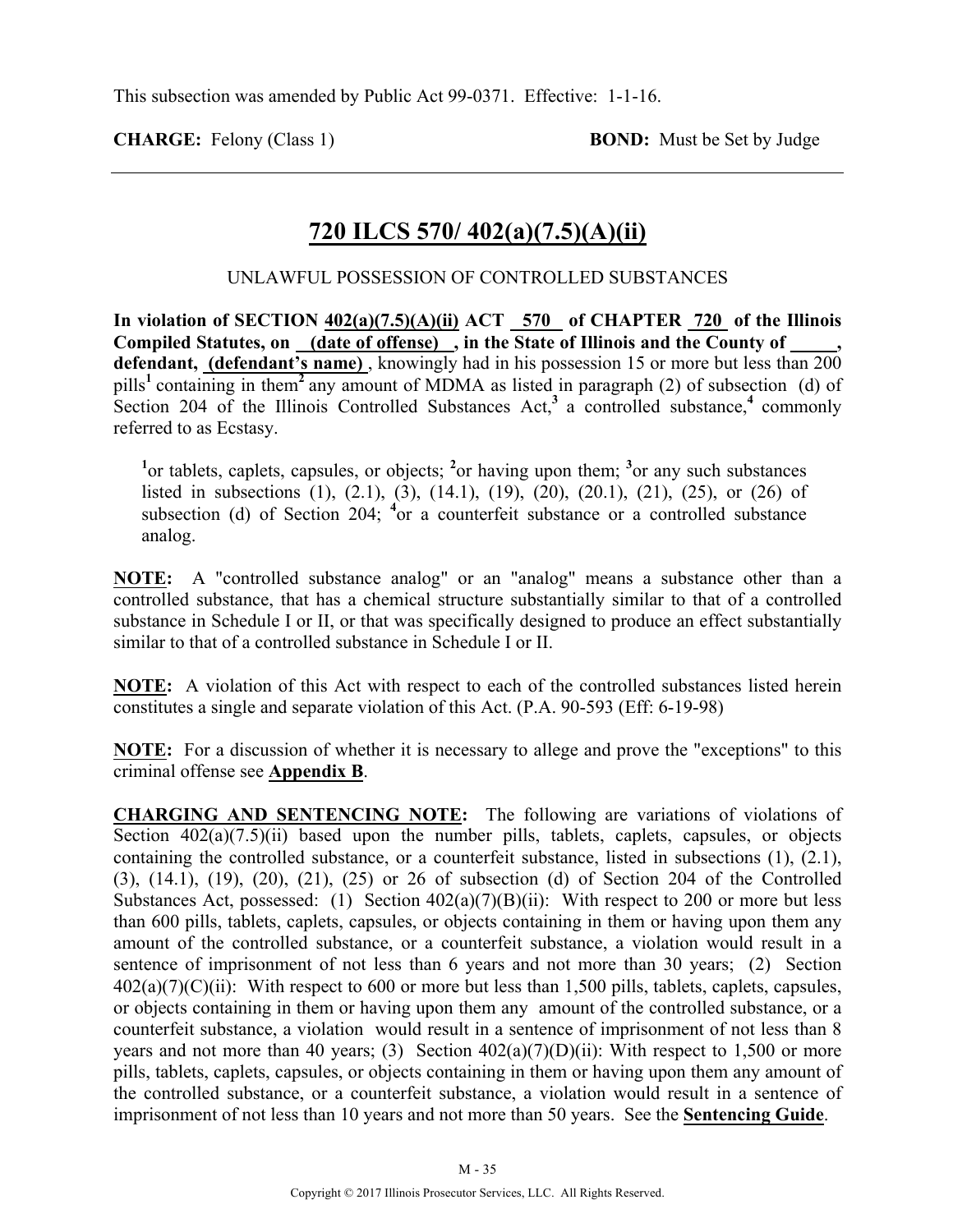**IMPORTANT**: For sentencing and alternative charging information see the **Sentencing Guide**.

This subsection was amended by Public Act 99-0371. Effective: 1-1-16.

**CHARGE:** Felony (Class 1) **BOND:** Must be Set by Judge

## **720 ILCS 570/ 402(a)(8)**

UNLAWFUL POSSESSION OF CONTROLLED SUBSTANCE

**In violation of SECTION 402(a)(8) ACT 570 of CHAPTER 720 of the Illinois**  Compiled Statutes, on (date of offense), in the State of Illinois and the County of, defendant, *(defendant's name)*, knowingly had in his possession 30 grams or more of a substance containing pentazocine,<sup>1</sup>a controlled substance.<sup>2</sup>

<sup>1</sup><sup>or</sup> any of the salts, isomers or salts of isomers of pentazocine; <sup>2</sup><sup>or</sup> counterfeit substance or a controlled substance analog.

**NOTE:** A "controlled substance analog" or an "analog" means a substance other than a controlled substance, that has a chemical structure substantially similar to that of a controlled substance in Schedule I or II, or that was specifically designed to produce an effect substantially similar to that of a controlled substance in Schedule I or II.

**NOTE:** A violation of this Act with respect to each of the controlled substances listed herein constitutes a single and separate violation of this Act. (P.A. 90-593 - Eff: 6-19-98)

**NOTE:** For a discussion of whether it is necessary to allege and prove the "exceptions" to this criminal offense see **Appendix B**.

**IMPORTANT**: For sentencing and alternative charging information see the **Sentencing Guide**.

This subsection was amended by Public Act 99-0371. Effective: 1-1-16.

**CHARGE:** Felony (Class 1) **BOND:** Must be Set by Judge

## **720 ILCS 570/ 402(a)(9)**

#### UNLAWFUL POSSESSION OF CONTROLLED SUBSTANCE

**In violation of SECTION 402(a)(9) ACT 570 of CHAPTER 720 of the Illinois Compiled Statutes, on (date of offense) , in the State of Illinois and the County of \_\_\_\_\_, defendant, (defendant's name)** , knowingly had in his possession 30 grams or more of a substance containing methaqualone,<sup>1</sup> a controlled substance.<sup>2</sup>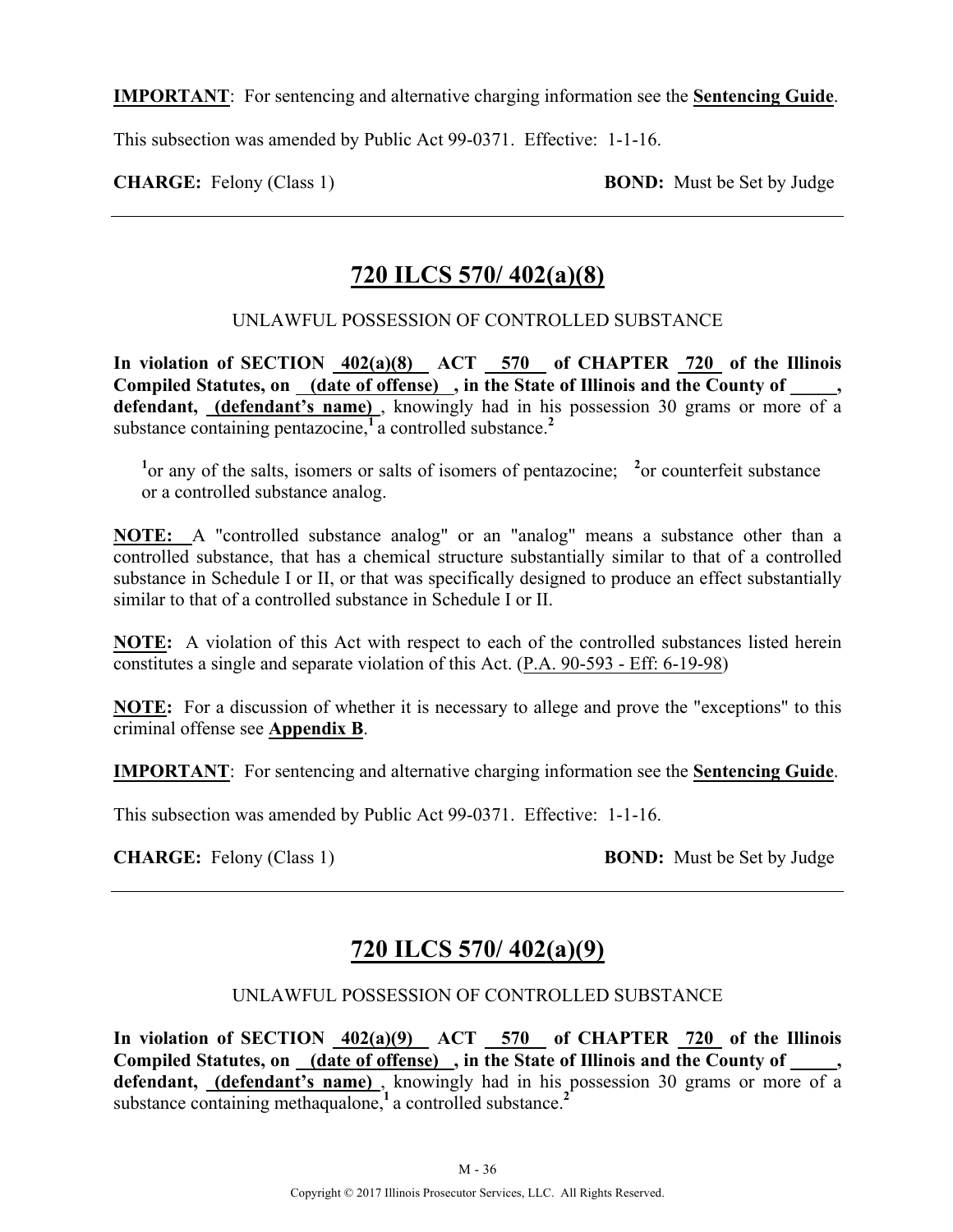<sup>1</sup> or any of the salts, isomers or salts of isomers of methaqualone; <sup>2</sup> or a counterfeit substance

**NOTE:** A violation of this Act with respect to each of the controlled substances listed herein constitutes a single and separate violation of this Act. (P.A. 90-593 - Eff: 6-19-98)

**NOTE:** For a discussion of whether it is necessary to allege and prove the "exceptions" to this criminal offense see Appendix B.

**IMPORTANT**: For sentencing and alternative charging information see the Sentencing Guide.

**CHARGE:** Felony (Class 1) **BOND:** Must be Set by Judge

# **720 ILCS 570/ 402(a)(10)**

UNLAWFUL POSSESSION OF CONTROLLED SUBSTANCE

In violation of SECTION  $402(a)(10)$  ACT 570 of CHAPTER 720 of the Illinois **Compiled Statutes, on (date of offense) , in the State of Illinois and the County of \_\_\_\_\_,**  defendant, *(defendant's name)*, knowingly had in his possession 30 grams or more of a substance containing phencyclidine, $\frac{1}{2}$  a controlled substance, $\frac{2}{2}$ commonly known as PCP.

<sup>1</sup> or any of the salts, isomers or salts of isomers of phencyclidine (PCP); <sup>2</sup> or counterfeit substance

**NOTE:** A violation of this Act with respect to each of the controlled substances listed herein constitutes a single and separate violation of this Act. (P.A. 90-593 - Eff: 6-19-98)

**NOTE:** For a discussion of whether it is necessary to allege and prove the "exceptions" to this criminal offense see Appendix B.

**IMPORTANT**: For sentencing and alternative charging information see the Sentencing Guide.

**CHARGE:** Felony (Class 1) **BOND:** Must be Set by Judge

# **720 ILCS 570/ 402(a)(10.5)**

#### UNLAWFUL POSSESSION OF CONTROLLED SUBSTANCE

**In violation of SECTION 402(a)(10.5) ACT 570 of CHAPTER 720 of the Illinois**  Compiled Statutes, on <u>(date of offense)</u>, in the State of Illinois and the County of defendant, (defendant's name), knowingly had in his possession 30 grams or more of a substance containing ketamine,**<sup>1</sup>** a controlled substance.**<sup>2</sup>**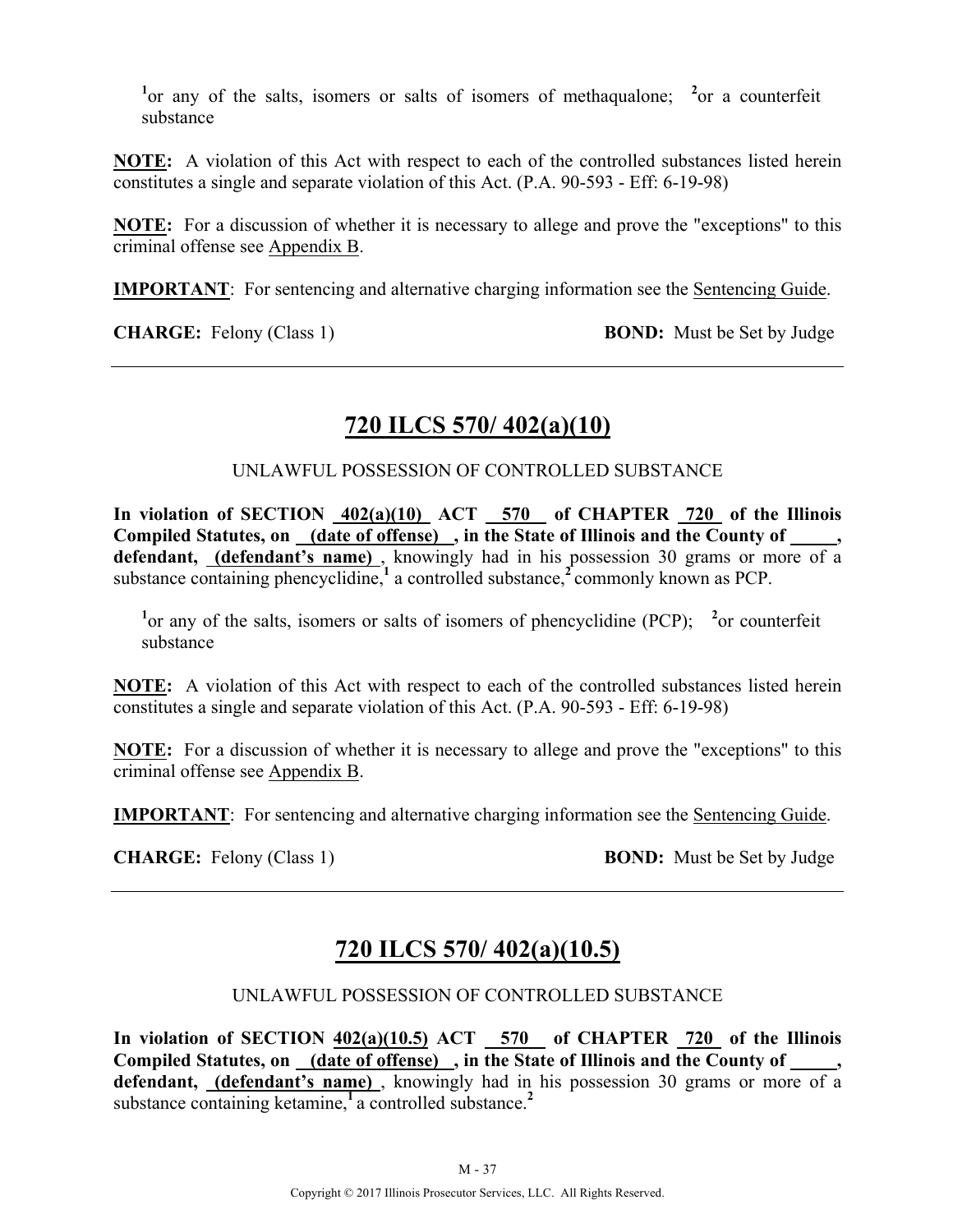<sup>1</sup> or any of the salts, isomers or salts of isomers of ketamine; <sup>2</sup> or counterfeit substance

**NOTE:** A violation of this Act with respect to each of the controlled substances listed herein constitutes a single and separate violation of this Act. (P.A. 90-593 - Eff: 6-19-98)

**NOTE:** For a discussion of whether it is necessary to allege and prove the "exceptions" to this criminal offense see Appendix B.

**IMPORTANT**: For sentencing and alternative charging information see the Sentencing Guide.

**CHARGE:** Felony (Class 1) **BOND:** Must be Set by Judge

# **720 ILCS 570/ 402(a)(11)**

UNLAWFUL POSSESSION OF CONTROLLED SUBSTANCE

In violation of SECTION  $402(a)(11)$  ACT 570 of CHAPTER 720 of the Illinois Compiled Statutes, on (date of offense), in the State of Illinois and the County of **defendant, (defendant's name)** , knowingly had in his possession 200 grams or more of a substance containing raw opium,**<sup>1</sup>**a controlled substance.**<sup>2</sup>**

<sup>1</sup> or 200 more grams of any other controlled or counterfeit substance classified as a narcotic drug in Schedules I or II, or an analog thereof, which is not otherwise included in this subsection; <sup>2</sup> or a counterfeit substance or a controlled substance analog.

**NOTE:** A "controlled substance analog" or an "analog" means a substance other than a controlled substance, that has a chemical structure substantially similar to that of a controlled substance in Schedule I or II, or that was specifically designed to produce an effect substantially similar to that of a controlled substance in Schedule I or II.

**NOTE:** A violation of this Act with respect to each of the controlled substances listed herein constitutes a single and separate violation of this Act. (P.A. 90-593 - Eff: 6-19-98)

**NOTE:** For a discussion of whether it is necessary to allege and prove the "exceptions" to this criminal offense see **Appendix B**.

**NOTE:** For a definition of "controlled substance analog" or "analog" see **Appendix C**.

**SENTENCING NOTE:** Any person sentenced with respect to violations of Paragraph  $(1), (2), (3), (7)$  or  $(7.5)$  of subsection (a) of this Section involving 100 or more grams of the controlled substance named therein, may in addition to the penalties provided therein, be fined an amount not to exceed \$200,000, or the full street value of the controlled or counterfeit substances, whichever is greater. Any person sentenced with respect to any other provision of subsection (a) may in addition to the penalties provided therein, be fined an amount not to exceed \$200,000. See the **Sentencing Guide**.

**IMPORTANT:** For sentencing and alternative charging information see the **Sentencing Guide**.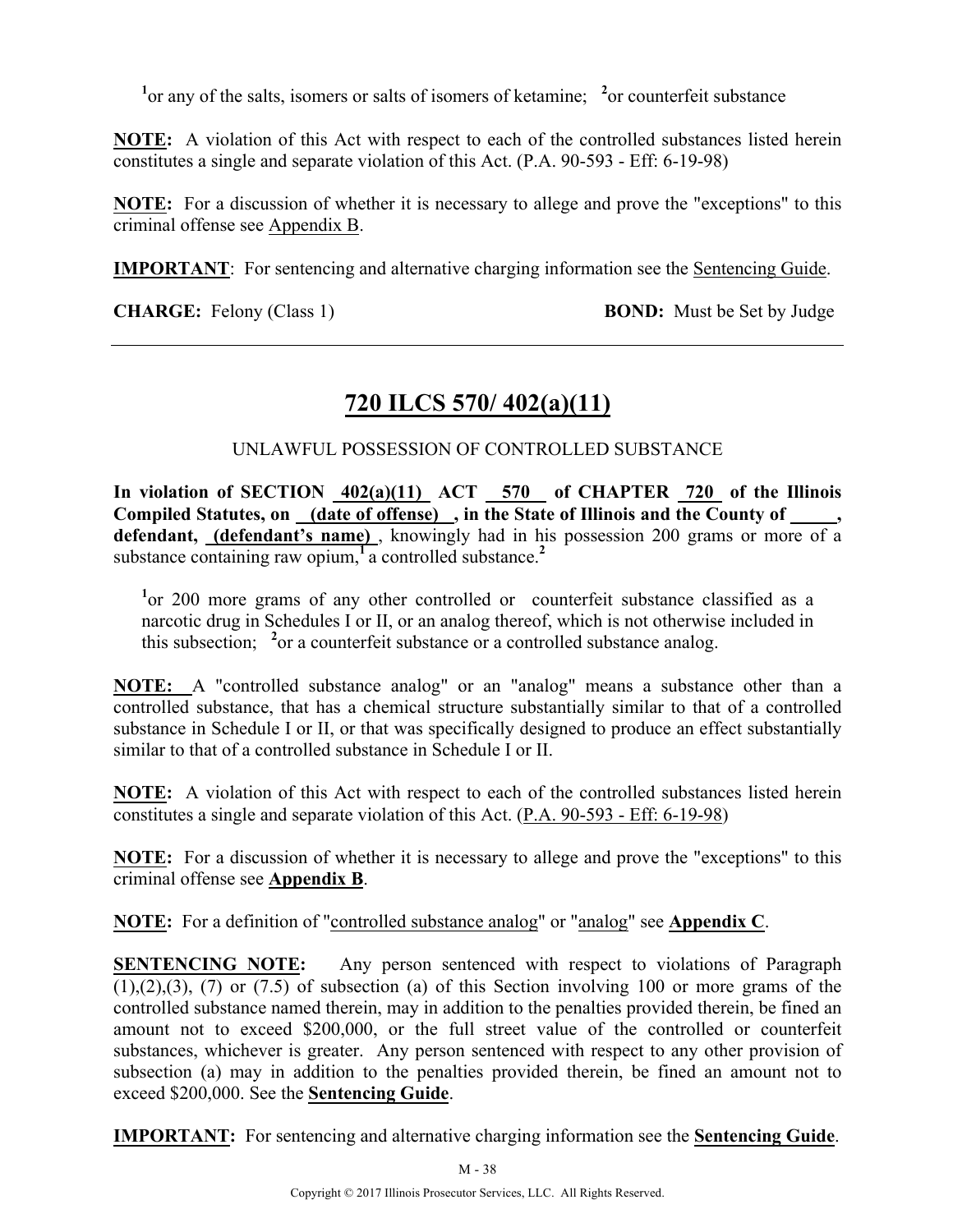This subsection was amended by Public Act 99-0371. Effective: 1-1-16.

**CHARGE:** Felony (Class 1) **BOND:** Must be Set by Judge

## **720 ILCS 570/ 402(c)**

UNLAWFUL POSSESSION OF CONTROLLED SUBSTANCE

In violation of SECTION  $\frac{402(c)}{c}$  ACT  $\frac{570}{c}$  of CHAPTER  $\frac{720}{c}$  of the Illinois **Compiled Statutes, on (date of offense) , in the State of Illinois and the County of \_\_\_\_\_, defendant, (defendant's name)** , knowingly and unlawfully had in his possession less than 15 grams of a substance containing heroin,**<sup>1</sup>** a controlled substance,**<sup>2</sup>**other than as authorized in the Controlled Substances Act.

<sup>1</sup> or any other amount of a controlled substance other than methamphetamine or counterfeit substance which is not otherwise included in this Section;  $\overline{a}$  or counterfeit substance

**NOTE:** A violation of this Act with respect to each of the controlled substances listed herein constitutes a single and separate violation of this Act. (P.A. 90-593 - Eff: 6-19-98)

**NOTE:** For a discussion of whether it is necessary to allege and prove the "exceptions" to this criminal offense see Appendix B.

**IMPORTANT**: For sentencing and alternative charging information see the Sentencing Guide.

**CHARGE:** Felony (Class 4) **BOND:** Must be Set by Judge

## **720 ILCS 570/ 402(d)**

UNLAWFUL POSSESSION OF ANABOLIC STEROIDS

**In violation of SECTION 402(d) ACT 570 of CHAPTER 720 of the Illinois Compiled Statutes, on (date of offense) , in the State of Illinois and the County of \_\_\_\_\_, defendant, (defendant's name)** , knowingly possessed dehydrochlormethyltestosterone, an anabolic steroid.**<sup>1</sup>**

<sup>1</sup>any anabolic steroid as defined in Section  $102(c-1)$  of the Illinois Controlled Substances Act

**NOTE:** A violation of this Act with respect to each of the controlled substances listed herein constitutes a single and separate violation of this Act. (P.A. 90-593 - Eff: 6-19-98)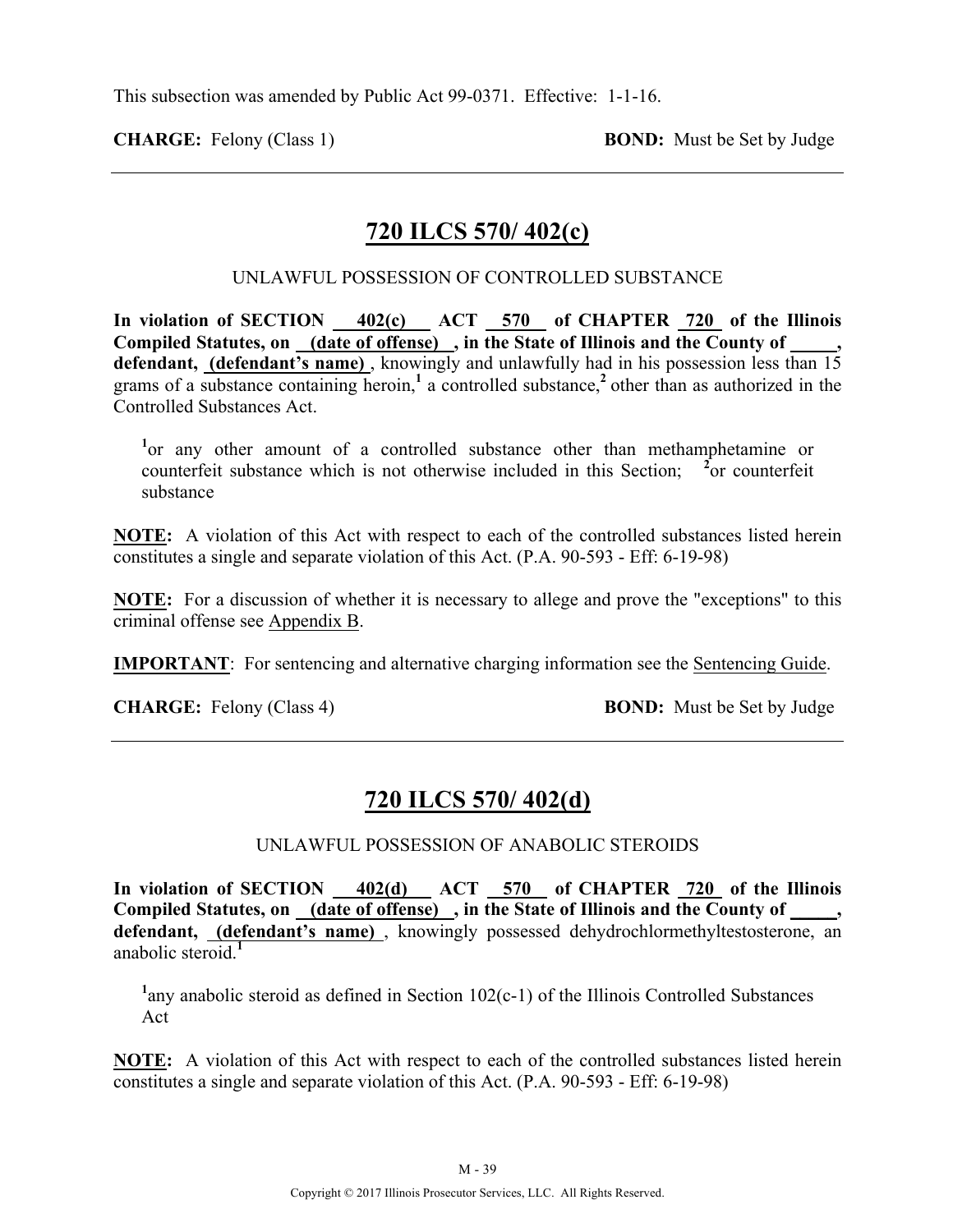**CHARGING NOTE:** A subsequent violation of this subsection within 2 years of a prior conviction is a Class B misdemeanor. See Appendix A.

**IMPORTANT**: For sentencing and alternative charging information see the Sentencing Guide.

**Legislative History:** Created P.A. 87-754 (September 29, 1991).

**CHARGE:** Misdemeanor (Class C) **BOND:** \$120

## **720 ILCS 570/ 404(b)**

#### UNLAWFUL MANUFACTURE**<sup>1</sup>**OF LOOK-ALIKE SUBSTANCE

**in violation of SECTION 404(b) of ACT 570 of CHAPTER 720 of the Illinois**  Compiled Statutes, on (date of offense), in the State of Illinois and the County of, **defendant, (defendant's name)**, knowingly manufactured<sup>2</sup> a look-alike substance.

<sup>1</sup>distribution, advertisement, or possession with the intent to manufacture or distribute; <sup>2</sup> or distributed, advertised, or possessed with the intent to manufacture or distribute a look-alike substance

**NOTE:** "Look-alike substance" means a substance, other than a controlled substance or a drug for which a prescription is required under federal or state law, which (1) by overall dosage unit appearance, including shape, color, size, markings or lack thereof, taste, consistency, or any other identifying physical characteristic of the substance, would lead a reasonable person to believe that the substance is a controlled substance, or (2) is expressly or impliedly represented to be a controlled substance or is distributed under circumstances which would lead a reasonable person to believe that the substance is a controlled substance.

**NOTE:** For a discussion of whether it is necessary to allege and prove the "exceptions" to this criminal offense see Appendix B.

**IMPORTANT**: For sentencing and alternative charging information see the Sentencing Guide.

**Legislative History:** Created - P.A. 77-757 (August 16, 1971); Amended - P.A.s 77-2723, 78- 255, 82-968, 83-655, 83-778, 83-1362 & 97-334.

**CHARGE:** Felony (Class 3) **BOND:** Must be Set by Judge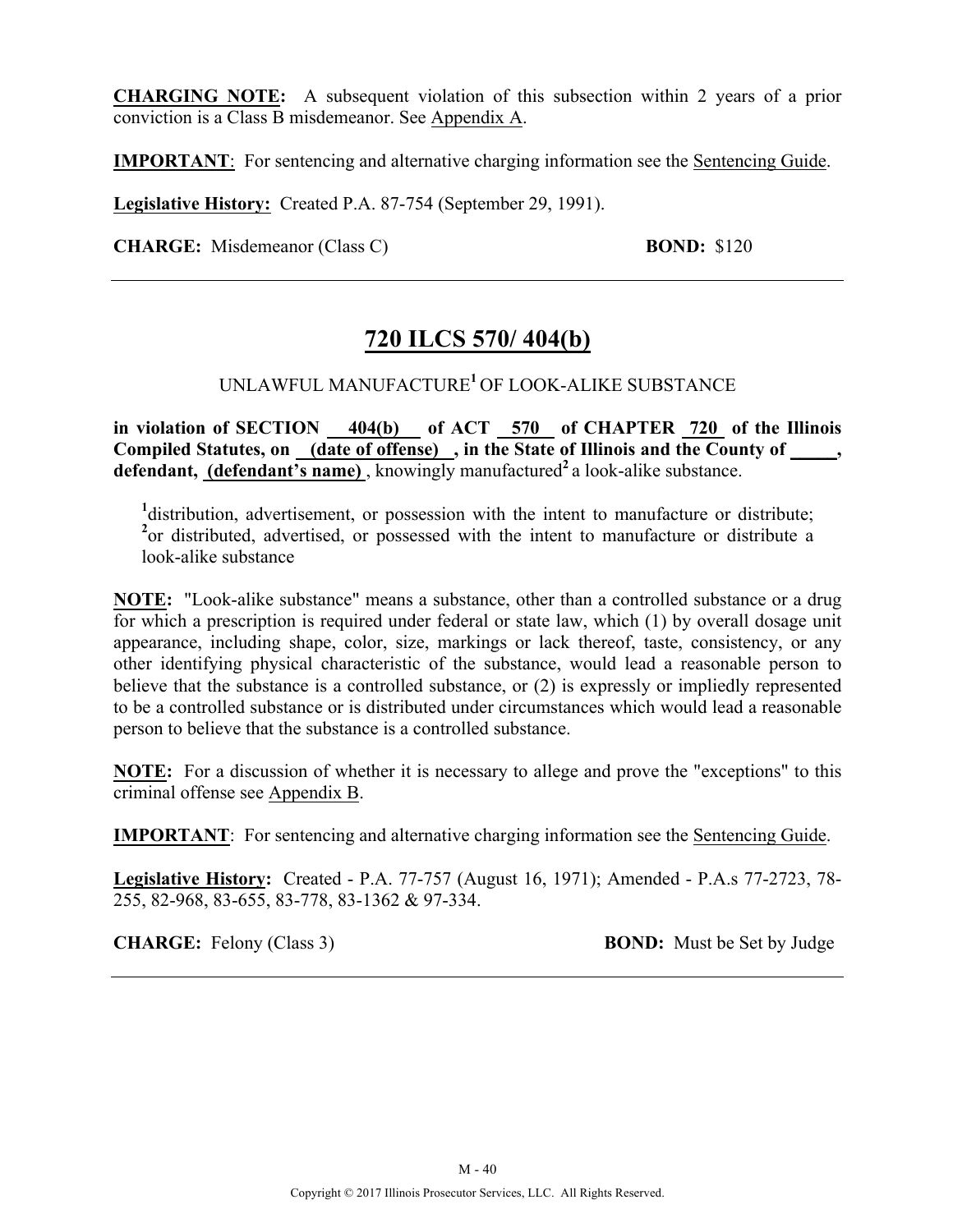## **720 ILCS 570/ 404(c)**

#### UNLAWFUL POSSESSION OF LOOK-ALIKE SUBSTANCE

**In violation of SECTION 404(c) ACT 570 of CHAPTER 720 of the Illinois Compiled Statutes, on (date of offense) , in the State of Illinois and the County of \_\_\_\_\_, defendant, (defendant's name)** , knowingly and unlawfully had in his possession a look-alike substance.

**DEFINITION:** For a definition of "look-alike substance" see **Appendix C**.

**CHARGING NOTE: (1)** For a discussion of whether it is necessary to allege and prove the "exceptions" to this criminal offense see **Appendix B**. **(2)** A second or subsequent offense is a Class C misdemeanor. The charging instrument must state prior conviction. See **Appendix A**.

**IMPORTANT**: For sentencing and alternative charging information see the **Sentencing Guide**.

**CHARGE:** Petty Offense **BOND:** No bond is now needed. Public Act: 98-0870; Eff: 1-1-15.

# **720 ILCS 570/ 405(a)**

#### UNLAWFUL CALCULATED CRIMINAL DRUG CONSPIRACY

**In violation of SECTION 405(a) ACT 570 of CHAPTER 720 of the Illinois Compiled Statutes, on (date of offense) , in the State of Illinois and the County of \_\_\_\_\_, defendant, (defendant's name)**, as part of a conspiracy undertaken with two<sup>1</sup> other persons, Daniel Shield and Paul Forest, in violation of Section 401(a)<sup>2</sup> of Act 570 of Chapter 720 of the Illinois Compiled Statutes, knowingly delivered to Don Smith 30 grams or more of a substance containing heroin, a controlled substance,<sup>3</sup> and he obtained<sup>4</sup> more than \$500.00 United States currency from such conspiracy.**<sup>5</sup>**

<sup>1</sup>or more; <sup>2</sup> or Section 401(c) or Section 402(a); <sup>3</sup> or a counterfeit substance; <sup>4</sup>  $^{4}$ or organized, directed or financed such conspiracy or violation; **<sup>5</sup>** or violation

**NOTE:** For a discussion of whether it is necessary to allege and prove the "exceptions" to this criminal offense see Appendix B.

**IMPORTANT**: For sentencing and alternative charging information see the Sentencing Guide.

**Legislative History:** Created - P.A. 77-757 (August 16, 1971); Amended - P.A.s 77-2723, 78- 255, 79-1362, 80-1099, 83-778 & 97-334.

**CHARGE:** Felony (Class X) **BOND:** Must be Set by Judge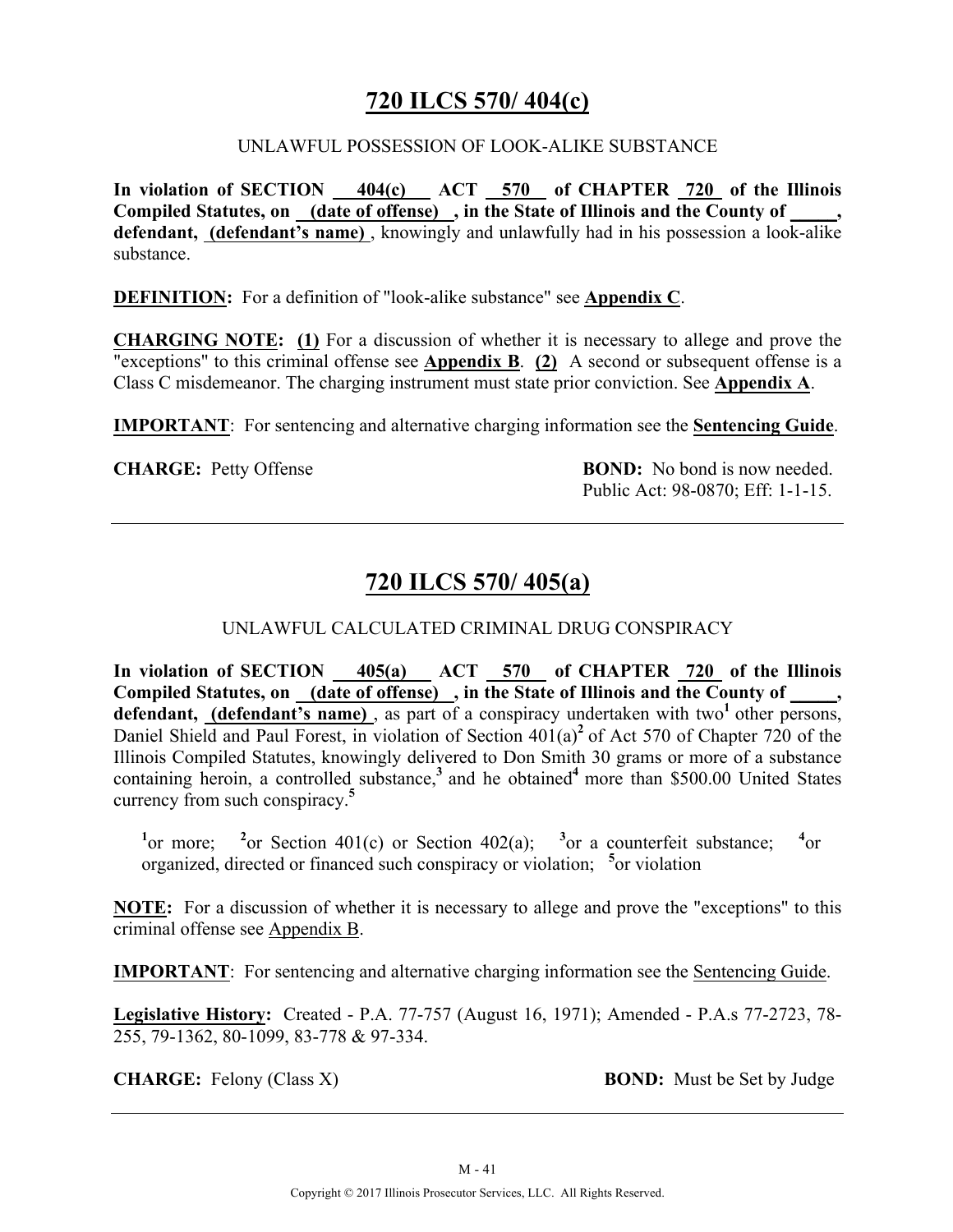## **720 ILCS 570/ 405.1**

#### UNLAWFUL CRIMINAL DRUG CONSPIRACY

**In violation of SECTION 405.1 ACT 570 of CHAPTER 720 of the Illinois Compiled Statutes, on (date of offense) , in the State of Illinois and the County of \_\_\_\_\_,**  defendant, (defendant's name), with the intent that the offense of the Unlawful Delivery of a Controlled Substance, in violation of Section  $401(a)(1)(D)^1$  of Act 570 of Chapter 720 of the Illinois Compiled Statutes, be committed, agreed with Don Smith to the commission of that offense in that said defendant and Don Smith agreed to deliver 1,000 grams of heroin to James Brown and Don Smith obtained said 1,000 grams of heroin so that said delivery could be made.<sup>2</sup>

<sup>1</sup> or any offense set forth in Sections 401, 402 or 407 of the Illinois Controlled Substances Act; <sup>2</sup>no person may be convicted of conspiracy to commit such an offense unless an act in furtherance of such agreement is alleged and proven to have been committed by him or by a co-conspirator

**NOTE:** A person convicted of criminal drug conspiracy may be fined or imprisoned, or both, but only term of imprisonment imposed shall be not less than the minimum nor more than the maximum provided for the offense which was the object of the conspiracy. See the Sentencing Guide.

**IMPORTANT**: For sentencing and alternative charging information see the Sentencing Guide.

**Legislative History:** Created - P.A. 86-809 (Eff: 1-1-90). Amended - P. A. 89-404, 90-593 & 97-334.

**CHARGE:** See Note. **BOND:** See Note

## **720 ILCS 570/ 405.2**

#### STREETGANG CRIMINAL DRUG CONSPIRACY

**In violation of SECTION 405.2 ACT 570 of CHAPTER 720 of the Illinois**  Compiled Statutes, on (date of offense), in the State of Illinois and the County of, defendant, (defendant's name), in furtherance of the activities of an organized gang, the May Street Deadheads, and as part of a conspiracy undertaken with two <sup>2</sup> other persons, David Shield and Jim Forest, in violation of Section  $401(a)^3$  of Act 570 of Chapter 720 of the Illinois Compiled Statutes, knowingly delivered to Don Smith 30 grams or more of a substance containing heroin, a controlled substance,**<sup>4</sup>**and said defendant occupied a position of supervising person**<sup>5</sup>**over David Shield and Jim Forest.

<sup>1</sup> as defined in the Illinois Street-gang Terrorism Omnibus Prevention Act; <sup>2</sup> or more; <sup>3</sup> or any subsection of Sections (a) or (a) of Section 401 of the Controlled Substances Act or any provision of the Methamphetamine Control and Community Protection Act; <sup>4</sup>or a look-alike substance; <sup>5</sup> or an organizer or any other position of management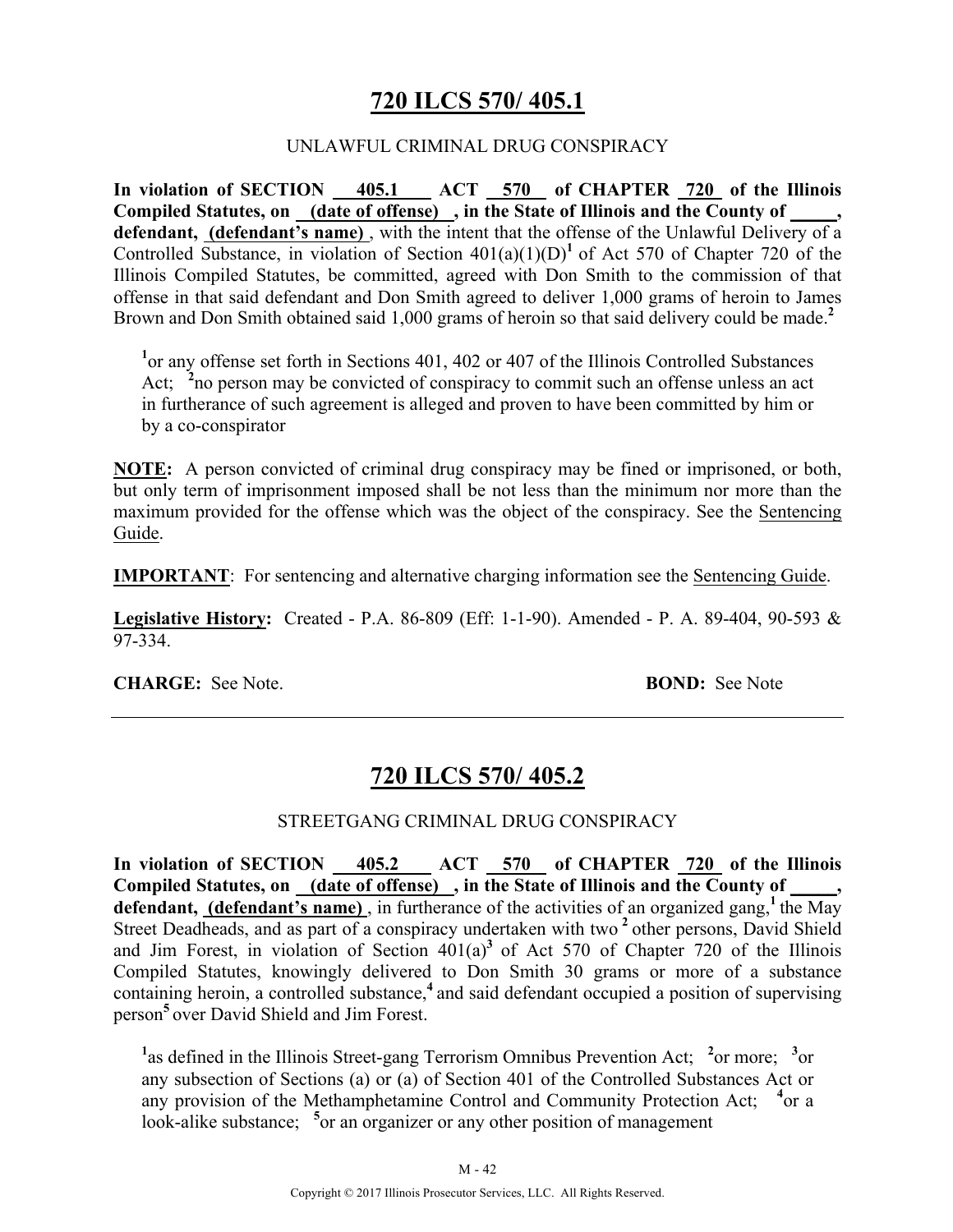**IMPORTANT**: For sentencing and alternative charging information see the Sentencing Guide.

**Legislative History:** Created by Public Act 89-498 (Eff: 6-27-96). Amended by Public Act 94- 556.

**CHARGE:** Felony (Class X) **BOND:** Must be Set by Judge

## **720 ILCS 570/ 406(a)(1)**

#### UNLAWFUL DISPENSING OF CONTROLLED SUBSTANCE

**In violation of SECTION 406(a)(1) ACT 570 of CHAPTER 720 of the Illinois**  Compiled Statutes, on **(date of offense)**, in the State of Illinois and the County of defendant, (defendant's name), being a pharmacist engaged in the dispensing<sup>1</sup> of controlled substances within this State and registered to dispense controlled substances by the Department of Alcoholism and Substance Abuse under the Controlled Substances Act, and being subject to Article III of the Controlled Substances Act, knowingly dispensed to Don Smith, other than for a medical purpose, and to evade this Act, Robitussin AC,**<sup>2</sup>**which contains codeine,**<sup>3</sup>**a controlled substance and failed to record the name and address of Don Smith, the name and quantity of the product, the date and time of the sale, and the signature of Don Smith.

<sup>1</sup><sup>or</sup> distribution; <sup>2</sup> any Schedule V substance; <sup>3</sup> or dihydrocodeine, or any salt thereof, or ethylmorphine, or any salt thereof, or any other narcotic drug listed in Section 212 of this Act.

**NOTE:** This offense originates in Section 312(c)(3) of the Controlled Substances Act. (See other complaints in this section for alternative charges)

**CHARGING NOTE:** A second or subsequent offense is a Class 4 felony. The charging instrument must state prior conviction. See Appendix A.

**IMPORTANT**: For sentencing and alternative charging information see the Sentencing Guide.

**Legislative History:** Created - P.A. 77-757 (August 16, 1971); Amended - P.A.s 77-2723, 78- 255, 79-454, 83-778, 85-1287 & 97-334.

**CHARGE:** Misdemeanor (Class A) **BOND:** \$1,500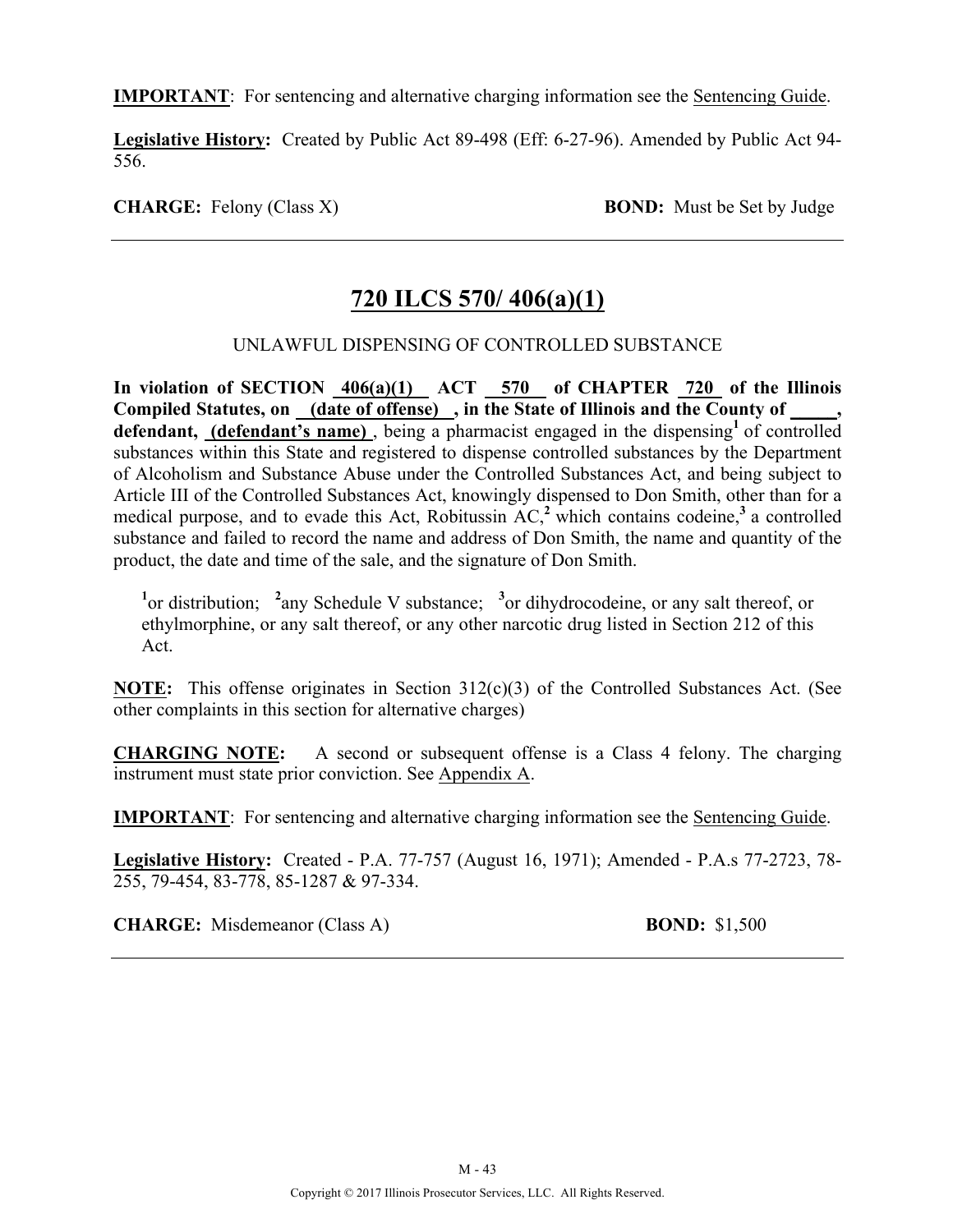## **720 ILCS 570/ 406(a)(1)**

#### UNLAWFUL DISPENSING OF CONTROLLED SUBSTANCE

**In violation of SECTION 406(a)(1) ACT 570 of CHAPTER 720 of the Illinois Compiled Statutes, on (date of offense) , in the State of Illinois and the County of \_\_\_\_\_,**  defendant, (defendant's name), being a pharmacist engaged in the dispensing<sup>1</sup> of controlled substances within this State and registered to dispense controlled substances by the Department of Alcoholism and Substance Abuse under the Controlled Substances Act and being subject to Article III of the Controlled substances Act, knowingly filled a prescription for Don Smith for a substance which contained a quantity of codeine,<sup>2</sup> a controlled substance, which prescription was not issued upon the official prescription form issued by the Department of Alcoholism and Substance Abuse.

<sup>1</sup> or distribution; <sup>2</sup> or any Schedule II drug

**NOTE:** 720 ILCS 570/309 states: No person shall fill a prescription for a Schedule II controlled substance other than on the official prescription form issued by the Department of Alcoholism and Substance Abuse. (See other complaints in this section for alternative charges)

**NOTE:** For a discussion of whether it is necessary to allege and prove the "exceptions" to this criminal offense see Appendix B.

**CHARGING NOTE:** A second or subsequent offense is a Class 4 felony. The charging instrument must state prior conviction. See Appendix A.

**IMPORTANT**: For sentencing and alternative charging information see the Sentencing Guide.

**CHARGE:** Misdemeanor (Class A) **BOND:** \$1,500

# **720 ILCS 570/ 406(a)(1)**

#### UNLAWFUL DISPENSING OF CONTROLLED SUBSTANCE

**In violation of SECTION 406(a)(1) ACT 570 of CHAPTER 720 of the Illinois**  Compiled Statutes, on (date of offense), in the State of Illinois and the County of, defendant, (defendant's name), being a pharmacist engaged in the dispensing<sup>1</sup> of controlled substances within this State and registered to dispense controlled substances by the Department of Alcoholism and Substance Abuse under the Controlled Substances Act and being subject to Article III of the Controlled Substances Act, knowingly dispensed to Don Smith a substance which contained a quantity of amphetamine,<sup>2</sup> a controlled substance other than upon a written or lawful oral prescription of a practitioner.

<sup>1</sup> or distribution; <sup>2</sup> or any Schedule III, IV or V substance

**NOTE:** This offense originates in Section 312(a) and (b) of the Controlled Substances Act. (See other complaints in this section for alternative charges)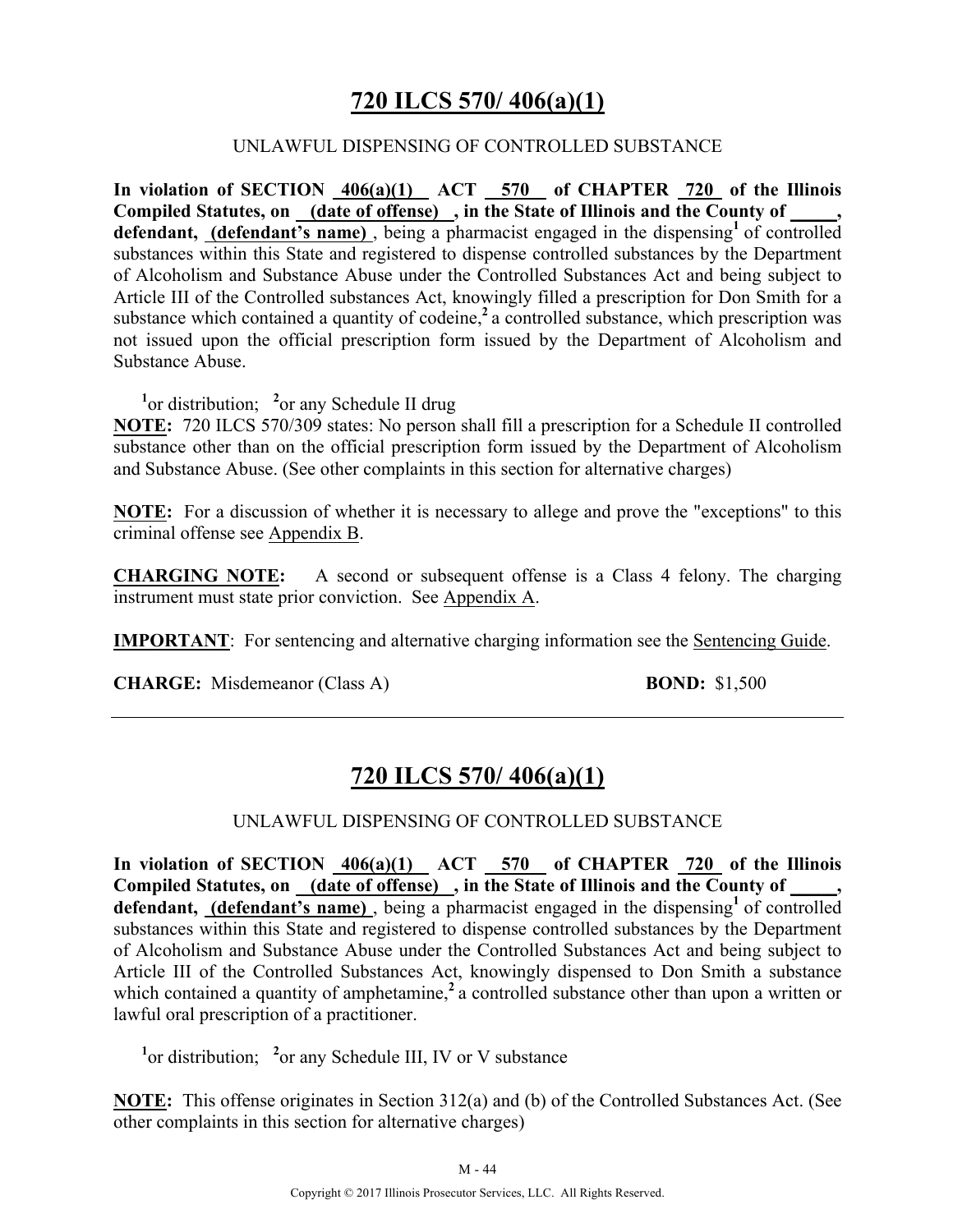**NOTE:** For a discussion of whether it is necessary to allege and prove the "exceptions" to this criminal offense see Appendix B.

**CHARGING NOTE:** A second or subsequent offense is a Class 4 felony. The charging instrument must state prior conviction. See Appendix A.

**IMPORTANT**: For sentencing and alternative charging information see the Sentencing Guide.

**CHARGE:** Misdemeanor (Class A) **BOND:** \$1,500

## **720 ILCS 570/ 406(a)(1)**

UNLAWFUL DISPENSING OF CONTROLLED SUBSTANCE

In violation of SECTION  $\frac{406(a)(1)}{10(a)(1)}$  ACT 570 of CHAPTER 720 of the Illinois Compiled Statutes, on <u>(date of off</u>ense), in the State of Illinois and the County of defendant, (defendant's name), being a pharmacist engaged in the dispensing<sup>1</sup> of controlled substances within this State and registered to dispense controlled substances by the Department of Alcoholism and Substance Abuse under the Controlled Substances Act, and being subject to Article III of the Controlled Substances Act knowingly dispensed to Don Smith, in less than 96 hours, other than for a medical purpose, and to evade this Act, more than 120 milliliters of Robitussin AC,**<sup>2</sup>**which contains Codeine,**<sup>3</sup>**a controlled substance.

<sup>1</sup> or distribution; <sup>2</sup> any Schedule V substance; <sup>3</sup> or dihydrocodeine, or any salt thereof, or ethylmorphine, or any salts thereof, or any other narcotic drug listed in Section 212 of the Act

**NOTE:** This offense originates in Section 312(c)(7) of the Controlled Substances Act. (See other complaints in this section for alternative charges)

**NOTE:** For a discussion of whether it is necessary to allege and prove the "exceptions" to this criminal offense see Appendix B.

**CHARGING NOTE:** A second or subsequent offense is a Class 4 felony. The charging instrument must state prior conviction. See Appendix A.

**IMPORTANT**: For sentencing and alternative charging information see the Sentencing Guide.

**CHARGE:** Misdemeanor (Class A) **BOND:** \$1,500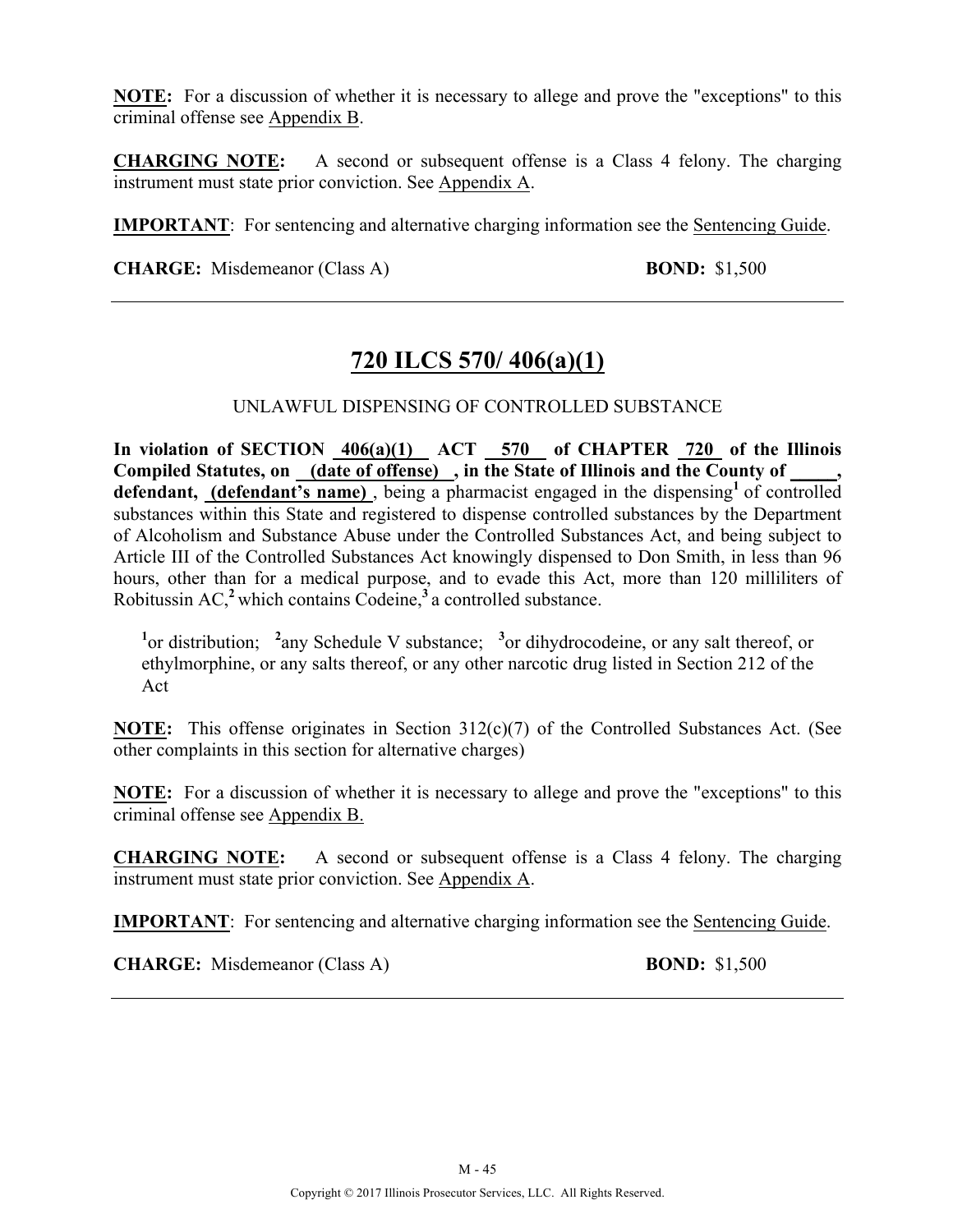## **720 ILCS 570/ 406(a)(1)**

#### UNLAWFUL DISPENSING OF CONTROLLED SUBSTANCE

**In violation of SECTION 406(a)(1) ACT 570 of CHAPTER 720 of the Illinois Compiled Statutes, on (date of offense) , in the State of Illinois and the County of \_\_\_\_\_,**  defendant, (defendant's name), being a pharmacist engaged in the dispensing<sup>1</sup> of controlled substances within this State and registered to dispense controlled substances by the Department of Alcoholism and Substance Abuse under the Controlled Substances Act, and being subject to Article III of the Controlled Substances Act knowingly dispensed to Don Smith, in less than 96 hours, other than for a medical purpose, and to evade this Act, more than 120 milliliters of Robitussin AC,**<sup>2</sup>**which contains Codeine,**<sup>3</sup>**a controlled substance.

<sup>1</sup><sup>or</sup> distribution; <sup>2</sup> any Schedule V substance; <sup>3</sup> or dihydrocodeine, or any salt thereof, or ethylmorphine, or any salts thereof, or any other narcotic drug listed in Section 212 of the Act

**NOTE:** This offense originates in Section 312(c)(7) of the Controlled Substances Act. (See other complaints in this section for alternative charges)

**NOTE:** For a discussion of whether it is necessary to allege and prove the "exceptions" to this criminal offense see Appendix B.

**CHARGING NOTE:** A second or subsequent offense is a Class 4 felony. The charging instrument must state prior conviction. See Appendix A.

**IMPORTANT**: For sentencing and alternative charging information see the Sentencing Guide.

**CHARGE:** Misdemeanor (Class A) **BOND:** \$1,500

## **720 ILCS 570/ 406(a)(3)**

#### UNLAWFUL FAILURE TO KEEP RECORD OF OFFICIAL PRESCRIPTIONS

In violation of SECTION  $\frac{406(a)(3)}{20}$  ACT  $\frac{570}{20}$  of CHAPTER  $\frac{720}{20}$  of the Illinois **Compiled Statutes, on (date of offense) , in the State of Illinois and the County of \_\_\_\_\_,**  defendant, (defendant's name), being a pharmacist<sup>1</sup> engaged in the dispensing<sup>2</sup> of controlled substances within this State and registered to dispense controlled substances by the Department of Alcoholism and Substance Abuse under the Controlled Substances Act, knowingly failed to keep**<sup>3</sup>**copies of executed official prescription forms issued by the Department of Alcoholism and Substance Abuse for two years from the date they were filled.

<sup>1</sup><sub>or</sub> practitioner; <sup>2</sup> <sup>2</sup>or distribution;  $3$ or refused to make, or furnish any record, notification, order form, statement, invoice or information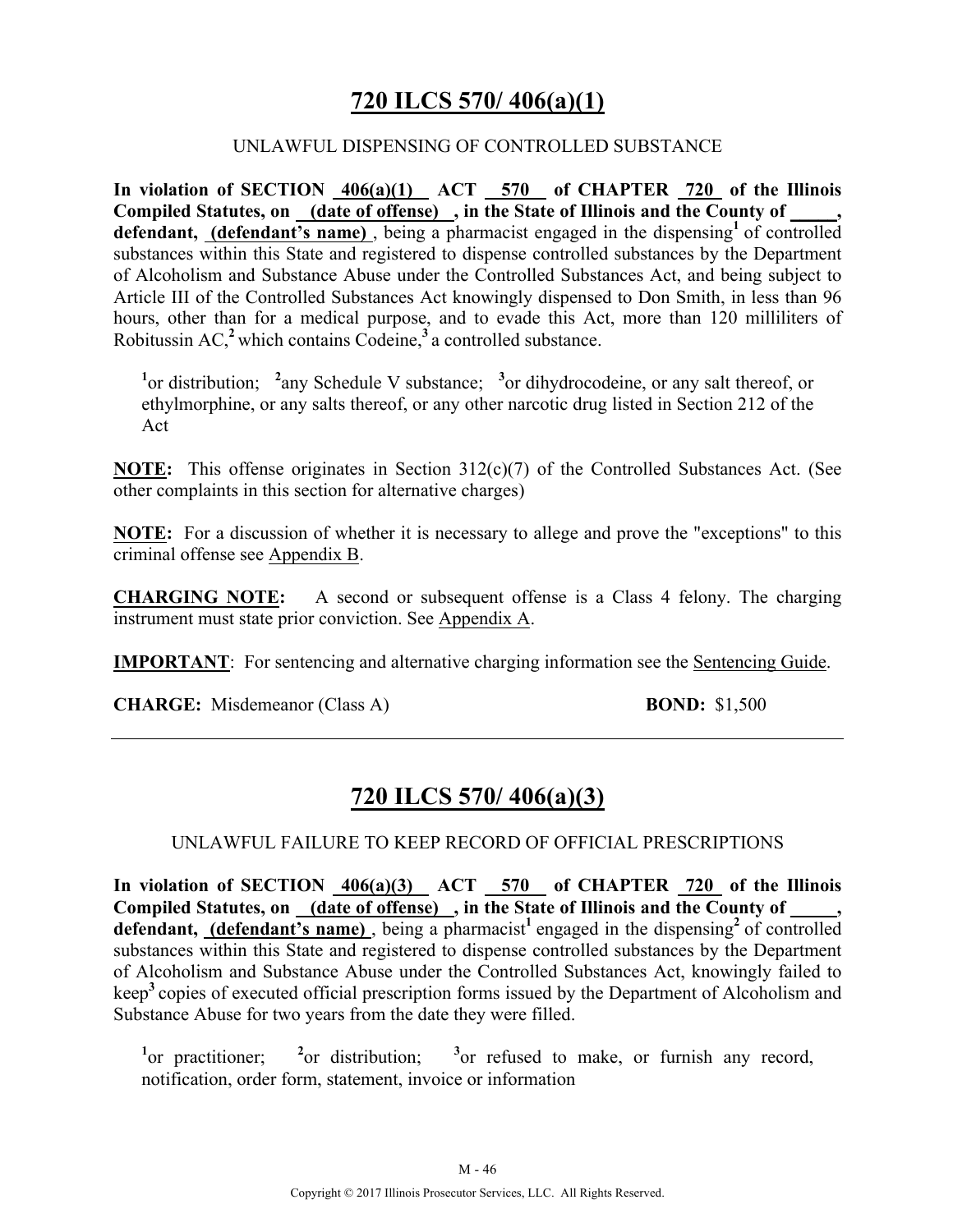**NOTE:** This offense originates in Section 310 and 311 of the Controlled Substances Act. (See other complaints in this section for alternative charges)

**NOTE:** For a discussion of whether it is necessary to allege and prove the "exceptions" to this criminal offense see Appendix B.

**CHARGING NOTE:** A second or subsequent offense is a Class 4 felony. The charging instrument must state prior conviction. See Appendix A.

**IMPORTANT**: For sentencing and alternative charging information see the Sentencing Guide.

**CHARGE:** Misdemeanor (Class A) **BOND:** \$1,500

## **720 ILCS 570/ 406(a)(4)**

#### UNLAWFUL REFUSAL TO ALLOW INSPECTION OF CONTROLLED SUBSTANCES RECORDS

**In violation of SECTION 406(a)(6) ACT 570 of CHAPTER 720 of the Illinois Compiled Statutes, on (date of offense) , in the State of Illinois and the County of \_\_\_\_\_, defendant, (defendant's name)**, being a pharmacist<sup>1</sup> engaged in the dispensing<sup>2</sup> of controlled substances within this State and registered to dispense controlled substances by the Department of Alcoholism and Substance Abuse under the Controlled Substances Act, knowingly refused to allow Don Smith, a police officer engaged in the enforcement of the Controlled Substances Act, to enter into his pharmacy located at 777 May Street, Union City, Union County, Illinois, to inspect retained copies of his official prescription forms issued by the Department of Alcoholism and Substance Abuse.**<sup>3</sup>**

<sup>1</sup><sup>or</sup> practitioner; <sup>2</sup><sup>or</sup> distribution; <sup>3</sup><sub>any</sub> inspections authorized by this Act

**NOTE:** This offense originates out of Section 310 and 311 of the Controlled Substances Act. (See other complaints in this section for alternative charges)

**NOTE:** For a discussion of whether it is necessary to allege and prove the "exceptions" to this criminal offense see Appendix B.

**CHARGING NOTE:** A second or subsequent offense is a Class 4 felony. The charging instrument must state prior conviction. See Appendix A.

**IMPORTANT**: For sentencing and alternative charging information see the Sentencing Guide.

**CHARGE:** Misdemeanor (Class A) **BOND:** \$1,500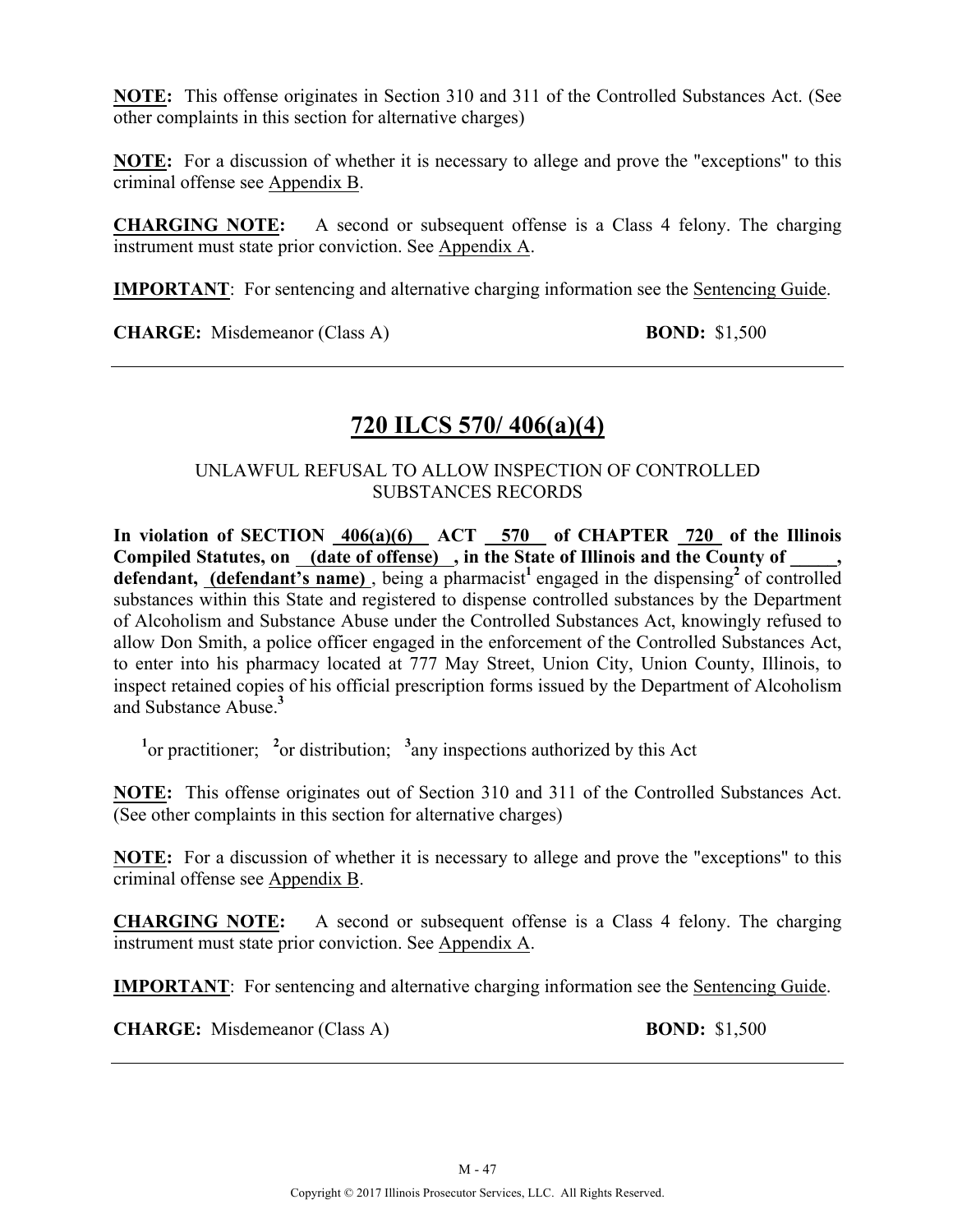## **720 ILCS 570/ 406(b)(3)**

#### UNLAWFUL ACQUISITION OF CONTROLLED SUBSTANCE

**In violation of SECTION 406(b)(3) ACT 570 of CHAPTER 720 of the Illinois Compiled Statutes, on (date of offense) , in the State of Illinois and the County of \_\_\_\_\_,**  defendant, (defendant's name), knowingly acquired<sup>1</sup> possession of a substance containing codeine,<sup>2</sup> a controlled substance, by misrepresentation,<sup>3</sup> in that he represented himself to be James Brown and presented an official prescription form, issued by the Department of Alcoholism and Substance Abuse to Don Smith, a pharmacist, which official prescription form purported to have been issued to James Brown, dated May 30, 2008, signed Dr. Dawn White and purported to prescribe a quantity of codeine, a copy of the prescription form is attached hereto and made a part hereof by reference. **4** 

<sup>1</sup><sup>or</sup> obtained possession; <sup>2</sup> any controlled substance; <sup>3</sup> or fraud, forgery, deception or subterfuge (detail information); <sup>4</sup> although not indispensable to the validity of the complaint, a copy of the prescription should be attached to the charge if it is available. If unavailable, omit underlined words above

**NOTE:** For a discussion of whether it is necessary to allege and prove the "exceptions" to this criminal offense see Appendix B.

**CHARGING NOTE:** A second or subsequent offense is a Class 3 felony. The charging instrument must state prior conviction. See Appendix A.

**IMPORTANT**: For sentencing and alternative charging information see the Sentencing Guide.

**CHARGE:** Felony (Class 4) **BOND:** Must be Set by Judge

# **720 ILCS 570/ 406(b)(6)**

#### UNLAWFUL POSSESSION OF PRESCRIPTION FORM

**In violation of SECTION 406(b)(6) ACT 570 of CHAPTER 720 of the Illinois Compiled Statutes, on (date of offense) , in the State of Illinois and the County of \_\_\_\_\_, defendant, (defendant's name)** , knowingly, without authorization, had in his possession twelve (12) official prescription forms<sup>1</sup> issued by the Department of Alcoholism and Substance Abuse.

**1** or counterfeit prescription forms

**NOTE:** For a discussion of whether it is necessary to allege and prove the "exceptions" to this criminal offense see Appendix B.

**CHARGING NOTE:** A second or subsequent offense is a Class 3 felony. The charging instrument must state prior conviction. See Appendix A.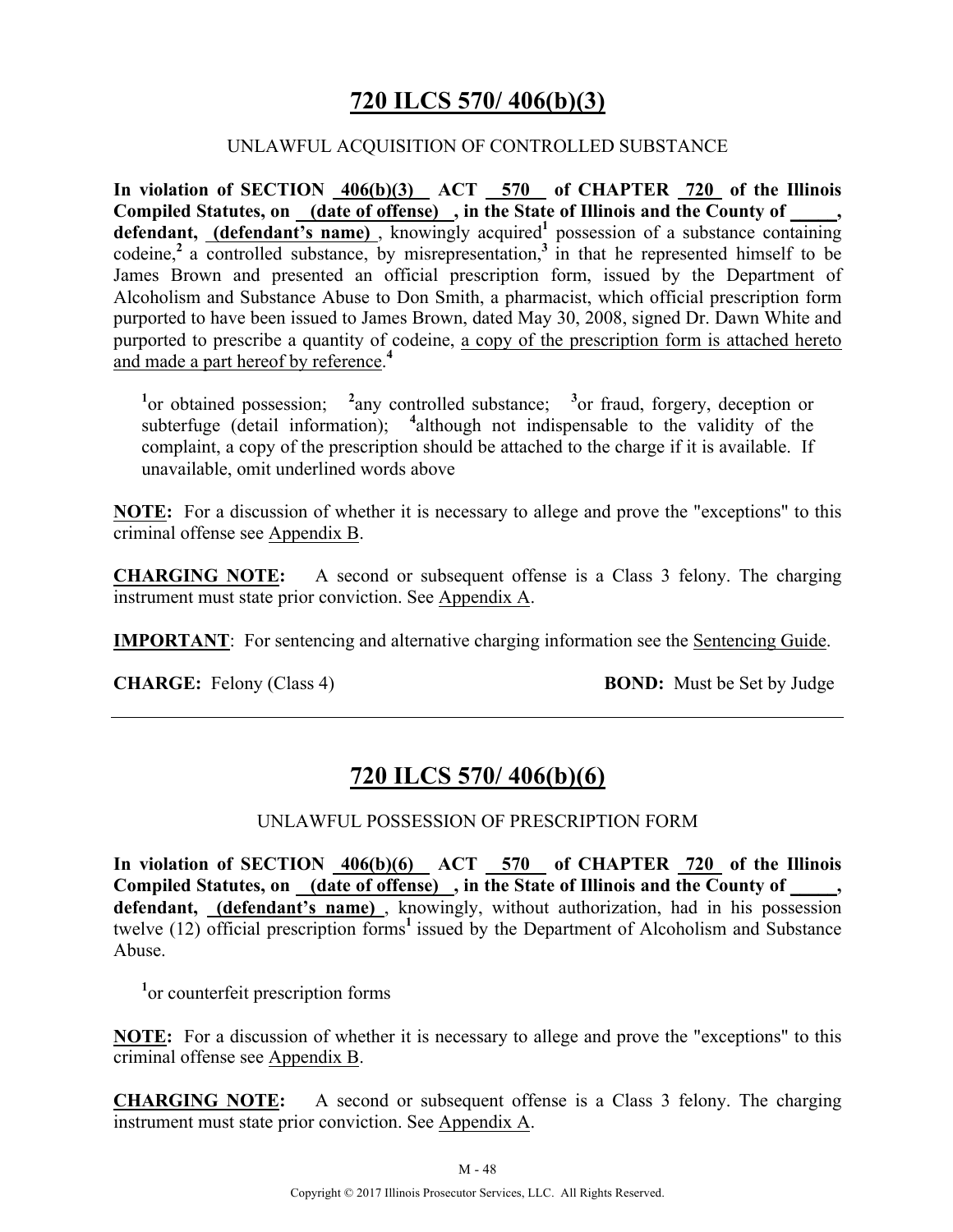**IMPORTANT**: For sentencing and alternative charging information see the Sentencing Guide.

**CHARGE:** Felony (Class 4) **BOND:** Must be Set by Judge

# **720 ILCS 570/ 406(b)(7)**

UNLAWFUL ISSUANCE OF PRESCRIPTION

In violation of SECTION  $\frac{406(b)(7)}{20}$  ACT 570 of CHAPTER 720 of the Illinois **Compiled Statutes, on (date of offense) , in the State of Illinois and the County of \_\_\_\_\_, defendant, (defendant's name)** , knowingly issued a prescription on a document other than the official prescription form issued by the Illinois Department of Alcoholism and Substance Abuse.

**NOTE:** For a discussion of whether it is necessary to allege and prove the "exceptions" to this criminal offense see Appendix B.

**CHARGING NOTE:** A second or subsequent offense is a Class 3 felony. The charging instrument must state prior conviction. See Appendix A.

**IMPORTANT**: For sentencing and alternative charging information see the Sentencing Guide.

**CHARGE:** Felony (Class 4) **BOND:** Must be Set by Judge

# **720 ILCS 570/ 406.1**

#### PERMITTING THE UNLAWFUL USE OF A BUILDING

**In violation of SECTION 406.1 ACT 570 of CHAPTER 720 of the Illinois Compiled Statutes, on (date of offense) , in the State of Illinois and the County of \_\_\_\_\_,**  defendant, (defendant's name), knowingly permitted<sup>1</sup> a building controlled by the defendant and located at 777 May Street, Union City, Illinois, to be used by Don Smith for the purpose of the unlawful delivery**<sup>2</sup>**of cocaine,**<sup>4</sup>**a controlled substance.

<sup>1</sup> or granted or made the building available for such use; <sup>2</sup> or manufacture; <sup>3</sup>  $3_{\text{or any}}$ controlled substance other than methamphetamine

**NOTE:** For a discussion of whether it is necessary to allege and prove the "exceptions" to this criminal offense see Appendix B.

**IMPORTANT**: For sentencing and alternative charging information see the Sentencing Guide.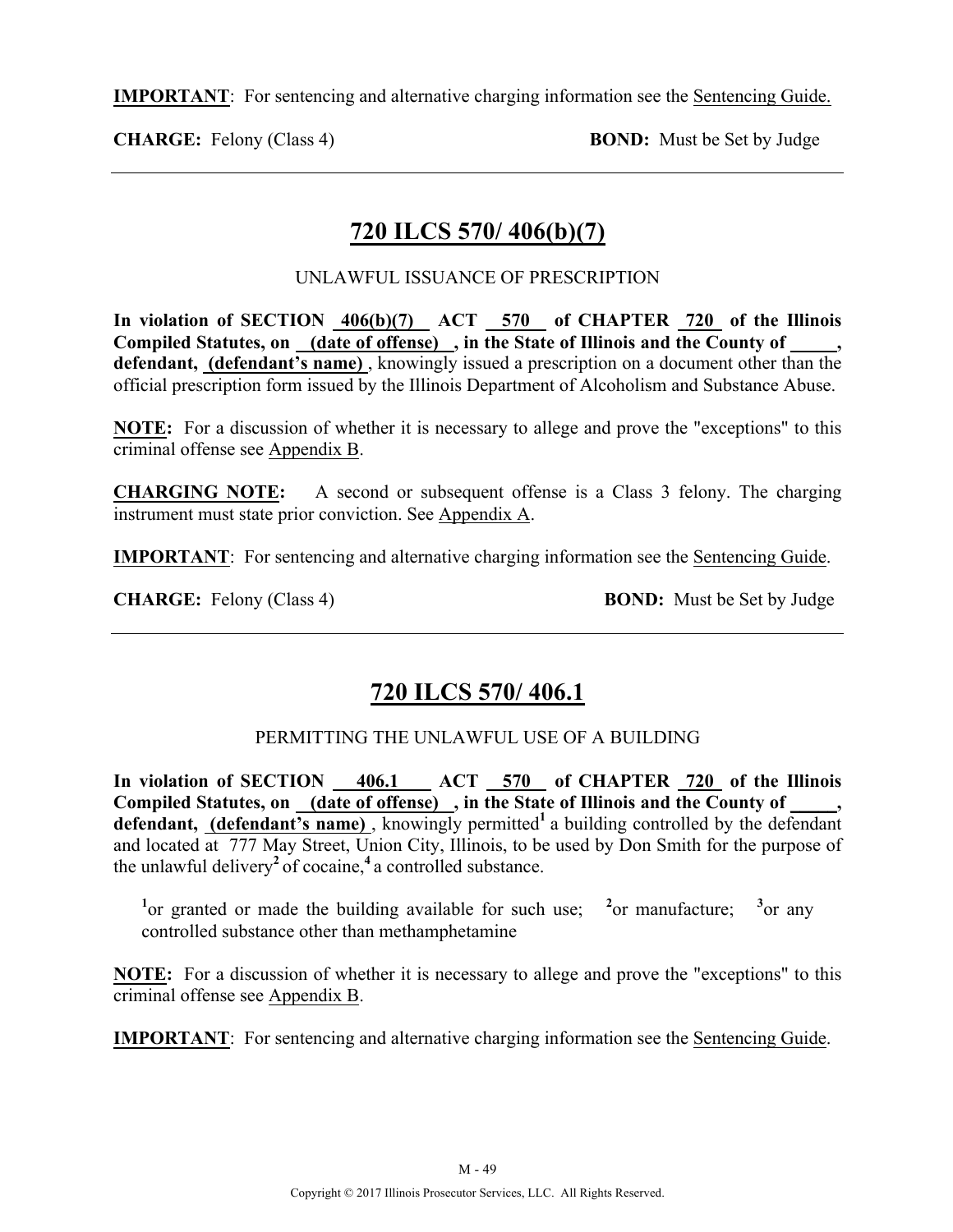**Legislative History:** Created - P.A. 85-537 (January 1, 1988). Amended by Public Act 94-556.

**CHARGE:** Felony (Class 4) **BOND:** Must be Set by Judge

# **720 ILCS 570/ 406.1(a)(2)**

UNAUTHORIZED POSSESSION OF A PRESCRIPTION FORM

In violation of SECTION  $406.1(a)(2)$  ACT 570 of CHAPTER 720 of the Illinois **Compiled Statutes, on (date of offense) , in the State of Illinois and the County of \_\_\_\_\_,**  defendant, **(defendant's name)**, knowingly and without authorization possessed a blank<sup>1</sup> prescription form.

**1** or counterfeit

**NOTE:** This subsection may also be violated as follows: (a)(1) knowingly altering a properly issued prescription, or (a)(3) knowingly possessing a prescription form not issued by a licensed prescriber. See the Sentencing Guide.

**CHARGING AND SENTENCING NOTE:** A second or subsequent violation of this offense is a Class 3 felony. The fine for the first offense shall be not more than \$100,000. The fine for each subsequent offense shall be not more than \$200,000. The charging instrument must state prior conviction. See Appendix A and the Sentencing Guide.

**IMPORTANT**: For sentencing and alternative charging information see the Sentencing Guide.

**Legislative History:** This offense was created by Public Act 95-0487 (Eff: 1-1-08).

**CHARGE:** Felony (Class 4) **BOND:** Must be Set by Judge

## **720 ILCS 570/ 407(a)(1)(A)**

UNLAWFUL DELIVERY OF CONTROLLED SUBSTANCE (ENHANCED PENALTY)

In violation of SECTION  $407(a)(1)(A)$  ACT  $-570$  of CHAPTER  $-720$  of the Illinois Compiled Statutes, on (date of offense), in the State of Illinois and the County of, **defendant,** (**defendant's name**), being a person of the age of  $18<sup>1</sup>$  years and upwards, knowingly delivered to Don Smith, a person under 18 years of age, in violation of Section 401(a) of Act 570 of Chapter 720 of the Illinois Compiled Statutes, 15 grams or more of a substance containing heroin,**<sup>2</sup>**a controlled substance,**<sup>3</sup>**other than as authorized in the Controlled Substances Act.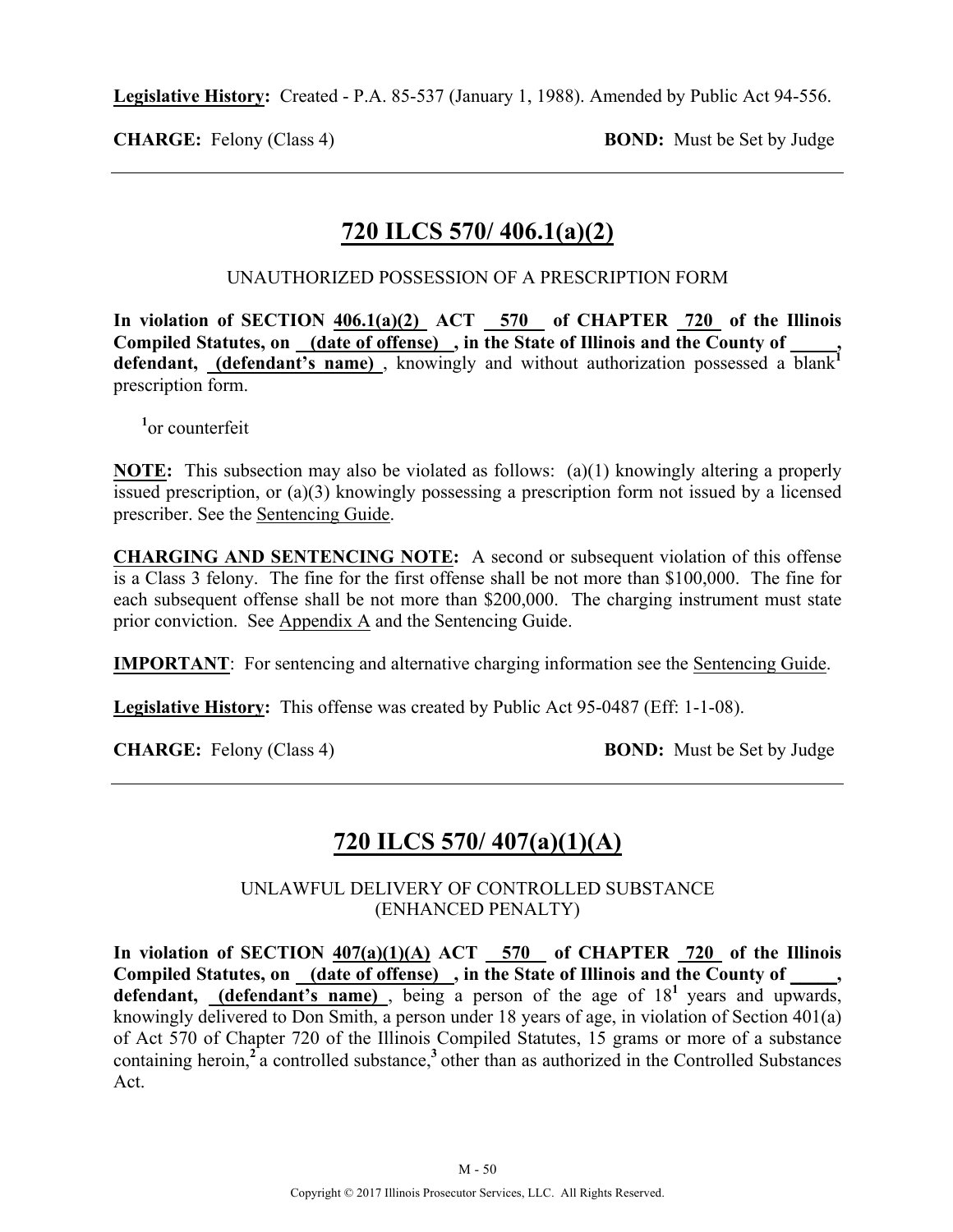**1** 720 ILCS 570/407 provides: Any person 18 years of age or over who violates any subsection of Section 401 by delivering a controlled, counterfeit, or look-alike substance to a person under 18 years of age, is punishable by a sentence up to twice the maximum otherwise authorized by the pertinent subsection of Section 401; **<sup>2</sup>** or any other controlled substance in Section 401 or subsection (b) of Section 404 of the Controlled Substances Act; <sup>3</sup> or counterfeit or look-alike substance

**NOTE:** For a discussion of whether it is necessary to allege and prove the "exceptions" to this criminal offense see Appendix B.

**IMPORTANT**: For sentencing and alternative charging information see the Sentencing Guide.

**Legislative History:** Created - P.A. 77-757 (August 16, 1971); Amended - P.A.s 77-2723, 78- 255, 82-968, 84-1075, 85-616, 86-946, 87-1225, 91-353, 91-673, 93-223 & 94-556.

**CHARGE:** Felony (determined by underlying offense) **BOND:** Must be Set by Judge